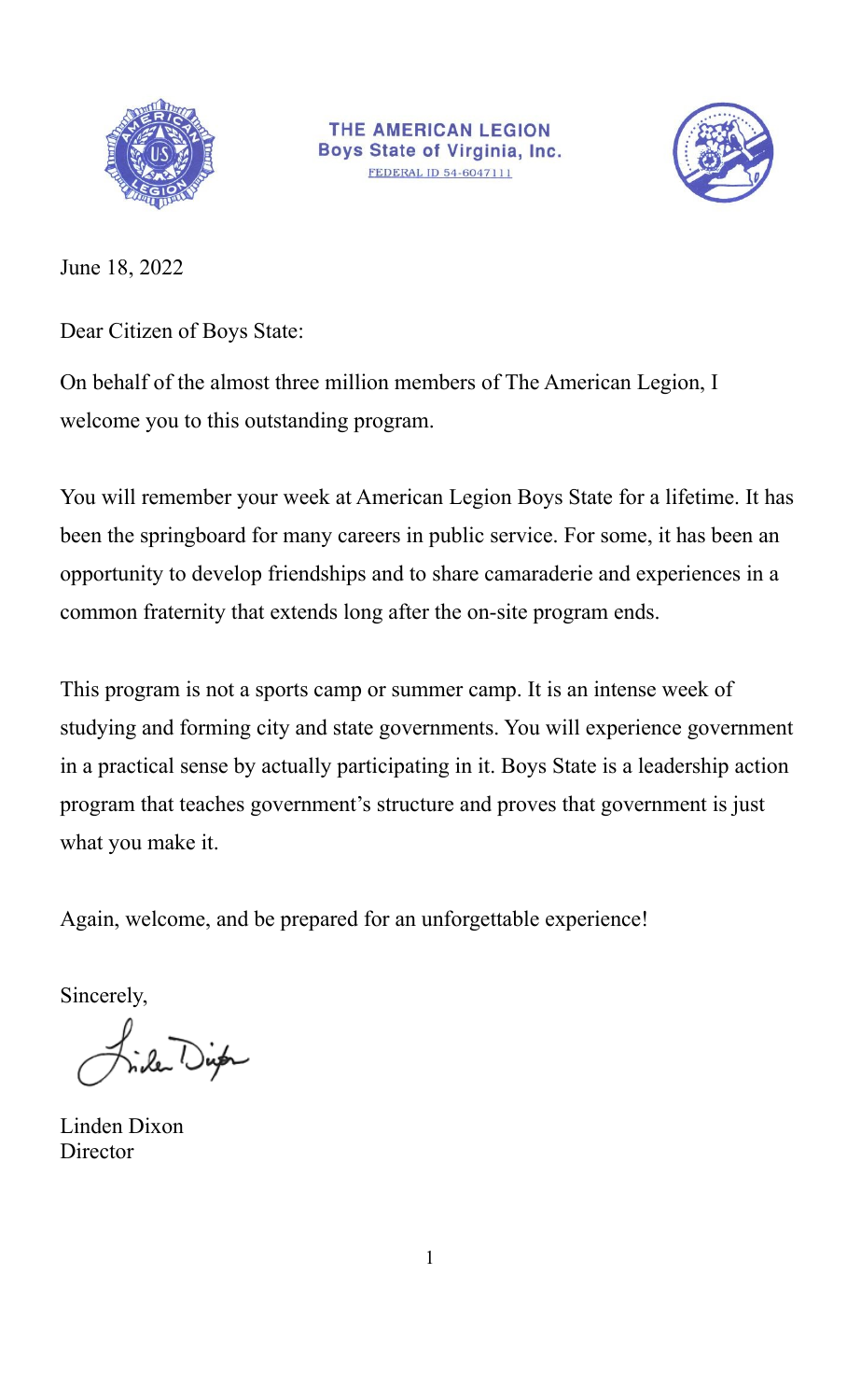#### **INTRODUCTION**

The youth movement known as Boys State originally was sponsored by the American Legion to counteract Pioneer Camps that were being conducted in the United States by the Nazi Freedom Foundation. The Nazi Camps taught that, although the democratic form of government had served its purpose well, it was outdated and should be replaced by a fascist form of government. Legionnaires in Illinois decided to organize schools to teach youth the American way of life—AMERICANISM. They believed that youth knew the rights and privileges they enjoy under our form of government, and that they would never support any "-ism" except Americanism.

The Americanism Committee of the American Legion of Illinois obtained use of the State Fairgrounds for a week in June 1935. Volunteer American Legion counselors assembled at the Fairgrounds to clean and disinfect cattle stalls, set up borrowed bunks, arrange meeting rooms, purchase food, and set up a field kitchen borrowed from the National Guard. They had contacted all the Illinois high school principals to ask them to select their junior class leaders to attend the new government school to study the Constitution and the government of the state of Illinois. 235 high school leaders arrived to participate in the government school. During that week, delegates were asked to suggest a suitable name for the program. The name BOYS STATE was offered by one of the delegates and unanimously adopted. In 1939, the American Legion Department of Virginia, with the cooperation of Virginia Polytechnic Institute, organized the Old Dominion Boys State. The program was not held during the war years 1942-1945. Since 1956, the official name of the program has been THE AMERICAN LEGION BOYS STATE OF VIRGINIA, INC.

The program of training has been developed on the assumption that youth can best learn by doing. The mechanics of government are patterned after those actually used in local and state governments in Virginia. Boys State is a true democracy in that all of its citizens may vote and are eligible to hold office. It aims at all times to make its programs of training in citizenship effective by creating a wide range of opportunities for participation in all forms of government.

Our way of life is still threatened by forms of government alien to our democratic ideas as well as apathy among our own citizens. The American Legion continues to sponsor Boys State in the belief that young citizens who are familiar with the operation of our government will be better prepared to uphold its ideals.

## **SOCIAL NETWORKING**

Network with fellow citizens, program facilitators, and alumni…Virginia Boys State's social media accounts—Facebook, Twitter, and YouTube—are ready at www.vaboysstate.org.

Our website and social media pages change frequently while Boys State is in session. Give your feedback on the program, share testimonials, and upload the action!

Show your parents, family, and friends at home how to follow the week's progress. They will enjoy the tweets, photos, videos, and postings!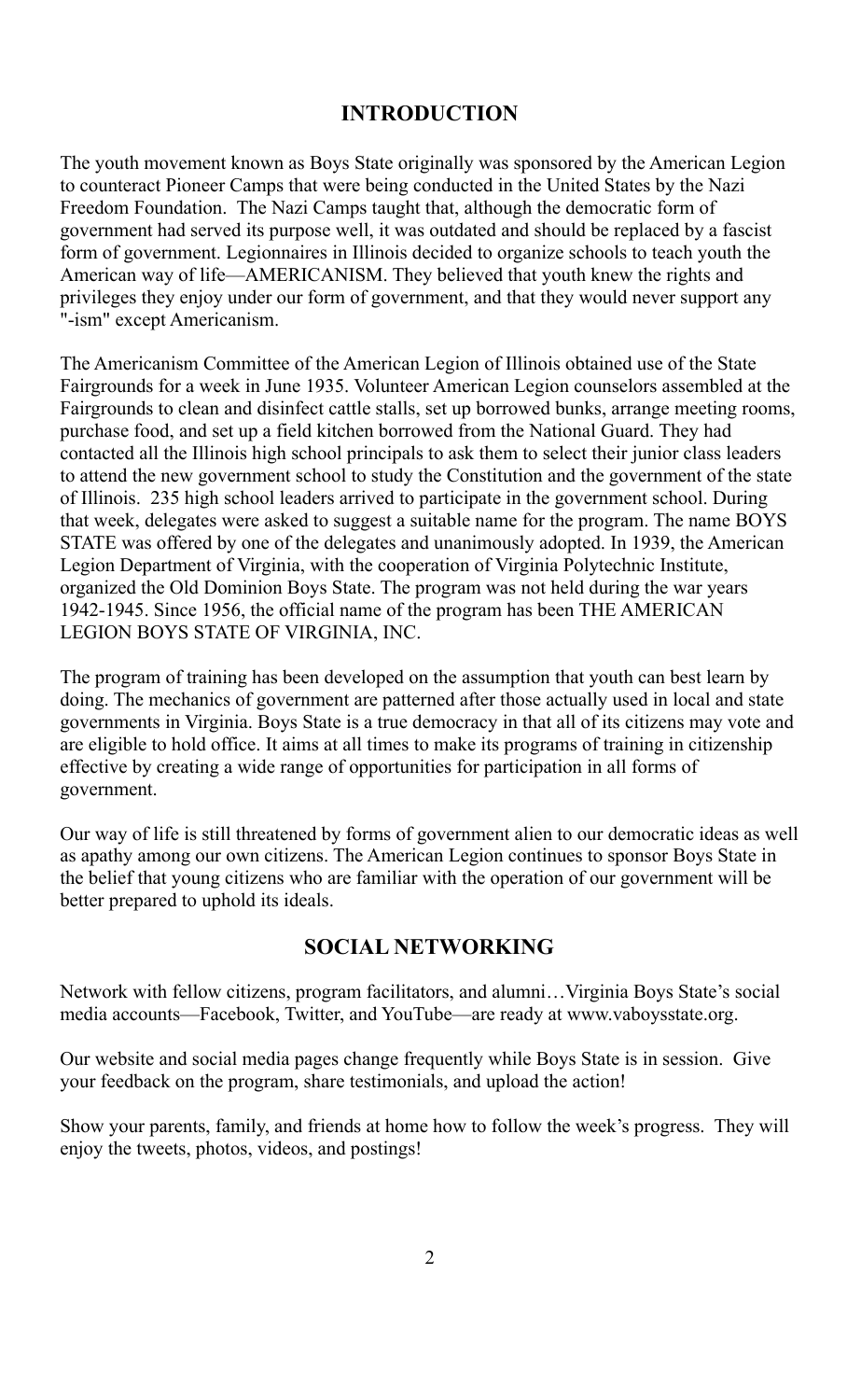## **PLEDGE OF ALLEGIANCE**

I pledge Allegiance to the Flag of the United States of America and to the Republic for which it stands, one Nation under God, indivisible, with liberty and justice for all.

## **PREAMBLE TO THE CONSTITUTION OF THE AMERICAN LEGION**

For God and Country, we associate ourselves together for the following purposes: To uphold and defend the Constitution of the United States of America; To maintain law and order; To foster and perpetuate a one hundred percent Americanism; To preserve the memories and incidents of our associations in the Great Wars; To inculcate a sense of individual obligation to the Community, State and Nation; To combat the autocracy of both the classes and the masses; To make right the master of might; To promote peace and good will on earth; To safeguard and transmit to posterity the principles of Justice, Freedom and Democracy; To consecrate and sanctify our comradeship by our devotion to mutual helpfulness.

## **AMERICAN LEGION BOYS STATE CREED**

"American Citizenship is my most priceless possession. I believe in the constitutional form of government of the United States of America - which guarantees me the right to worship God as I choose and as a citizen, equal opportunity, and equal educational rights.

It is my obligation to participate in and contribute my effort to the civic and political welfare of my community, State, and Nation.

I resolve to learn and understand government and the civic needs of my community and I hereby dedicate myself to the task of creating and maintaining a like interest in my fellow citizens.

Therefore, may the experience of Boys State be ever with me as a reminder of my obligation to my Country."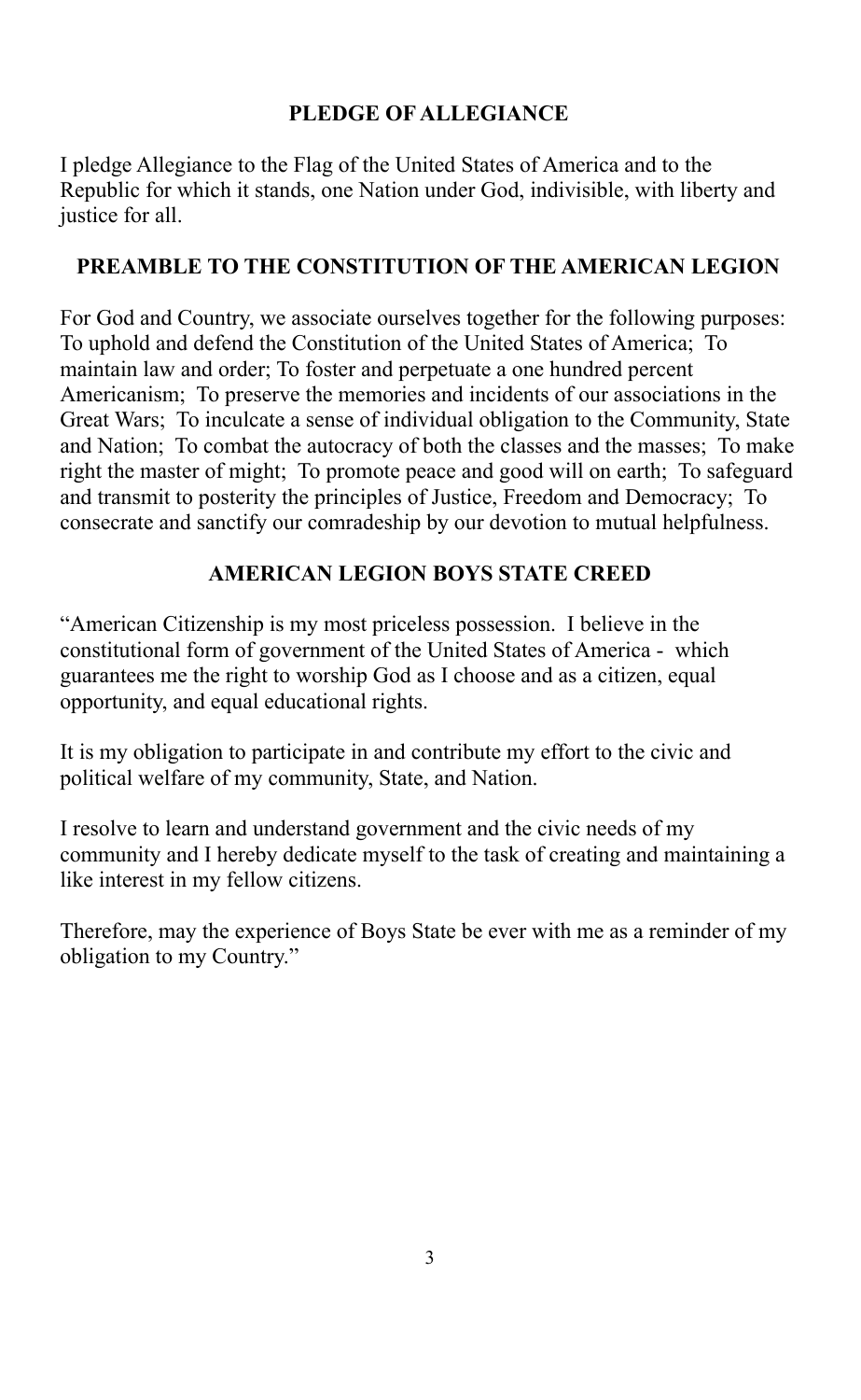## **PLEDGE**

I hereby pledge that, as a citizen and participant in the Boys State program, I will adhere to all the foregoing Rules and Regulations. By my signature affixed hereto, I also acknowledge that I understand that by violation of any of these Rules and Regulations, I subject myself to dismissal from American Legion Boys State of Virginia.

Signature: \_\_\_\_\_\_\_\_\_\_\_\_\_\_\_\_\_\_\_\_\_\_\_\_\_\_\_\_\_\_\_\_

Name: \_\_\_\_\_\_\_\_\_\_\_\_\_\_\_\_\_\_\_\_\_\_\_\_\_\_\_\_\_\_\_\_\_\_\_

Date:

Home Address: \_\_\_\_\_\_\_\_\_\_\_\_\_\_\_\_\_\_\_\_\_\_\_\_\_\_\_\_ \_\_\_\_\_\_\_\_\_\_\_\_\_\_\_\_\_\_\_\_\_\_\_\_\_\_\_\_\_\_\_\_\_\_\_\_\_\_\_\_\_

Home Telephone Number: \_\_\_\_\_\_\_\_\_\_\_\_\_\_\_\_\_\_\_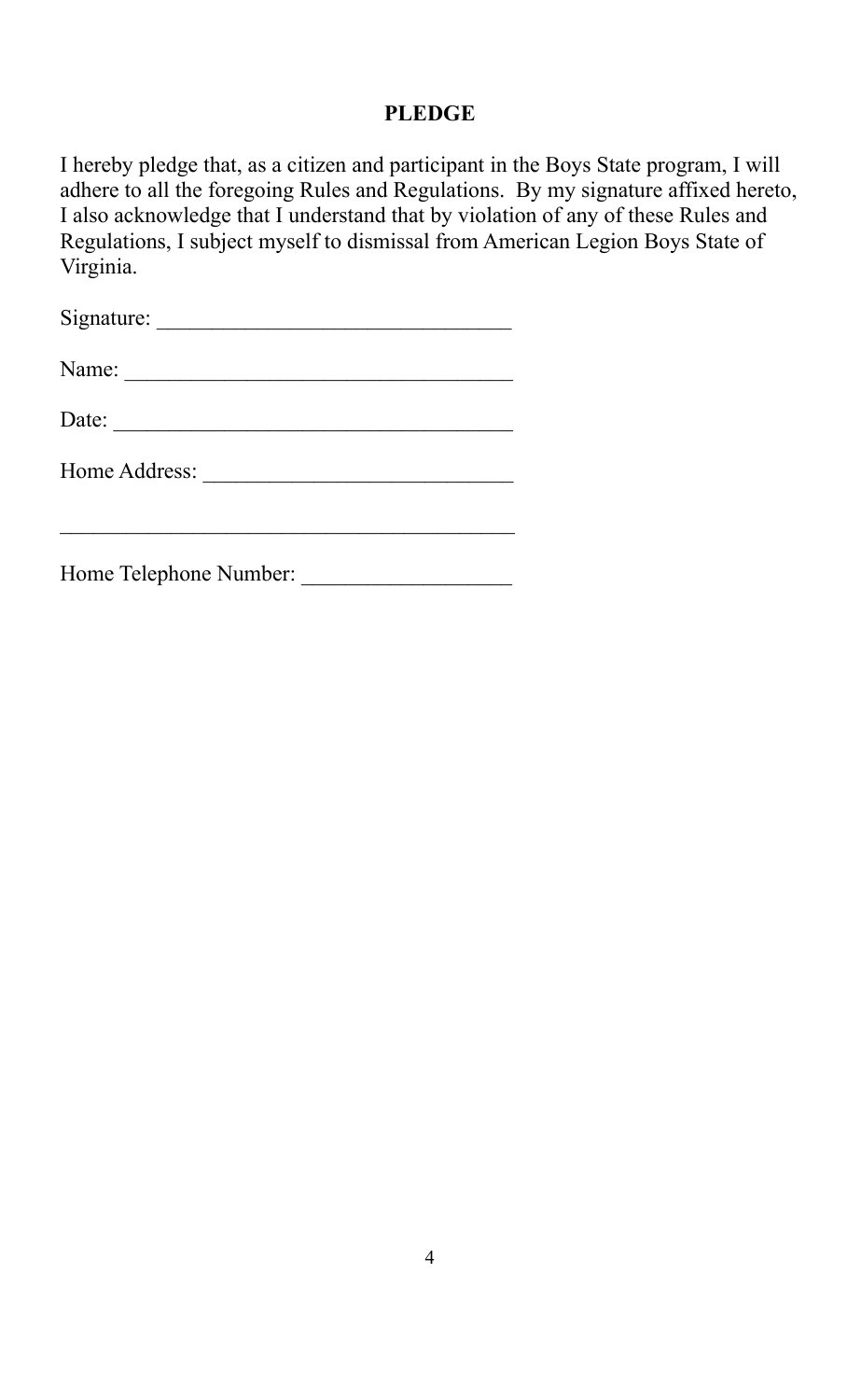## **BASIC RULES AND REGULATIONS GOVERNING PARTICIPATION IN AMERICAN LEGION BOYS STATE OF VIRGINIA**

- 1. I will obey all rules, regulations, and directions as established by the officials of the program.
- 2. I will respect and protect all properties and facilities at Radford University for the week.
- 3. I will render proper respect to the Flag of the United States, at all times, including during the National Anthem.
- 4. I will perform my duties as a Boys State citizen to the best of my ability and endeavor to conduct myself as a gentleman, so as to honor my parents, school, community, state, and nation.
- 5. I will participate in all aspects and events of the program.
- 6. I will not actively campaign for any Boys State office prior to my arrival for the program.
- 7. I will not bring campaign literature, posters, papers, or banners with me to Boys State.
- 8. I will only use campaign literature or materials procured within the confines of the Radford University campus and obtained during Boys State.
- 9. I will not bring or circulate campaign literature or material prepared prior to attending this program.
- 10. If elected to an office, I will agree to serve in that position to the best of my ability.
- 11. I will not leave the Radford University Campus without permission and I will wear my official Boys State uniform when permitted to be off campus.
- 12. I will proceed in an orderly manner when moving about the campus in groups.
- 13. I will not enter another city's dorm floor or meeting rooms without express permission granted from that city's counselor-in-charge.
- 14. I will not possess, obtain, or use firearms, fireworks, or explosives while attending the Boys State program. I will not possess any weapon while attending the Boys State Program.
- 15. I will not obtain, possess, consume, or in any way use alcoholic beverages, tobacco or unlawful drugs while attending the Boys State Program.
- 16. I will not participate in any form of gambling while attending the Boys State program.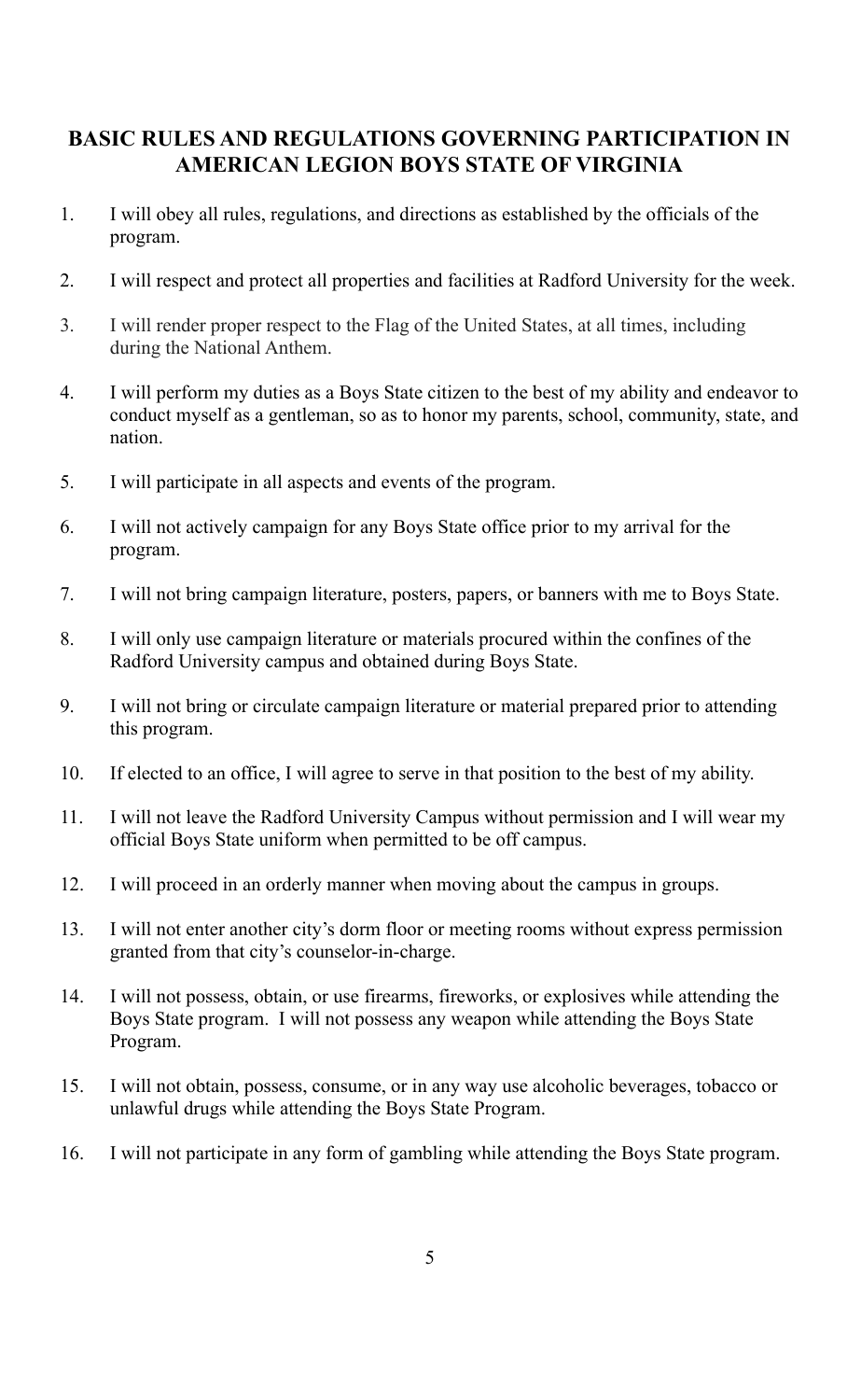- 17. I will not damage any property or any facility on the Radford University campus. I understand that I will be responsible for the cost of any repairs for damages that I am deemed responsible for.
- 18. I will not keep or operate an automobile or motorcycle during the week of this program. I will not ride in or on such vehicles unless authorized to do so by a Boys State counselor.
- 19. I will endeavor to arrive for the Boys State program between the hours of 11:00 a.m. and 2:00 p.m. on Sunday, June 19, 2022 and remain through the completion of the program on Saturday, June 25, 2022. I understand that I am not to leave for any reason other than an emergency, such as death or illness in my family. In the event of such an emergency, I understand that I must secure prior approval from the Director or his designated assistant before I may withdraw from the program.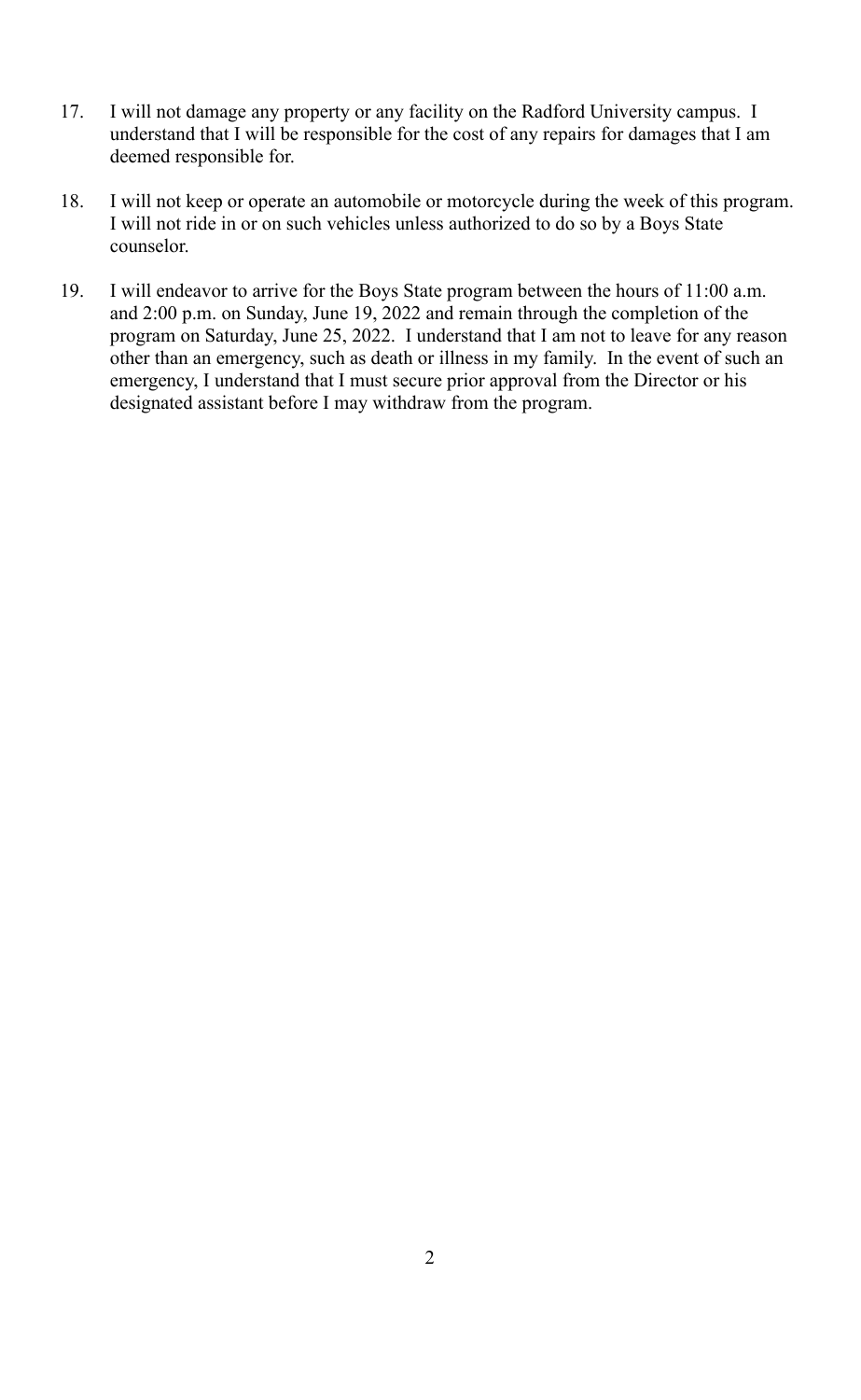## **POLITICAL ORGANIZATION**

Historians are divided as to whether our country's strong two-party political system was an inevitable byproduct of the form of democratic government practiced in this Nation, or vice versa. In any case, all scholars agree our country's political history has been shaped and molded by the vigorous party competition that, even today, dominates the recruitment and selection of our Nation's elected leaders.

Virginia's politics in the 20<sup>th</sup> century were dominated by a party machine that traces its antecedents to the reaction to Reconstruction after the Civil War. In the last two decades, however, the machine influence has been lessened through a combination of active reemergence of the "other" party and factionalism within the dominant party.

Virginia's most recent experience has also been reflected in the Nation as a whole as regions once considered "safe" for one particular party have now become characterized by uncertain political allegiance. Undoubtedly, this circumstance has been caused by the growing number of unaligned voters who profess to "vote the man rather than the party." However, despite the obvious benefits of informed, independent voters, the continuing value of the active two-party system cannot be understated. Our Nation's history demonstrates that, in most instances, such a system has worked to the benefit of democratic ideals that are so essential to our way of life. Given the fact that our electoral processes are geared to two-party competition, it is crucial that strong leaders continue to take advantage of the opportunities and restraints offered by political affiliation.

Great emphasis is placed on political parties, political campaigns and elections in Boys State. It is believed that citizens of a community, state, or nation have a better opportunity to express themselves in government through the medium of political parties than through their individual efforts as citizens. Political parties afford the opportunity for collective thinking and sincere cooperation in analyzing problems that affect citizens as a whole.

The program at Boys State also operates so as to confront each citizen with some of the dilemmas created by political affiliation. For example, during the course of the week, each citizen will be asked to vote for one candidate because they are of the same party, another candidate because they are from the same city, another because they come from the same high school, and yet another because they are friends. Given any number of combinations of these and similar factors, each citizen will be forced to make hard choices. In the process, each citizen will learn political affiliation does not preclude voting from the conscience or heart.

The political parties at Boys State, Nationalist and Federalist, are fictitious in that they represent no actual parties in name or ideology. However, the leaders of the Boys State parties must make their parties meaningful and attractive if they expect to meet with success. Each party will have the opportunity to draft a platform, a statement of commonly shared goals and beliefs. The party that drafts a platform that appeals to the largest number of voters will have provided its candidates with a head start towards winning the elections.

The key to any successful political system is participation. If the most competent individuals choose to remain on the sidelines, the best leaders can never be chosen. Political organization is only a tool. Each citizen should strive to use that tool in a way most favorable, first, to his fellow citizens, and, second, to himself. As noted by the late Senator Hubert Humphrey, "The only unsuccessful candidate is the one who fails to make the race."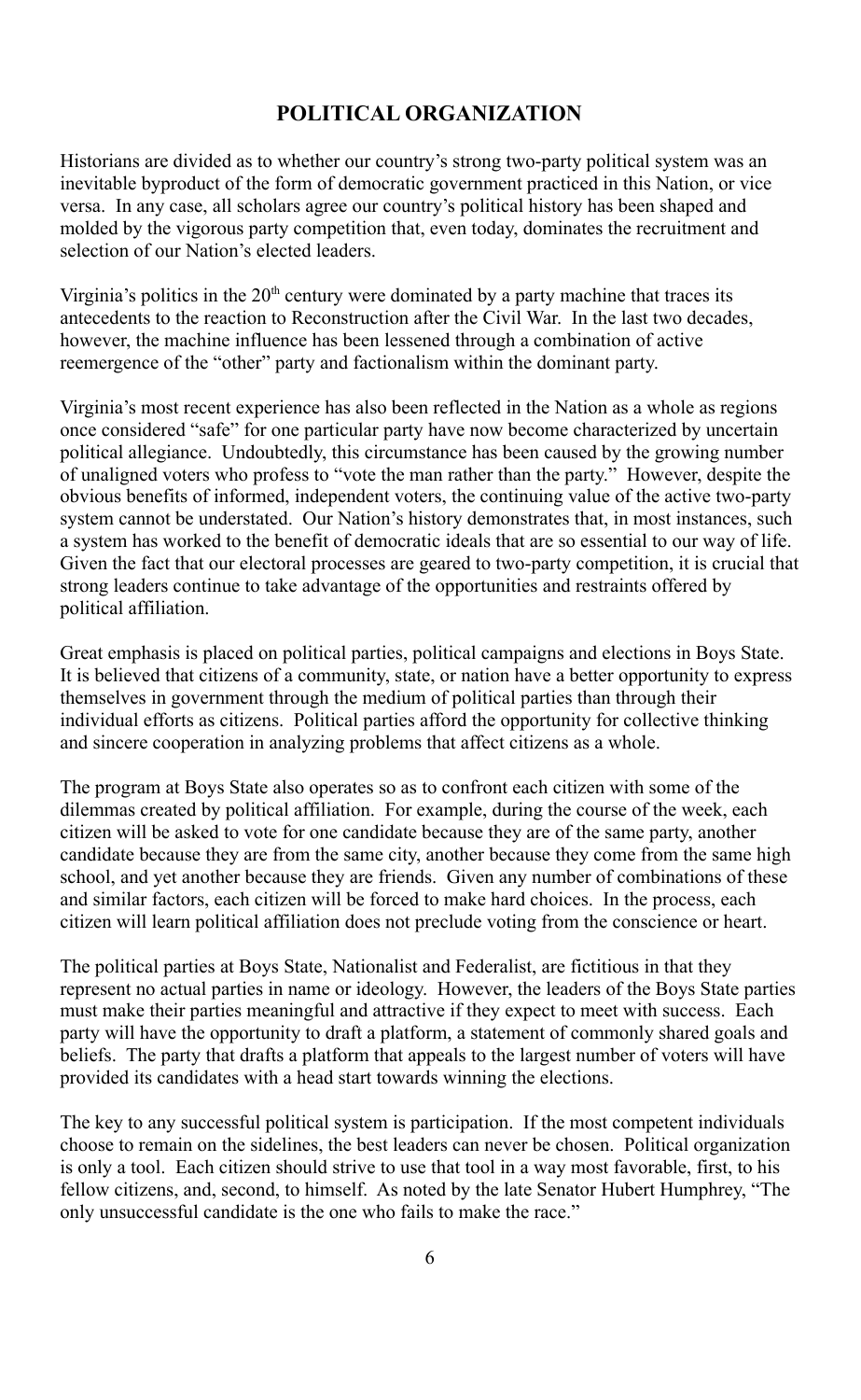#### **ELECTED OFFICIALS, APPOINTED OFFICIALS AND SPECIAL PARTICIPANTS**

During the course of Boys State week, each citizen will assume certain responsibilities. A citizen may be elected to an official post by his fellow citizens. He may be appointed to an official post by his fellow citizens. He may be elected or appointed to assume responsibilities in an unofficial post as a special participant. Boys State is organized so as to approximate the structure of Virginia state and local government as closely as possible. Consequently, an "official" post is one which actually exists in state government. An unofficial post is one which has no counterpart in state government but which is crucial to the efficient operation of Boys State. The following list is a summary of the elected officials, appointed officials, and special participants. Each citizen should study the list and decide which position(s) he will seek to attain. Your city counselors will provide additional information as to how such positions are filled. Every citizen will have the responsibility and opportunity to serve in some capacity.

**Governor –** Serves as the highest elected official at Boys State. This individual is elected on Thursday. The Governor appoints and presides over a Cabinet of various state officials. The Governor and his Cabinet submit bill proposals to the Boys State Legislature. He considers and either approves or vetoes bills passed by the Legislature. The Governor makes several speeches to the citizens of Boys State, summarizing his activities and decisions.

**Lieutenant Governor –** Serves as chief executive officer of Boys State in the event the person elected Governor is unable to serve. The Lieutenant Governor also is the presiding officer of the Boys State Senate.

**Attorney General –** Chief legal representative of Boys State. He sits on the Governor's Cabinet and advises the Governor on legal matters. The Attorney General is an active participant in the Moot Court program. Only those citizens participating in Moot Court are eligible for election as Attorney General.

**Senators –** There are two (2) Senators chosen from each Boys State City for a total of 20. This group sits as the upper house of the Boys State Legislature.

**Delegates –** There are four (4) Delegates chosen from each Boys State City for a total of 40. This group sits as the lower house of the Boys State Legislature.

**City Mayor –** Each city elects one (1) Mayor. The Mayor is the chief executive officer of the city. He presides over all city meetings and is generally responsible for the city's conduct.

**City Councilmen –** Each city elects six (6) members to its City Council. The Council passes ordinances for the city. The Councilmen also assist the Mayor.

**City Treasurer –** Holds monies collected for city activities. He may also be asked to investigate and report to the City Council regarding monetary matters.

**City Clerk –** Keeps minutes for all city meetings. He also acts as Court Clerk in the case of a city Circuit Court trial.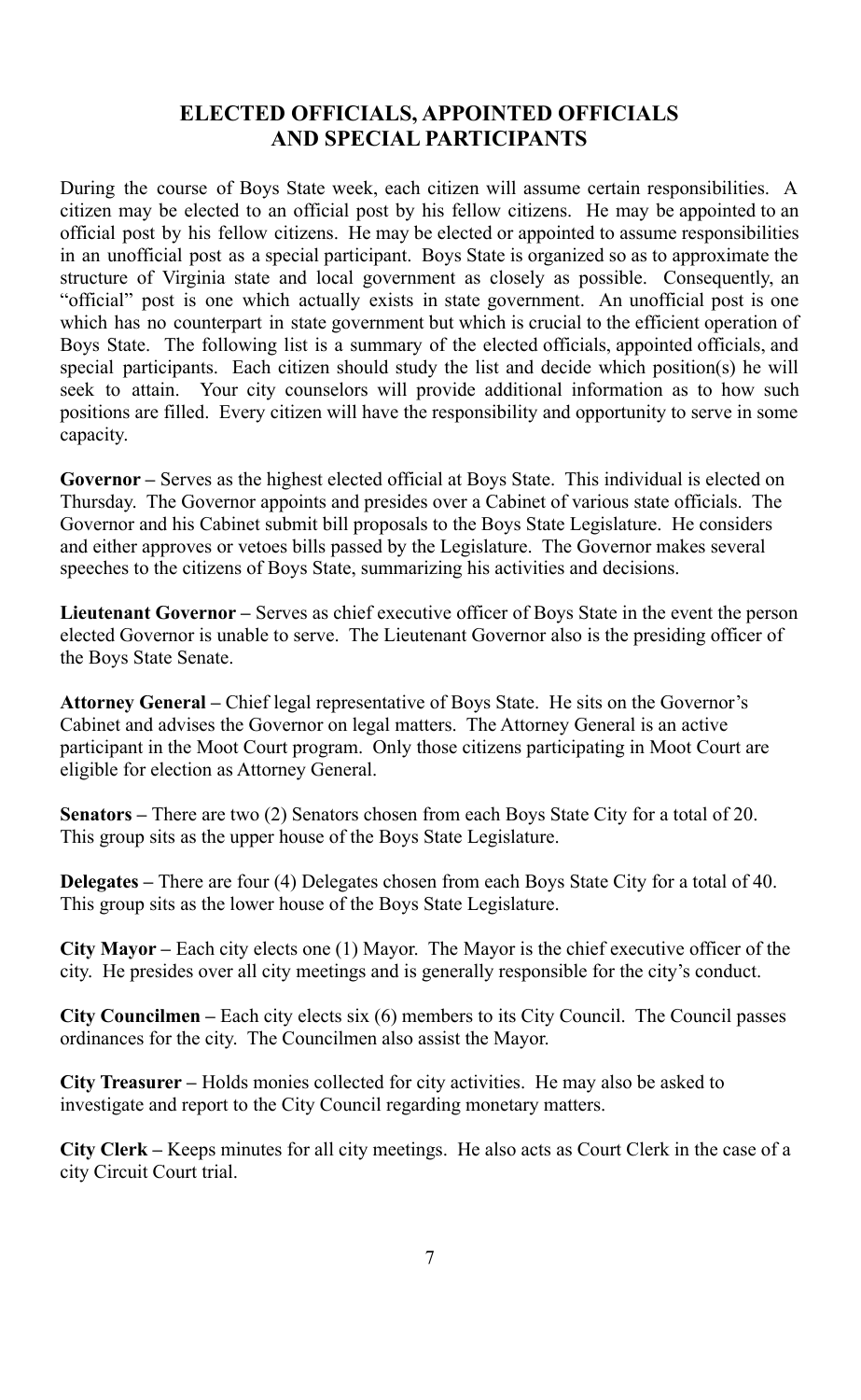**City Commissioner of Revenue –** Collects monies necessary for city activities such as parties. He works with the treasurer in budget management.

**City Sheriff –** The city's chief law enforcement officer. He assists the Mayor in maintaining proper conduct.

**City Commonwealth's Attorney –** The city's chief legal officer. He advises the Mayor and City Council on legal matters. He prosecutes cases in the Circuit Court.

**Other Elected Officers –** There are many other elected officials such as City Party Chairmen, State Party Chairmen, Legislative Leaders and Convention Delegates. They are not considered "constitutional officeholders'' inasmuch as their offices are not established by constitution or law. The method of selection and function of these officials will be explained during the course of Boys State week.

**City Electoral Board -** Three individuals from each city are appointed to serve on the City Electoral Board. These individuals supervise the electoral process. They appoint Officers of Election. Due to the small number of citizens in each city, the Electoral Board members will appoint themselves as the Officers of Election.

**Officers of Election –** Three individuals from each city are appointed by the city's Electoral Board to serve as Officers of Election for Boys State. The City Electoral Board will serve as officers and electors. The Officers of Election actually conduct the city's elections. They count ballots and report the results.

**State Board of Elections –** Three individuals are selected as the members of the Boys State Board of Elections. They supervise the state campaigns. Two of the four members will be from the Governor's party of the previous year. The remaining members are from the other party.

**Supreme Court** – The Virginia State Constitution and Code provide for the selection of five Supreme Court Justices. The Chief Justice will be selected from this group. A major duty of the Boys State Legislature will be to elect the members of the Boys State Supreme Court. Only those citizens who are participating in the Moot Court Program will be eligible for election as Supreme Court Justices. The Supreme Court will preside over the Moot Court final arguments, and will consider any appeals from the City Circuit Courts. All eligible citizens interested in serving on the Supreme Court should make their wishes known to their Legislative Representatives at the earliest possible time subsequent to the election of state legislators.

**Circuit Courts –** The 8 city Circuit Court Judges are the trial judges in cases involving rules infractions by the cities. Each city's Legislative Delegation will consider and select a Circuit Court Judge.

**Governor's Cabinet –** The Governor's Cabinet is appointed by the Governor following his election on Thursday. The composition and functions of the cabinet are described below.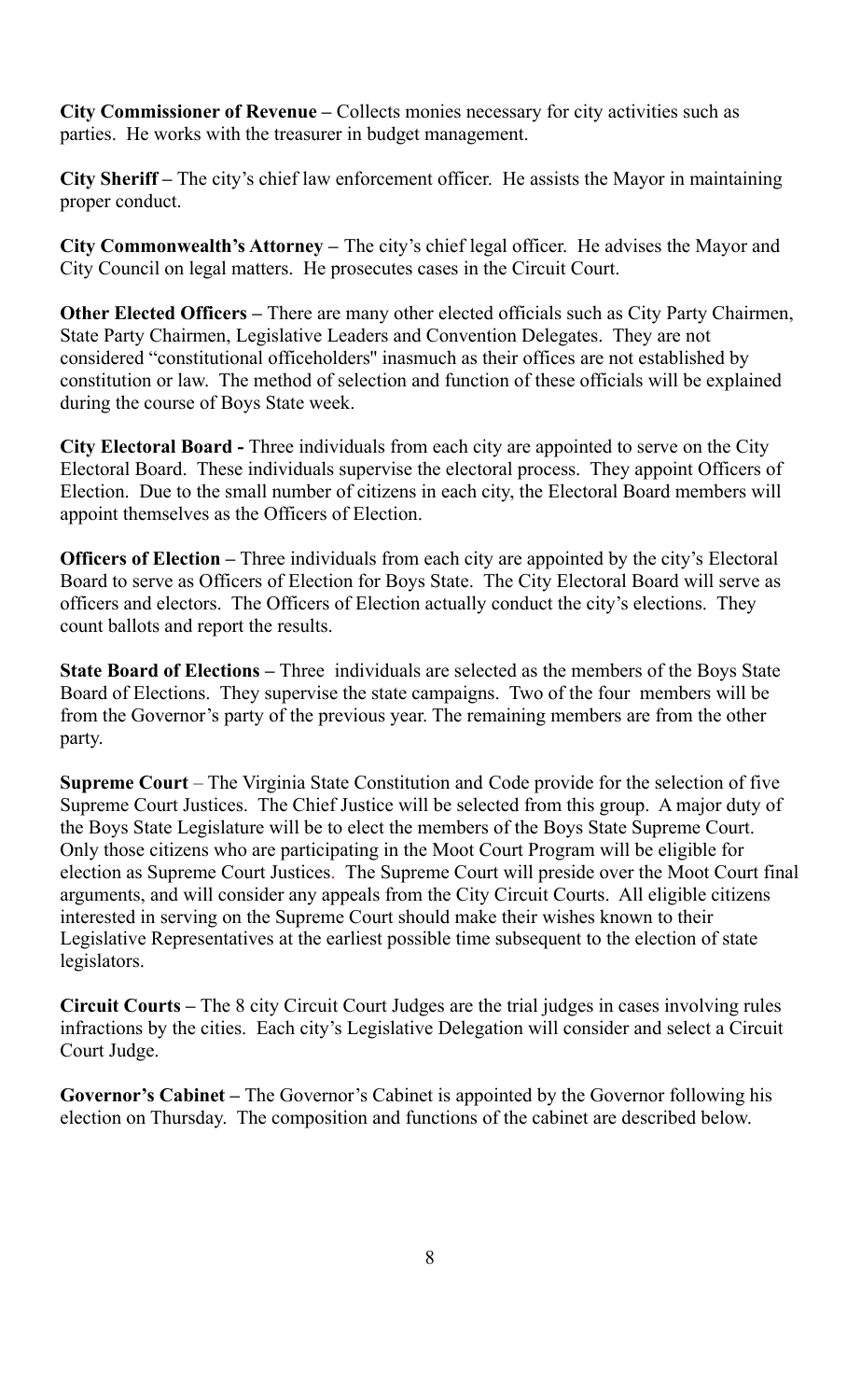## **GOVERNOR'S CABINET**

Shortly after his election on Thursday morning, the Boys State Governor will select the Secretaries who comprise the Governor's Cabinet. In actual practice in Virginia, each Secretary supervises various state agencies falling under his general area of responsibility, as provided by Executive Order of the Governor. At Boys State, the Secretaries assist the Governor in the performance of his overall function, and prepare his legislative agenda which ultimately will be submitted to the Boys State Legislature for consideration. The Governor's Cabinet will meet on Thursday afternoon and evening, and again on Friday.

In addition to the Governor, Lieutenant Governor, and Attorney General, the members of the Governor's Cabinet are as follows:

- 1. Chief of Staff
- 2. Secretary of Administration
- 3. Secretary of Agriculture and Forestry<br>4 Secretary of Commerce and Trade
- Secretary of Commerce and Trade
- 5. Secretary of the Commonwealth
- 6. Secretary of Education<br>7. Secretary of Finance
- Secretary of Finance
- 8. Secretary of Health and Human Resources
- 9. Secretary of Natural Resources<br>10 Secretary of Public Safety and
- 10. Secretary of Public Safety and Homeland Security<br>11. Secretary of Transportation
- Secretary of Transportation
- 12. Secretary of Veterans and Defense Affairs

Those citizens wishing to serve on the Governor's Cabinet might choose to align themselves with a particular gubernatorial candidate. In any event, those wishing to serve should make their intentions known to the successful candidate for Governor as soon as possible. No more than two persons from any one city may serve on the cabinet.

#### **SPECIAL PARTICIPANTS**

There are many special participants in the Boys State Program. The following titles constitute a partial list of these participants. City Counselors will explain their duties and responsibilities at city meetings.

City Athletic Director Parliamentary Procedure Class Band Members City Mail Clerk Chorus Members Color Guard<br>
Retreat Exercise Participant Moot Court Retreat Exercise Participant Better Speaking Students Newspaper Reporter

**Boys Nation Representatives**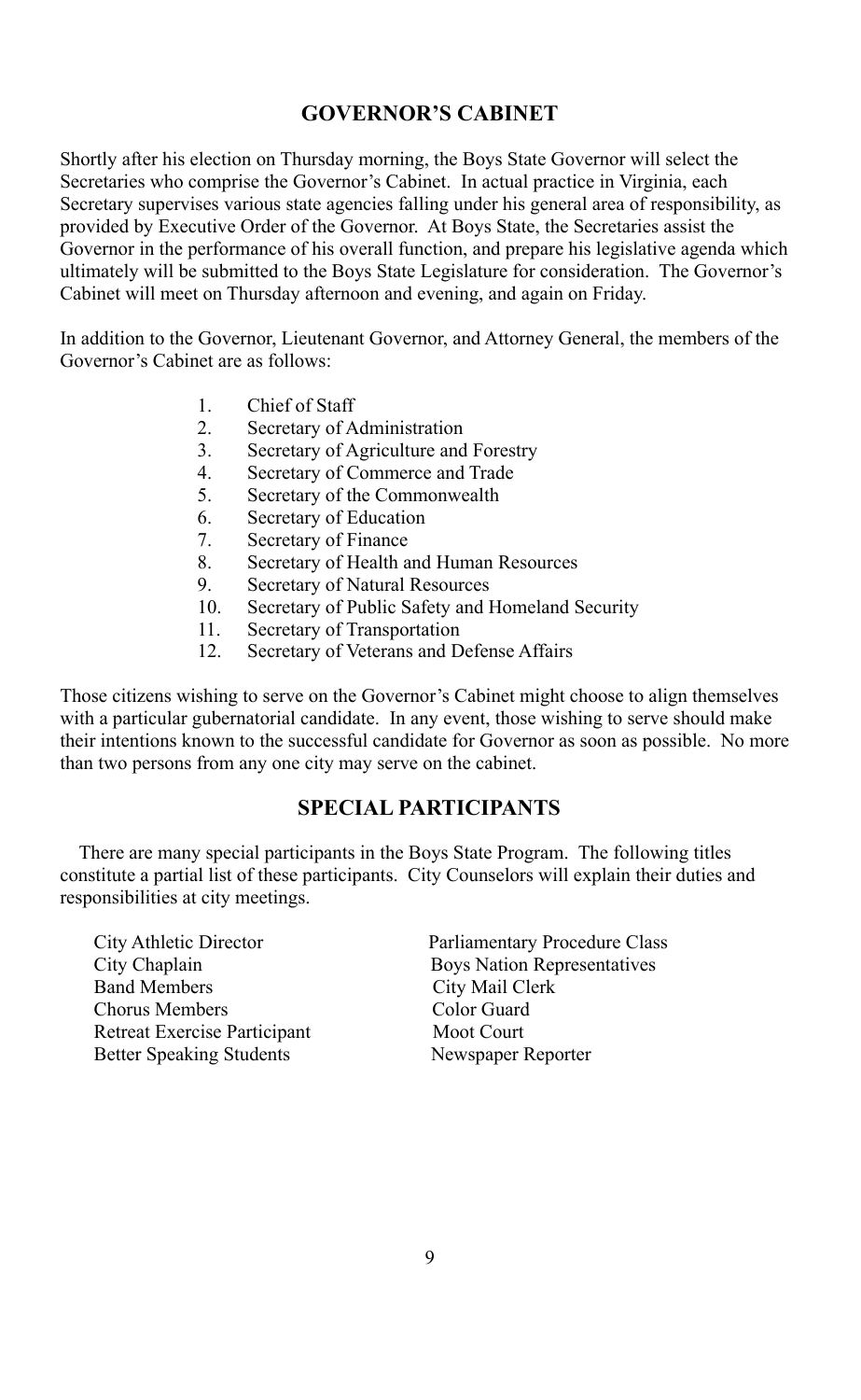## **MOOT COURT**

The Boys State Moot Court program is one of the instructional activities conducted during the afternoon recreational period on Monday through Friday of Boys State week. Those participating in Moot Court will be instructed in certain functions of an attorney-at-law, particularly in the matter of appellate advocacy. Teams of participants will argue legal issues before Moot Court judges. The two team finalists in the competition will engage in final arguments before the Boys State Supreme Court on Friday afternoon.

The Moot Court program serves several additional functions in the Boys State Program. Only those citizens participating in Moot Court will be deemed eligible for election as Boys State Attorney General and as Justices of the Boys State Supreme Court. Thus, the Moot Court will serve the functions of an accredited law school, educating those interested in legal practice at Boys State, and as a Board of Bar Examiners, certifying those citizens who are eligible to practice law, at least at the highest level of Boys State government.

Along with the Better Speaking Seminar and the Parliamentary Procedures Class, the Moot Court program serves as an excellent educational opportunity for those citizens interested in the practice of law, public service, or the performance of leadership functions in the public or private sectors.

## **ORGANIZATION OF GOVERNMENT CITY ELECTORAL BOARD**

Each City will select a City Electoral Board, comprised of three citizens, two from the Nationalist Party and one from the Federalist Party. Under Virginia law [Code of Virginia (1950), Title 24.1, Section 29, as amended] the City Electoral Board would be appointed by the resident judges of the Circuit Court of the City. Since Boys State has no judges this early in the week, an alternate method of selecting the Electoral Board from two members of the Federalist Party and only one from the Nationalist Party is the following sentence from the Code of Virginia (same section and paragraph cited above):

"A majority of the electoral board shall be from the political party which cast the highest number of votes in the Commonwealth for Governor at the last preceding gubernatorial election."

The Electoral Board of each city will have two primary responsibilities, which are as follows:

- 1. It shall be the duty of the electoral board to appoint not less than three competent citizens who shall constitute the officers of election for all elections to be held in their city, [Code of Virginia (1950), Title 24.1, Section 105, as amended]. The officers of election will not be eligible to run for an elected state or city office. The electoral board must choose as officers of election three individuals who have decided not to seek elective office.
- 2. In case of a tie vote for any city office, the electoral board will make the determination by lot. Further instructions are included in the material distributed outlining the procedure for conducting city and state elections.

The Electoral Board for each city will be chosen on Sunday night. The Electoral Board shall immediately choose the Officers of Election. Due to the small number of citizens in each city, the Electoral Board members will also serve as the Officers of Election. The Officers of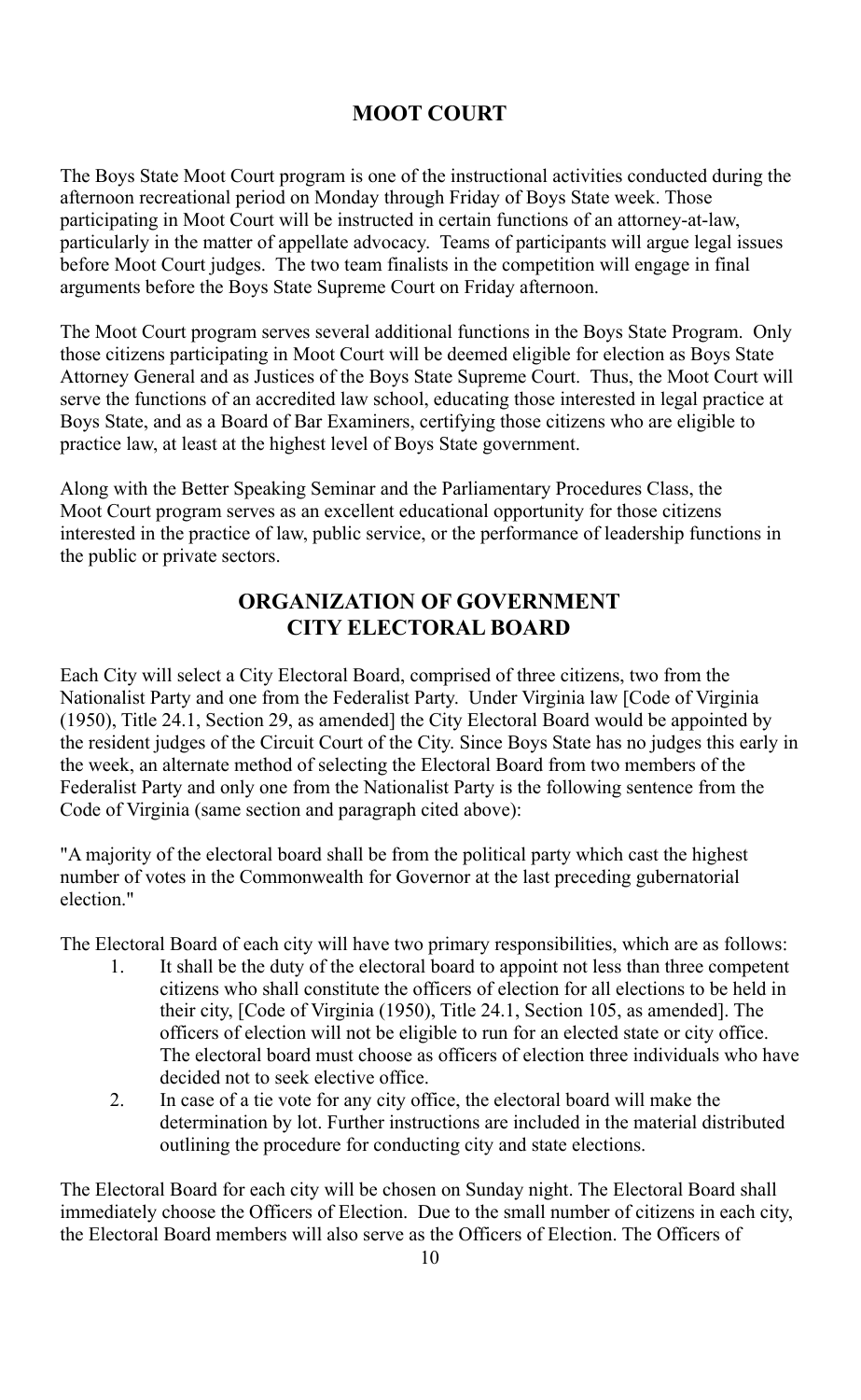Election will report to Boys State Headquarters for instruction on voting procedures on Monday night.

## **STATE BOARD OF ELECTIONS**

Three of the ten City Electoral Board Chairmen will be chosen to serve as the State Board of Elections. The State Board of Elections will supervise the state elections by publishing and enforcing campaign rules. The State Board of Elections will also organize and preside over the State Campaign Rally.

## **POLICY REGARDING ELIGIBILITY FOR POLITICAL OFFICE AT BOYS STATE**

It is the intent of the Boys State program to parallel the political practices in the Commonwealth of Virginia as closely as possible. However, due to certain time considerations and the small size of the Boys State Cities, certain exceptions must be recognized. It should also be remembered that one of the primary objectives of Boys State is to achieve active participation of as many citizens as possible. Consequently, certain rules and limitations regarding eligibility for political office must be imposed.

- 1. Members of the City Electoral Board are not eligible for elective office.<br>2. Members of the City Electoral Board will also serve as City Officers of
- 2. Members of the City Electoral Board will also serve as City Officers of Election.<br>3. City Officers of Election are not eligible for elective office. City Officers of Elect
- 3. City Officers of Election are not eligible for elective office. City Officers of Election may be selected as Justices of the Supreme Court, Judges of the Court of Appeals, or Circuit Court Judge.
- 4. Members of the State Board of Elections are not eligible for elective office. However, members of the State Board of Elections may be selected as Justices of the Supreme Court and Circuit Court Judges.
- 5. Due to the schedule conflict between the political conventions and the sessions of the Boys State Legislature, members of the Senate and House are not eligible for nomination to the offices of Governor, Lieutenant Governor, or Attorney General.
- 6. City Mayors are not eligible for any other elected or appointed office.
- 7. Sheriffs are not eligible for any other elected or appointed office.<br>8. Only those persons participating as city representatives in the Mo
- 8. Only those persons participating as city representatives in the Moot Court class will be deemed eligible for election as Attorney General or as Justices of the Supreme Court. Any citizen who is otherwise eligible may serve as a Circuit Court Judge.
- 9. It may prove impossible for Moot Court participants to continue in the class if they are elected or appointed to major offices with conflicting responsibilities, but Moot Court participants are not excluded from such elective or appointive offices.
- 10. Justices of the Supreme Court and City Circuit Court Judges are eligible for nomination to the offices of Governor, Lieutenant Governor, and Attorney General, though a Circuit Court Judge can be eligible for the office of Attorney General only if he is also a participant in the Moot Court program. Justices and Judges are not eligible for any other elective or appointive offices. If a Supreme Court Justice or Circuit Court Judge accepts nomination to state office, he must and will be considered to automatically resign his judicial office.
- 11. Members of the Boys State Legislature are not eligible for selection as Justices of the Supreme Court or Circuit Court Judges.
- 12. Supreme Court Justices and Circuit Court Judges may not serve as City Party Chairmen. Judges and Justices are allowed to be voting delegates at party conventions.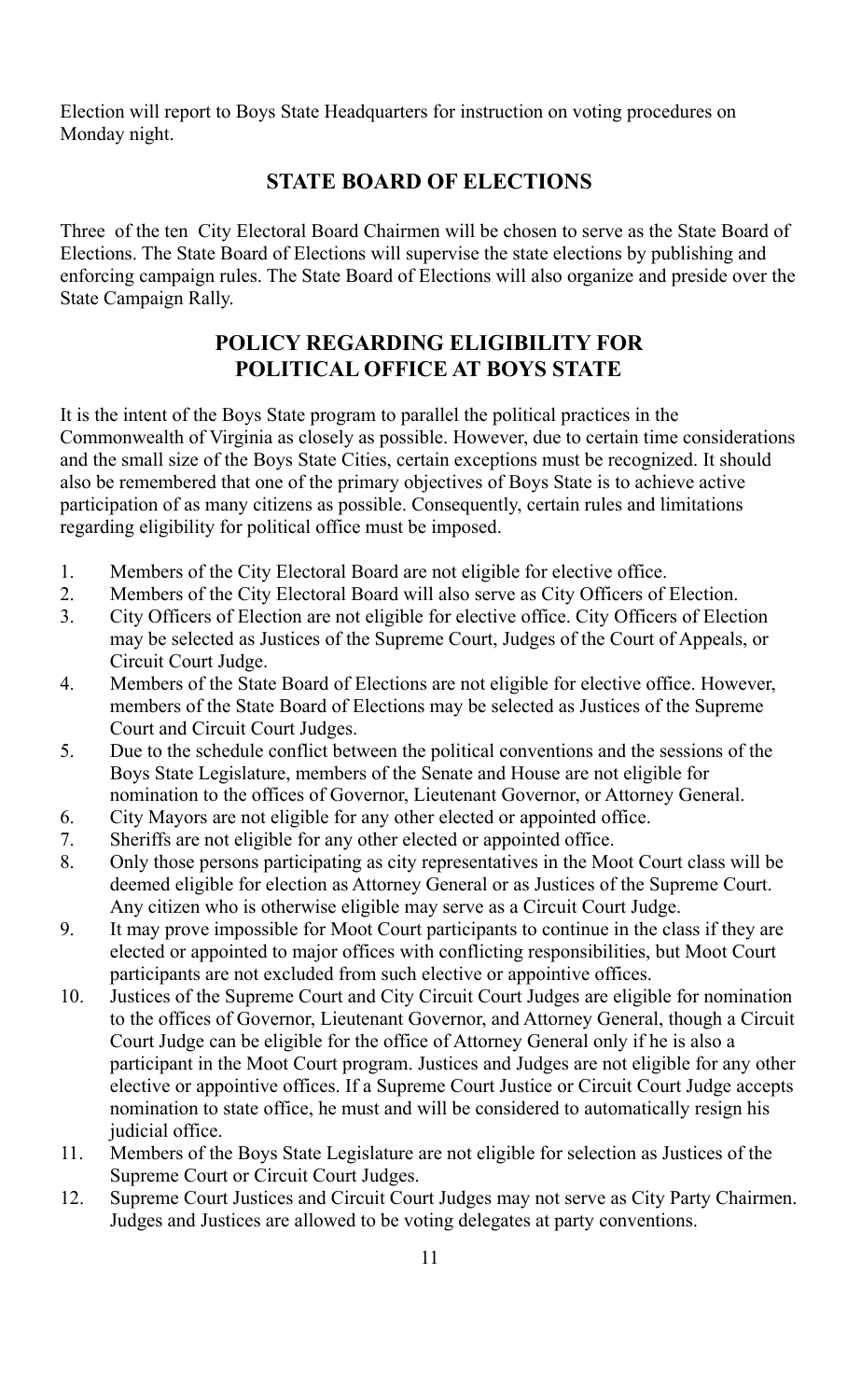- 13. While it is not prohibited, it is suggested that city party chairmen plan not to run for state office.
- 14. City party chairmen are not eligible for election to the Boys State Legislature.
- 15. State party chairmen are not eligible for state elective office.
- 16. All citizens are eligible for appointment as a Secretary on the Governor's Cabinet. However, any citizen accepting appointment to the Cabinet as a Secretary must and will be considered to automatically resign any legislative or judicial office which he holds.
- 17. Members of the Boys State Color Guard should not plan to aspire to any major elective or appointive office including Governor, Lieutenant Governor, Attorney General, Mayor, Senator, Delegate, or Supreme Court Justice.
- 18. All citizens are eligible for consideration for honorary designations and appointments such as delegate to Boys Nation and Outstanding Citizen.

## **INDEPENDENT CANDIDATES**

The procedure for qualification of independent candidates is as described under VA Code ™24.2-506 (1993) with the following modifications:

- 1. Independents wishing to run for election to the legislature or as mayor must submit an appropriate petition with signatures from ten citizens of their city. Blank petitions will be available from the Chief Instructional Counselor and from the State Board of Elections. Petitions will be available until 9:00 p.m. on Monday night. The completed petitions must be returned to the State Board of Elections by 9:30 p.m. on Monday, and no petitions will be accepted after that time.
- 2. Independents wishing to run for Governor, Lieutenant Governor, or Attorney General must submit an appropriate petition with signatures from ten percent of the citizens of Boys State. Blank petitions will be available from the Chief Instructional Counselor and the State Board of Elections. Petitions will be made available to potential independent candidates until 2:30 p.m. on Tuesday. Completed petitions must be returned to the State Board of Elections no later than 8:00 p.m. on Tuesday. The State Board of Elections will be the sole judge as to whether the completed petitions have been returned in a timely fashion. At some later time, the State Board of Elections will determine whether the completed petitions are sufficient to qualify the respective applicants to appear on the state ballot.
- 3. All citizens who submit petitions for Governor, Lieutenant Governor, and Attorney General will be disqualified from participating at their respective party convention as a delegate or as a potential convention nominee for state office. Those citizens will be required to attend the convention of the party to which they are assigned solely as observers. The names of all individuals who seek to qualify as independents will be posted at Headquarters.
- 4. Independent candidates will not speak at the Boys State Campaign Rally.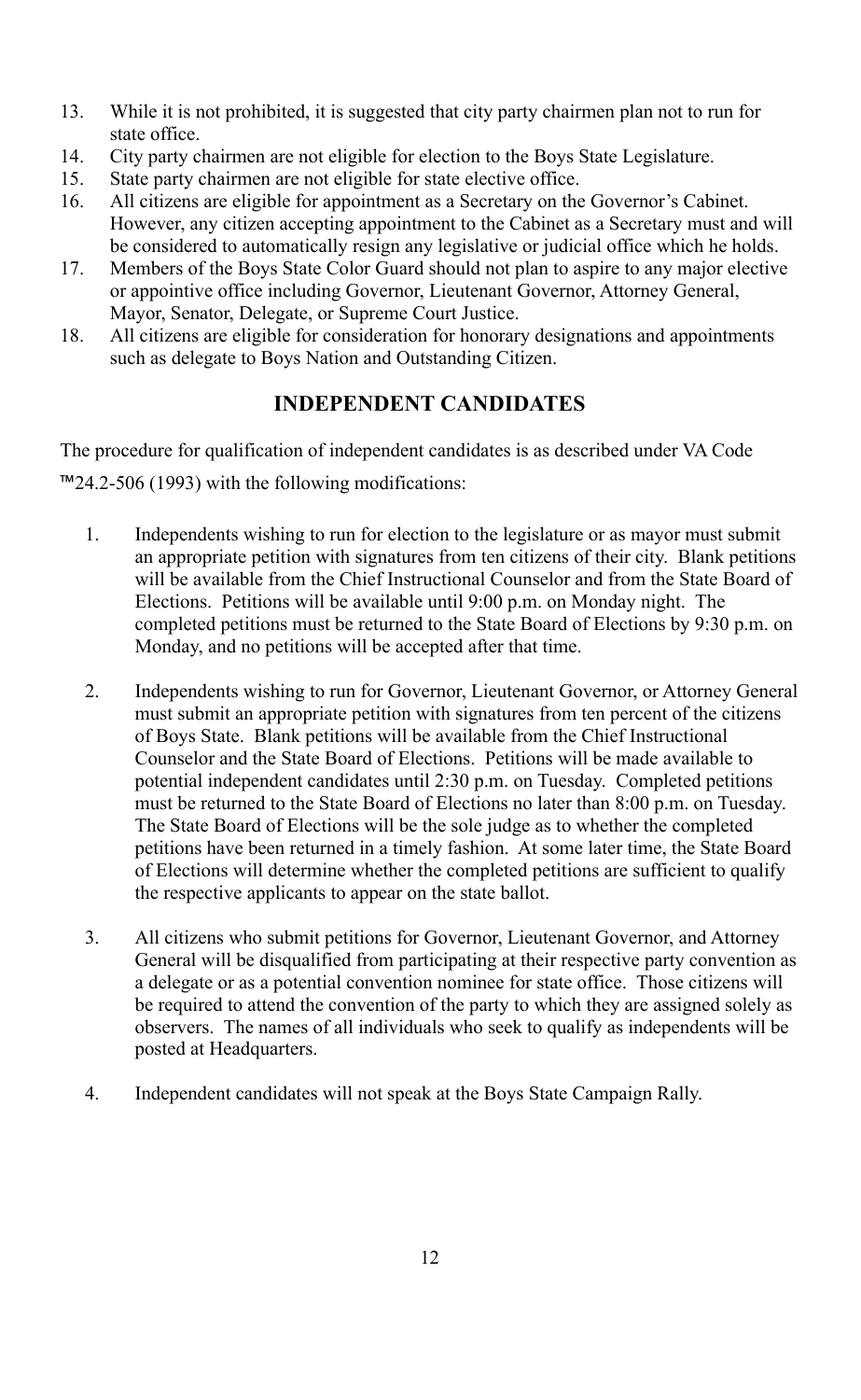#### **THIRD PARTIES**

Just as with independent candidates, the Boys State staff neither encourages nor discourages the formation of third parties. However, for organizational purposes, the activities during Boys State week are structured so as to provide for only two political parties. For example, all citizens are required to participate in the convention process or in legislative caucuses either as a member of the Federalist or Nationalist party. If citizens wish to form third parties outside of this organizational structure, they will be treated for all practical purposes as independents who are binding together for one election only. No representatives from any third party will be permitted to address the citizens at the State Campaign Rally. In contrast, the Nationalist party chairman and Federalist party chairman do participate in these capacities at the State Campaign Rally. Third Party candidates will not speak at the Boys State Campaign Rally. Additional questions should be directed to the Chief Instructional Counselor.

#### **PARLIAMENTARY PROCEDURES CLASS**

Each city will choose representatives to attend a week-long Parliamentary Procedures Class, to be conducted each afternoon. All other interested citizens are invited to attend. Two individuals from this class will be selected as the chief parliamentarians at the party conventions.

## **BETTER SPEAKING SEMINAR**

The Better Speaking Seminar will be conducted during the afternoon recreational periods. The citizens in the Better Speaking Seminar will receive instruction in the art of public speaking. In conjunction with the instruction, a Better Speaking contest will be conducted. The winner of the competition will deliver a speech to all citizens of Boys State during the graduation activities on Friday evening.

#### **BOYS STATE NEWSPAPER**

Each city will choose a representative for the Boys State Newspaper. The newspaper will be produced and distributed on a regular basis, and will contain items of interest, cartoons, and results from various elections and competitions. The newspaper staff will meet during recreation period and at other times as necessary.

#### **ATHLETIC PROGRAM**

Boys State maintains an active and diversified athletic program. Each city will participate in a number of team and individual sports. The city athletic director is responsible for coordinating the intramural program. An announcement will be made early in the week as to what sports and what resources will be available.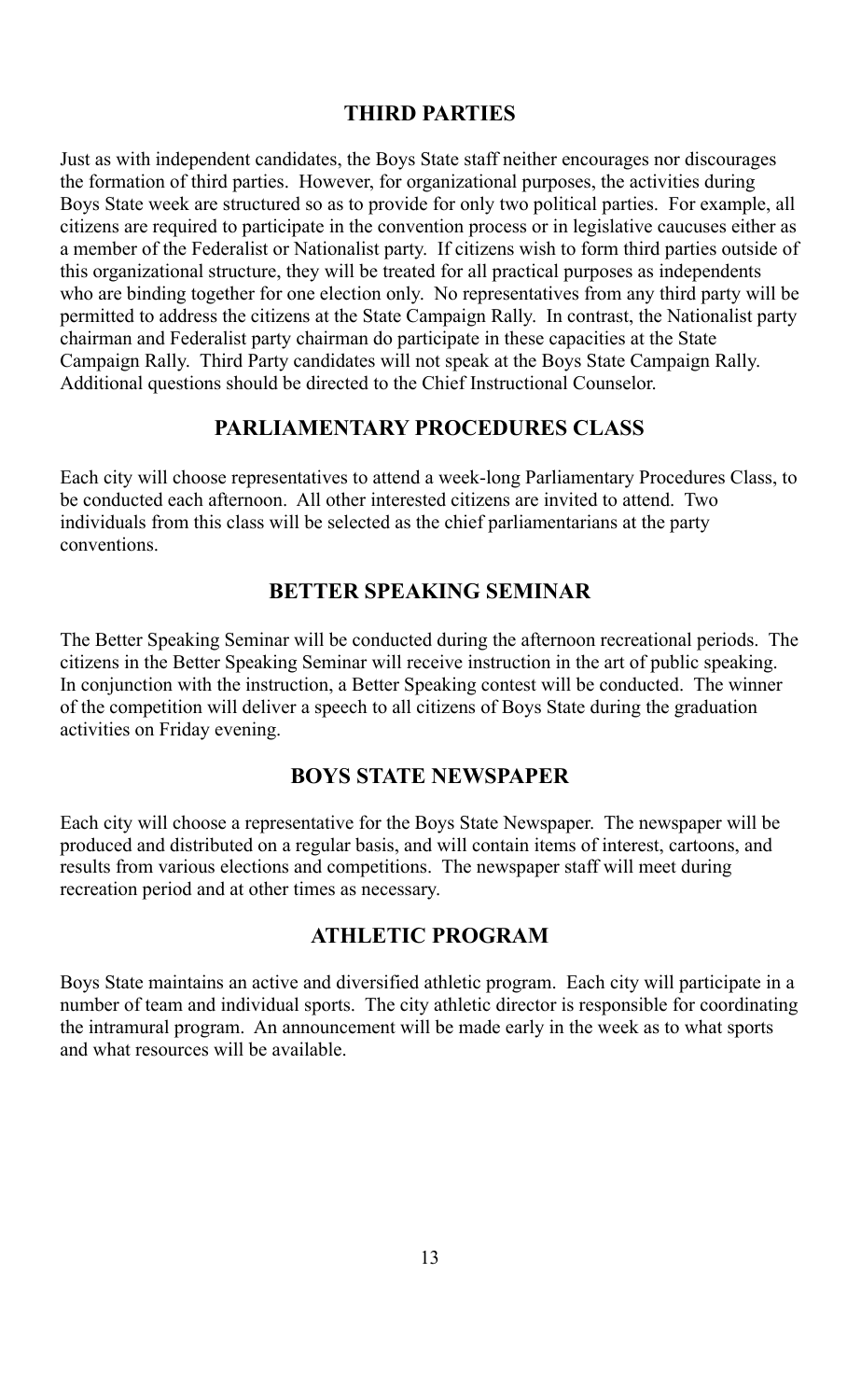## **ORDER OF BUSINESS FOR CITY PARTY CAUCUSES**

#### Ballot No. 1

- 1. Open by Counselor and explanation of procedures<br>2. Call to order
- 2. Call to order<br>3. Selection of
- 3. Selection of Party Chairman, Secretary and Sergeant-at-Arms
- 4. Nominations for office of State Senate two to be selected
- 5. Nominations for office of House of Delegates three to be selected
- 6. Nominations for Mayor

#### Ballot No. 2

- 1. Call to order by Party Chairman
- 2. Nominations for office of City Council six to be selected<br>3. Nominations for office of Treasurer
- 3. Nominations for office of Treasurer
- 4. Nominations for office of City Clerk
- 5. Nominations for office of Commissioner of Revenue
- 6. Nominations for office of Commonwealth's Attorney
- 7. All citizens except those elected to the General Assembly (Senate and House) will be delegates to the State Convention

## **PROCEDURE FOR CONDUCTING CITY AND STATE ELECTIONS**

Both the city elections and the state election will be under the supervision of the City Officers of Election with technical assistance from city counselors.

All necessary paraphernalia including registration lists, ballots, ballot boxes, etc., will be distributed by headquarters. The Officers of Election will tally ballots, place tally sheets on top of ballots and deliver to Headquarters as soon as the process is completed. All ballots distributed must be accounted for at Headquarters. It is important that we experience no delays in properly reporting the result of each election.

If two or more persons have an equal number of votes for any city office, and a higher number than any other person, the City Electoral Board shall proceed quickly to determine by lot which of the candidates shall be declared elected. This includes city elections only, and not elections for the General Assembly. In case of a tie vote in the election of members of the General Assembly, headquarters personnel, sitting as the State Board of Elections, shall determine by lot which of the candidates shall be declared elected [Code of Virginia (1950) Title 24.1 Section 149, as amended].

Ballots for both the city and state elections will be prepared in accordance with Virginia Election Laws [Code of Virginia (1950), Title 24.1, Section 111, as amended].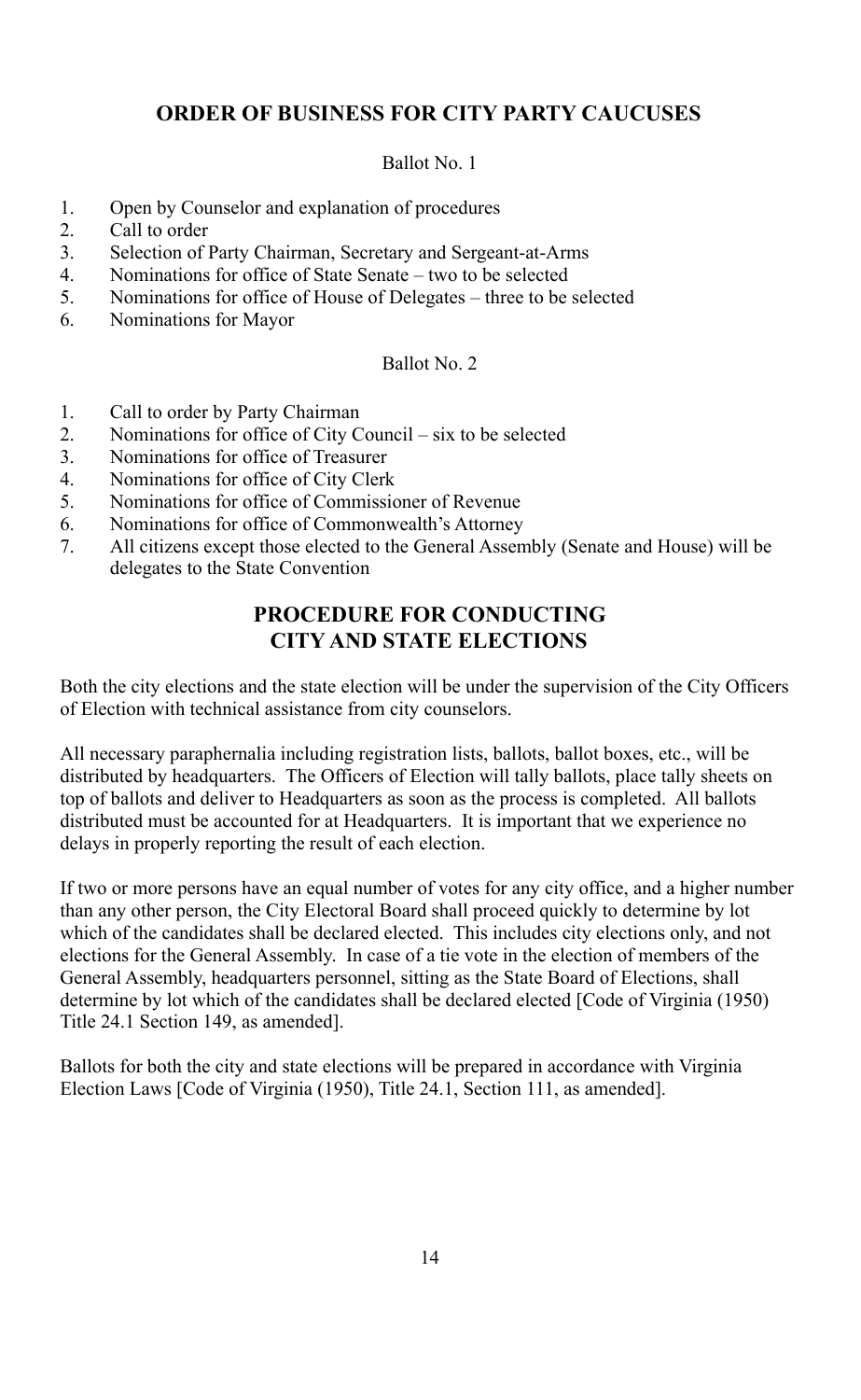## **NOMINATIONS FOR BALLOT**

(Tuesday Morning Election)

An individual may be nominated for only one office

| City            | Party                               |
|-----------------|-------------------------------------|
|                 |                                     |
| A)              | Nominees for State Senate (2)       |
|                 |                                     |
|                 |                                     |
| $\vert B \vert$ | Nominees for House of Delegates (4) |
|                 | $\mathbf{R}$                        |
|                 |                                     |
|                 |                                     |

Nominee for Mayor  $1.$  The state of  $\sim$ 

### **NOMINATIONS FOR BALLOT NO. 2**

(Tuesday Night Election) An individual may be nominated for only one office

Nominees for City Council (6) A)

| Nominee for Treasurer                   |  |
|-----------------------------------------|--|
| $\mathbf{v}$<br>$\sim$ $\sim$<br>$\sim$ |  |

- $B)$
- Nominee for City Clerk  $\mathcal{C}$
- Nominee for Commonwealth's Attorney D)
- $E$ ) Nominee for Commissioner of Revenue

PARTY CONVENTION - All citizens except those elected to the General Assembly (Senate and House) will be delegates to the Party Convention.

|               | 13. |  |
|---------------|-----|--|
| $\mathcal{D}$ | 14. |  |
| 3.            | 15. |  |
| 4.            | 16. |  |
| 5             | 17. |  |
| 6.            | 18. |  |
| 7             | 19. |  |
| 8.            | 20. |  |
| 9.            | 21. |  |
| 10.           | 22. |  |
| 11.           | 23. |  |
| 12.           | 24  |  |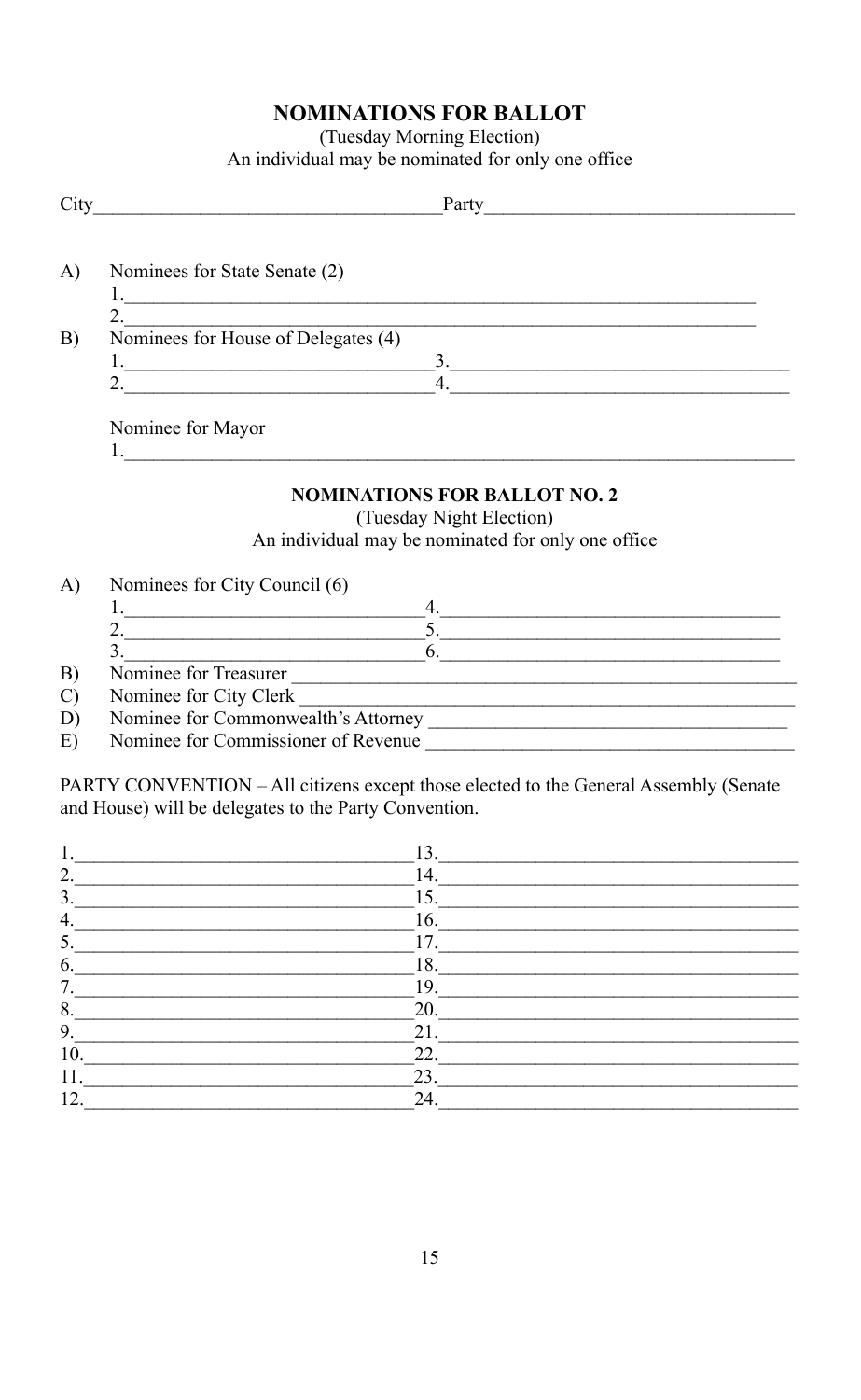## **STATE CONVENTIONS AND ELECTIONS**

The two political parties of Boys State conduct their party conventions beginning on Tuesday evening. The primary purpose of the convention is for the parties to nominate their candidates for Governor, Lieutenant Governor, and Attorney General. For purposes of this exercise, it is assumed that the State Central Committee of each party has previously met and decided on a convention, rather than a party primary election, as the method for nomination of state-wide candidates.

Each party adopts a platform, which is a statement of the party's views and beliefs. Then each party selects a convention chairman who also serves as the party chairman for purposes of the campaign. The parties then nominate candidates for attorney general, lt. governor and governor. Following the conventions, the candidates and their parties campaign to win support for their nominees. The campaigns culminate with the campaign rally on Thursday morning. At the rally, the party chairmen describe their party's platform and the various candidates speak to all the citizens in support of their candidacy. The state elections are then conducted.

## **CIRCUIT COURT TRIAL**

At some point during the week, each city will endeavor to conduct a Circuit Court Trial or a Circuit Court Trial Exercise. The preceding will involve the Circuit Court Judge, Commonwealth's Attorney, City Clerk, and other participants. The procedure for the trial is set forth later in this booklet.

## **DR. GEORGE BLUME CITIZENSHIP MEDAL**

A Citizenship Award will be presented to the outstanding citizen of each city. The recipient of this award will be selected by his fellow citizens. It will be given to that citizen who, during the week at Boys State, has exhibited to the highest degree the qualities and characteristics of a good citizen of American Legion Boys State. As a guide in the selection of this citizen, the following will be considered.

- 1. Degree of **PARTICIPATION** in activities<br>2. Cheerfulness of **COOPERATION** (include
- 2. Cheerfulness of **COOPERATION** (including promptness and faithfulness of attendance)
- 3. **INITIATIVE** and **IMAGINATION** displayed
- 4. Willingness to accept and carry out responsibilities **LEADERSHIP**
- 5. **PERSONALITY**
- 6. **GOOD FELLOWSHIP**
- 7. The degree to which the welfare of Boys State in general and the City in particular were placed ahead of the personal convenience or pleasure of the citizen – **SELFLESSNESS**
- **8. CHARACTER**

The method used for the selection of this award will be as follows: Each citizen will write the name of the citizen whom he has selected on a slip of paper and give it to the counselor, who after receiving all the votes will count them and the citizen receiving the greatest number of votes will be chosen. In case of a tie, the names of the two citizens will be announced and a second vote taken.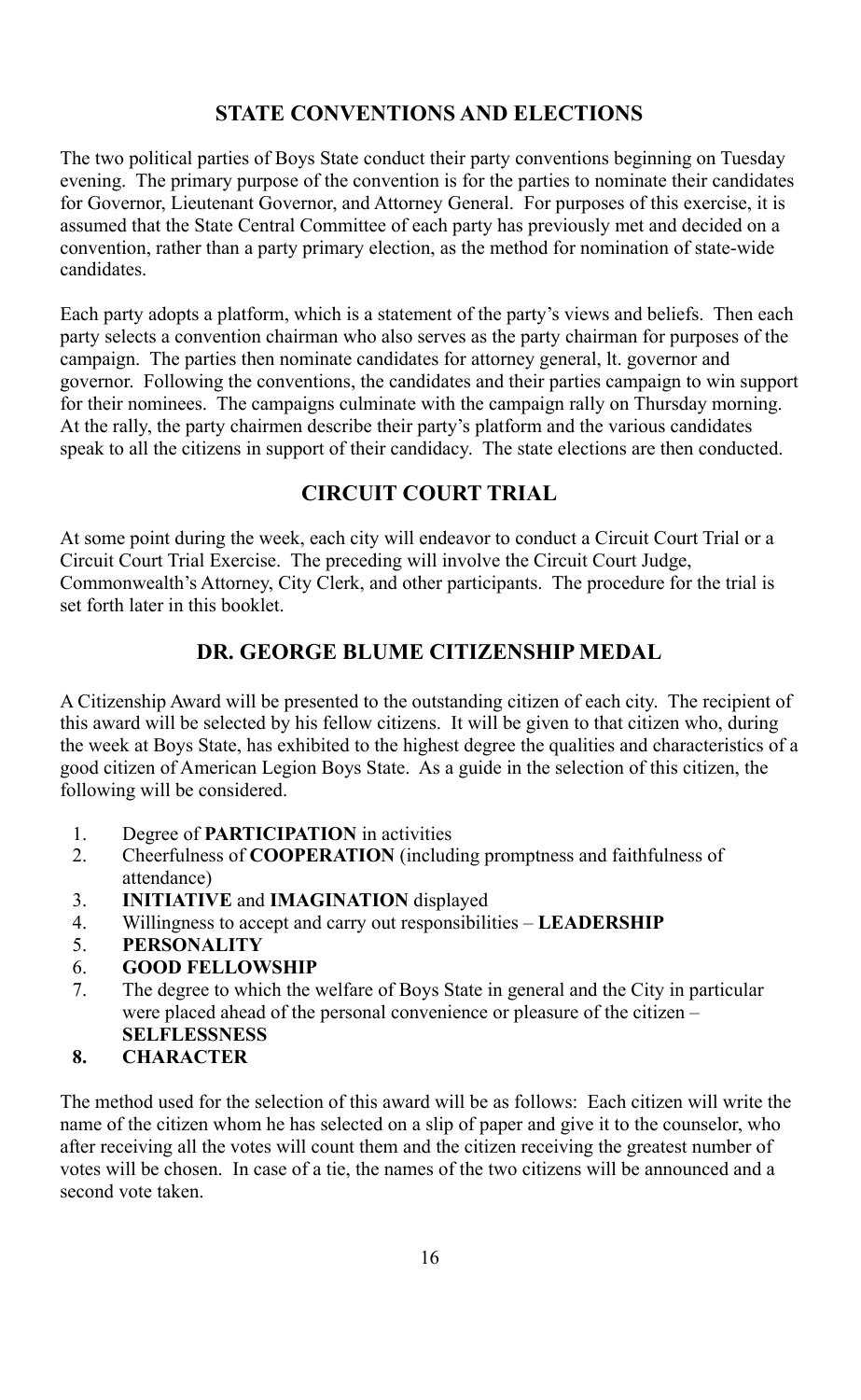#### **CITIZENSHIP TROPHY** Donated by JUDGE CHARLES W. CRUSH

This trophy, provided by the founder of Virginia Boys State, will be awarded to the most outstanding city in the American Legion Boys State. The city receiving this award will be selected by a group of administrative counselors who are not assigned to cities. It will be given to that city in the American Legion Boys State that has exhibited the best qualifications and characteristics of citizenship and participation.

Information relative to the criteria to be used in making the selection and a sample score-sheet will be distributed to all cities prior to the opening session.

*Montgomery County judge, historian, and civic leader Charles Wade Crush was born in* Christiansburg, Virginia, around 1894. He earned his law degree from Washington and Lee<br>University in 1913. Crush later attended the University of Texas and practiced law in Texas for a short time before returning to Christiansburg. During World War II, he served with the<br>314th Machine Gun Battalion. From 1923 to 1935, Crush served as commonwealth's attorney. He also served as Christiansburg's postmaster for 10 years and as judge of the county court<br>from 1948 until his retirement in 1963. Crush's interest in military affairs continued *throughout his life. He served as commander of the Virginia Department of the American Legion and as an of icer in Company 161 of the Virginia Reserve Militia. Crush died on March 18, 1970.*

## **RULES FOR CAMPAIGN AND CITY BANNERS**

- 1. Citizens may not bring campaign literature, posters, papers, or banners with them to Boys State.
- 2. Any campaign literature or materials obtained during Boys State week must be procured within the confines of the Radford University campus.
- 3. Funds spent for campaign materials may not exceed a total of \$40.00 per candidate. This figure includes contributions from supporters.
- 4. Campaign materials and banners may not be posted inside the Dining Hall.
- 5. Posters shall not be secured by thumbtacks, except on bulletin boards. All other posters and banners shall be secured only by masking tape.
- 6. No campaign materials or banners will be permitted on the speakers' stand in any lecture hall.
- 7. Campaign material will not be placed on classroom windows, but may be placed on all other windows or any metal surfaces.
- 8. No campaign material may be placed higher than arm's reach when standing on the floor.
- 9. No citizen will be allowed to wear a campaign badge or a sign greater than three inches by three inches in size, except during meals and recreation periods. No badge or sign may cover a citizen's name tag at any time.
- 10. All candidates for state office must submit a written summary of campaign expenses and sources to the Program Director's mailbox at headquarters by 10:30 p.m., Wednesday.
- 11. The Boys State Board of Elections has sole responsibility for interpretation and enforcement of these rules. The Board of Elections will be assisted by the Chief Instructional Counselor and Program Director.
- 12. All campaign material will be removed following the elections. This applies to both successful and unsuccessful candidates.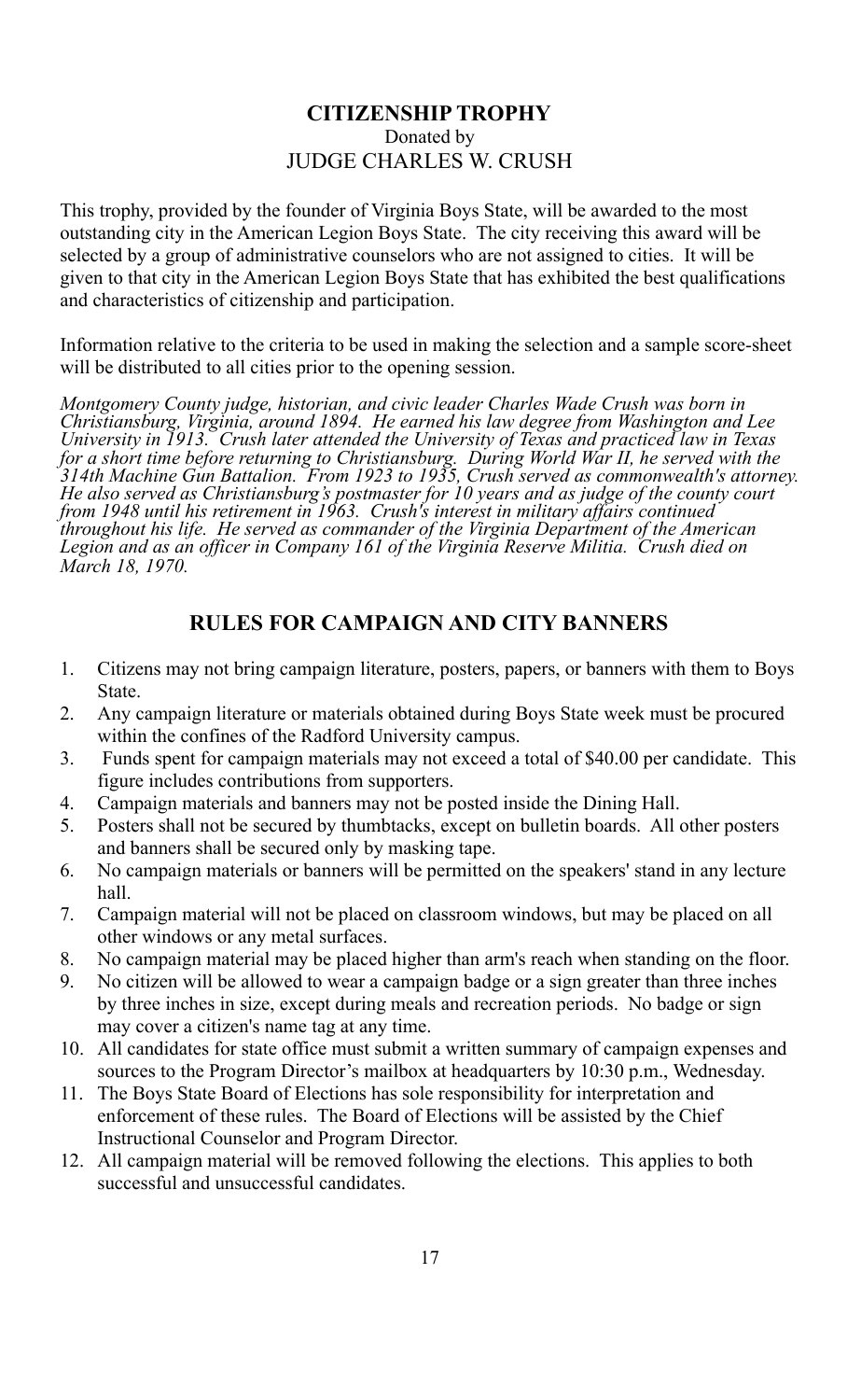## **DAILY PROGRAM OF EVENTS**

**HQ Phone Number***:* 540-831-1049 **HQ Fax Number**: 540-831-1054 **Emergency**: 540-831-5500

#### **Dining Hall Hours**

 $\overline{\phantom{a}}$ 

Breakfast: 7:00 am - 9:00 am, Mon - Sat Lunch: 12:00 pm - 1:30 pm, Mon – Fri (Saturday: box lunch) Dinner: 5:00 pm - 7:00 pm, Sun - Fri

## **Sunday, June 19, 2022**

| <b>Time</b>                | Event                                                                 | <b>Resource Person</b>                                             | Location                          |
|----------------------------|-----------------------------------------------------------------------|--------------------------------------------------------------------|-----------------------------------|
| $10:00$ am<br>$-10:45$ pm  | <b>Training Session</b>                                               | <b>Matthew Hartman</b><br>Dan Combs<br><b>Administrative Staff</b> | <b>Heth 014</b>                   |
| $11:00$ am $-$<br>2:00 pm  | <b>Registration of Citizens</b>                                       | Kathy Lyons<br><b>Denis Confer</b>                                 | Bonnie Hurlburt<br>Student Center |
| $2:00$ pm $-$<br>$4:00$ pm | <b>First City Meeting</b><br>Introductions                            | <b>City Counselors</b>                                             | <b>City Meeting</b><br>Rooms      |
| $4:15$ pm -<br>4:55 pm     | <b>Opening Assembly</b><br>"Introduction of Staff"                    | Dan Dellinger                                                      | Preston<br><b>Bondurant</b>       |
| $4:55$ pm                  | <b>Flag Courtesy</b>                                                  | <b>Steve Cox</b>                                                   | Preston<br>Bondurant              |
| 5:00 pm                    | <b>Dinner</b> (Staggered by<br>Cities)                                |                                                                    |                                   |
|                            | <b>Cities in First Group:</b><br>Bradley, Burke, Eisenhower,<br>Henry |                                                                    | Muse Dining Hall                  |
| 5:15 pm                    | <b>Cities in Second Group:</b><br>James, MacArthur, Madison           |                                                                    | Muse Dining Hall                  |
| 5:30 pm                    | <b>Cities in Third Group:</b><br>Marshall, Nimitz,<br>Washington      |                                                                    | Muse Dining Hall                  |
| 7:30 pm                    | <b>Flag Lowering</b>                                                  | <b>Steve Cox</b>                                                   | <b>Heth Flagpoles</b>             |
| 7:45 pm                    | <b>Athletic Directors Meeting</b>                                     | Saalih Muzakkir                                                    | Heth Hall 014                     |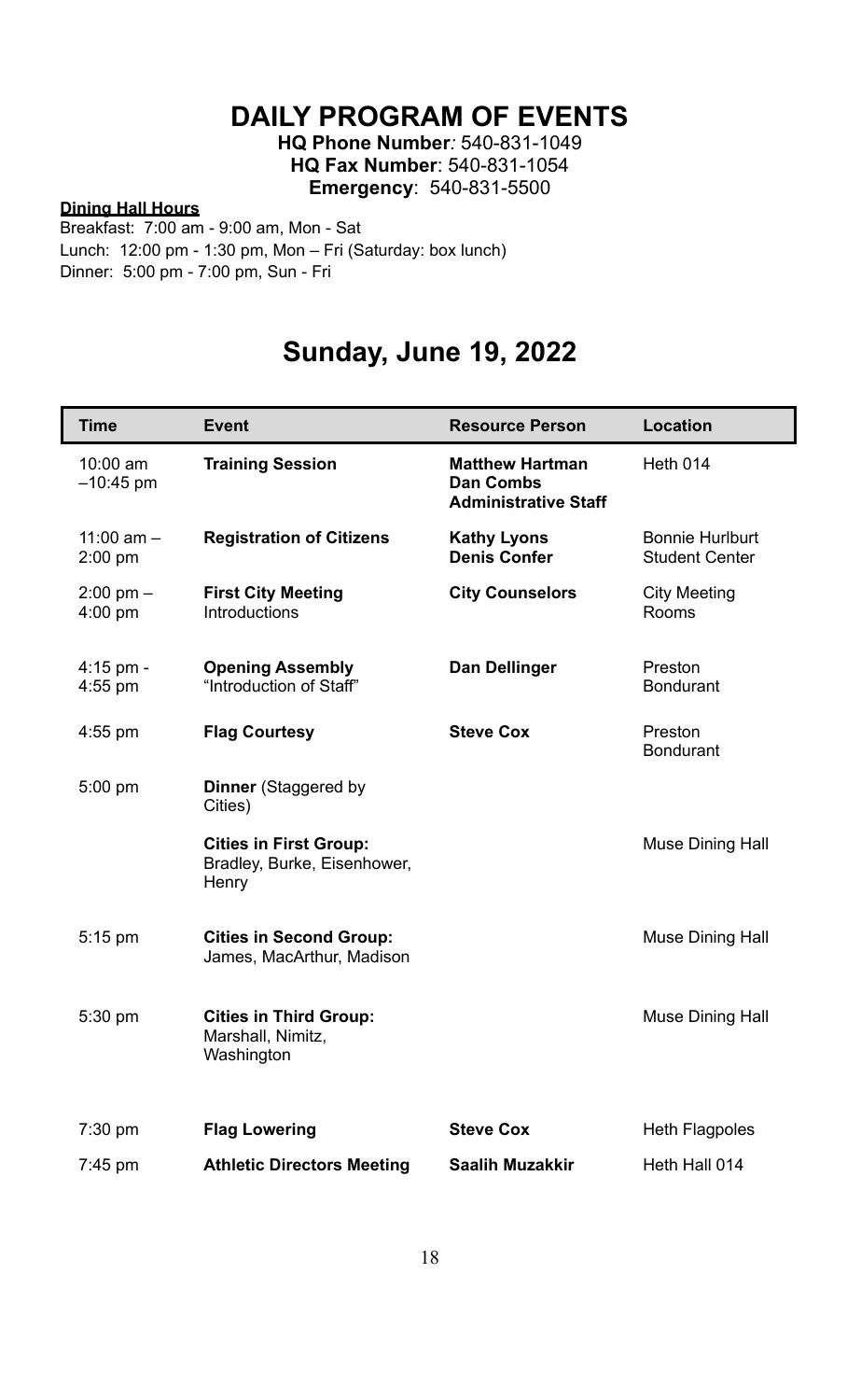| $8:00$ pm          | OFFICIAL OPENING OF<br>THE 78th SESSION OF<br>THE AMERICAN LEGION<br><b>BOYS STATE OF VIRGINIA</b>                                            | Dan Dellinger                                                          | Preston<br>Bondurant        |
|--------------------|-----------------------------------------------------------------------------------------------------------------------------------------------|------------------------------------------------------------------------|-----------------------------|
|                    | <b>Opening Prayer</b>                                                                                                                         | <b>Demas Boudreaux</b>                                                 | Preston<br>Bondurant        |
|                    | <b>Pledge of Allegiance</b>                                                                                                                   | Dan Dellinger                                                          | Preston<br>Bondurant        |
|                    | Program & Recognition of<br><b>Special Guests</b>                                                                                             | Dan Dellinger                                                          | Preston<br>Bondurant        |
|                    | <b>Welcome to Radford</b><br><b>University</b>                                                                                                | <b>Craig Cornell</b><br>Vice President for<br>Enrollment<br>Management | Preston<br><b>Bondurant</b> |
|                    | Welcome from the City of<br>Radford                                                                                                           | Hon. David Horton<br>Mayor of Radford                                  | Preston<br>Bondurant        |
| 8:30 pm            | <b>Distinguished Alumni</b>                                                                                                                   | <b>U.S. Senator Angus</b><br>King                                      | Preston<br><b>Bondurant</b> |
| 8:35 pm            | Keynote Address                                                                                                                               | <b>RADM William Cobb</b><br>US Navy (Ret)                              | Preston<br>Bondurant        |
| 8:30 pm            | <b>Staff Meeting</b><br>(Counselors-in-Charge<br>Only)                                                                                        |                                                                        | Heth Hall 014               |
| $9:30$ pm          | <b>City Meetings</b><br>"Introduction, Discussion of<br>Meaning of Party Politics"<br><b>Choose Special Participants</b><br>& Representatives | <b>City Counselors</b>                                                 | City Meeting<br>Room        |
| 10:30 pm           | <b>City Reporters</b>                                                                                                                         | Al Hilman                                                              | Hemphill Hall<br>3004       |
| $11:30 \text{ pm}$ | <b>Lights Out</b>                                                                                                                             |                                                                        | All Residence<br>Halls      |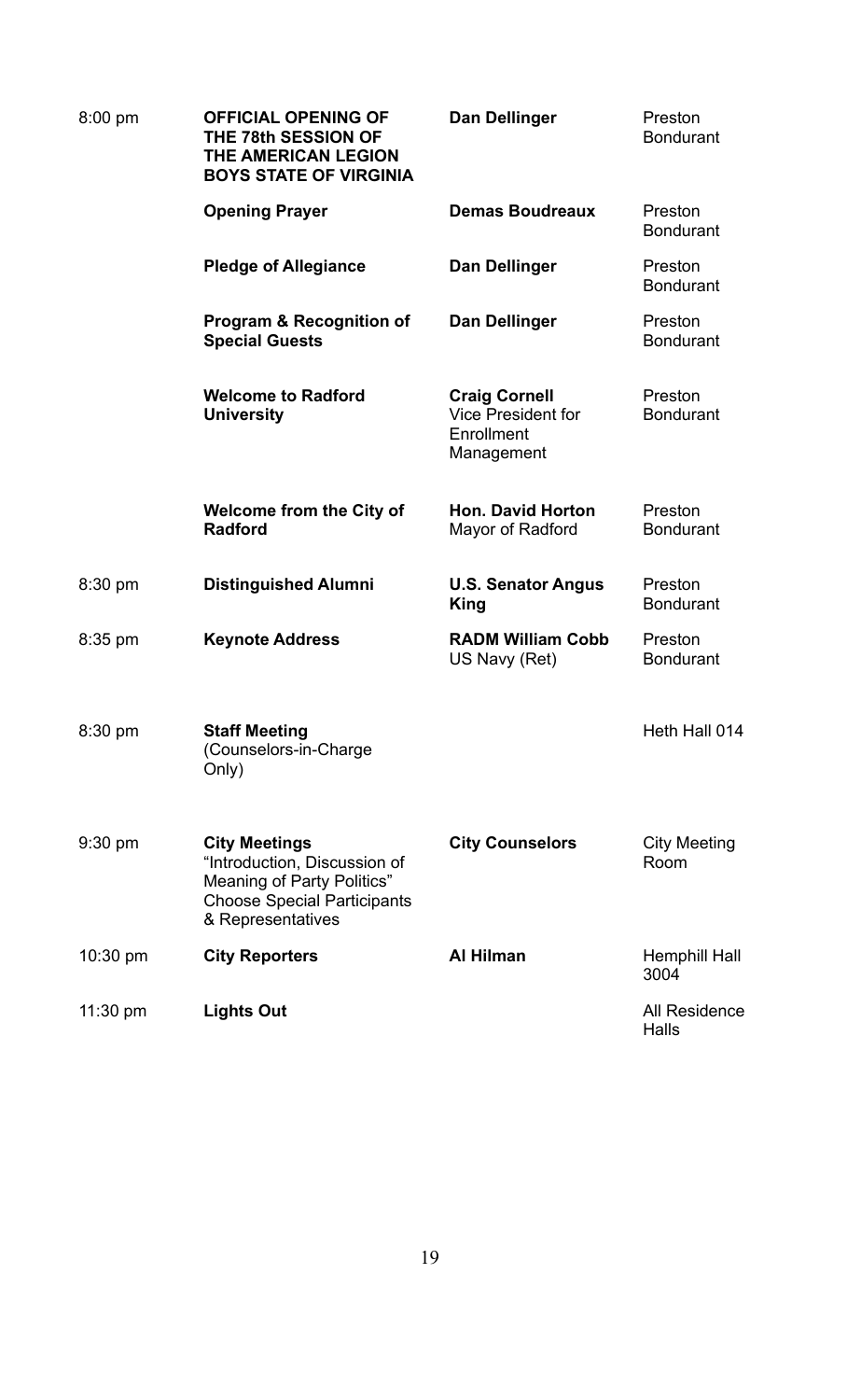# **Monday, June 20, 2022**

| Time                       | Event                                                        | <b>Resource Person</b>                                                   | Location                                     |
|----------------------------|--------------------------------------------------------------|--------------------------------------------------------------------------|----------------------------------------------|
| 7:00 am                    | <b>Breakfast</b>                                             |                                                                          | Muse Dining Hall                             |
| 7:30 am                    | <b>Chaplains' Breakfast</b><br>(all city chaplains)          | <b>Demas Boudreaux</b>                                                   | Muse Dining Hall                             |
| $8:00$ am                  | <b>Band and Chorus</b><br>Rehearsal                          | <b>Christopher Fens</b><br><b>Demas Boudreaux</b>                        | Preston - Band<br>Covington 173 -<br>Chorus  |
| 8:30 am                    | Sick Call                                                    | Jean Burnett                                                             | Washington                                   |
| $8:30$ am $-$<br>$9:30$ am | <b>Instructional Session</b><br>"Training for City Sheriffs" | <b>Matthew Hartman</b><br><b>Frenchie Burnett</b><br>(All City Sheriffs) | Heth Hall 22                                 |
| 8:45 am                    | Flag Raising                                                 | <b>Steve Cox</b>                                                         | Heth Flagpoles                               |
| $9:00 \text{ am}$          | <b>Religious Service</b>                                     | <b>Demas Boudreaux</b>                                                   | <b>Preston Bondurant</b>                     |
| $9:40$ am $-$<br>10:40 am  | <b>Instructional Session</b><br>"Virginia General Assembly - | <b>Senator John Edwards</b>                                              | Preston Bondurant<br>Bradley, Nimitz,        |
|                            | Origins to Today"                                            | Delegate Glenn Davis,<br>Jr.                                             | Bonnie Auditorium<br>Burke, Washington       |
|                            |                                                              | Delegate Sam Rasoul                                                      | Hemphill Hall 1016<br>Marshall, Henry        |
|                            |                                                              | <b>Delegate Wendell</b><br>Walker                                        | Cook Hall 107<br>MacArthur                   |
|                            |                                                              | <b>Delegate David Reid</b>                                               | <b>Cook 107</b><br>James, Madison            |
|                            |                                                              |                                                                          | <b>Kyle 320</b><br>Eisenhower Monroe         |
|                            |                                                              | Delegate Jason<br><b>Ballard</b>                                         |                                              |
| $10:45$ am $-$<br>11:00 am | Wrap-up With Members of<br>the General Assembly              | Members of the<br><b>General Assembly</b>                                | <b>Preston Bondurant</b>                     |
|                            |                                                              | <b>Scott Maddrea</b>                                                     |                                              |
| 11:00 am -<br>11:45 am     | <b>Running for Public Office</b>                             | <b>Scott Maddrea</b>                                                     | <b>Preston Bondurant</b>                     |
| 11:45 am                   | <b>City Yearbook Pictures</b>                                |                                                                          | <b>Preston Bondurant</b><br>Auditorium Stage |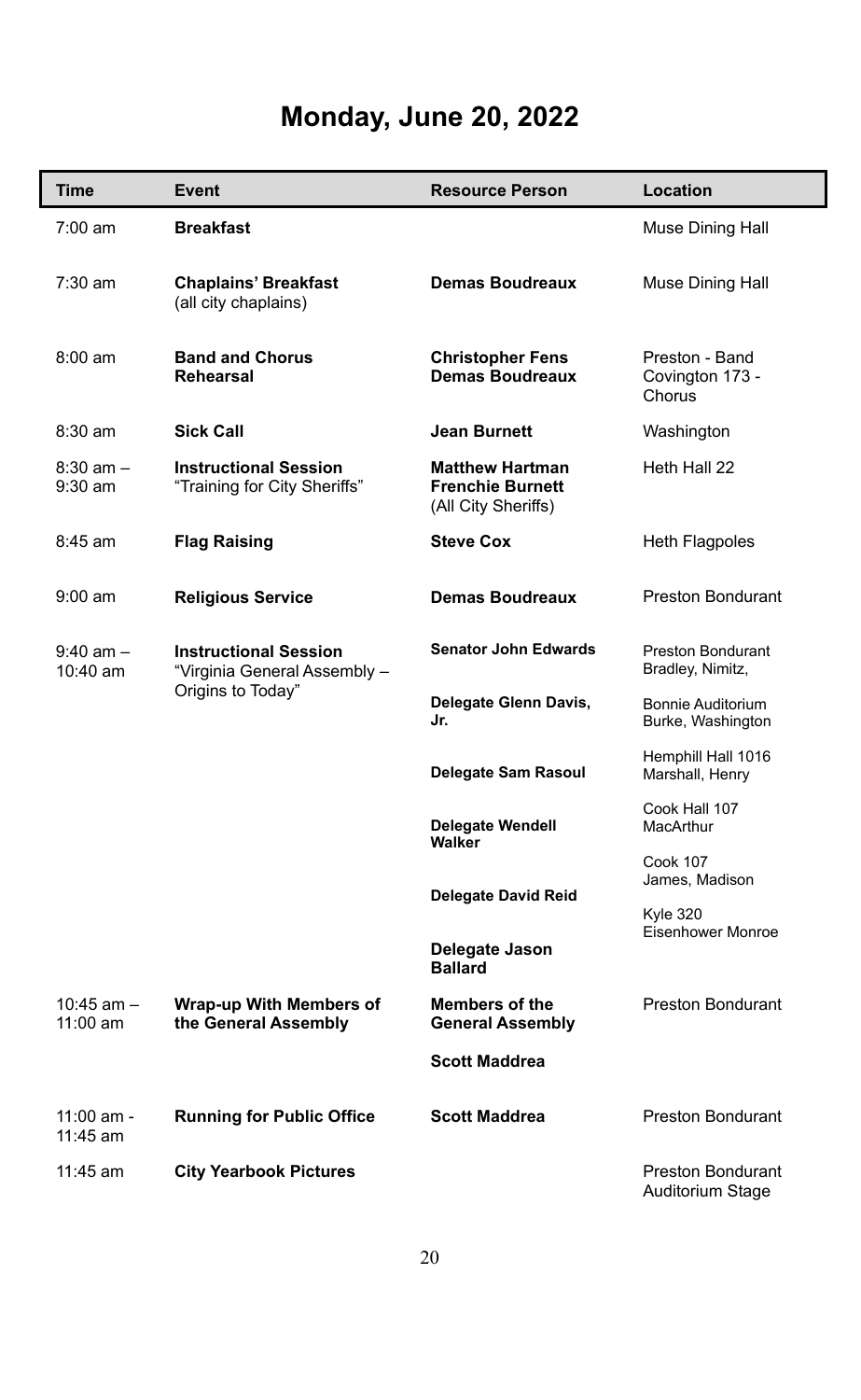| 11:45 am -<br>$1:30$ pm  | Lunch                                                                                                                                                                                        |                                                                                                                                                                     | Muse Dining Hall                                                                                                                                                                                                                                                                       |
|--------------------------|----------------------------------------------------------------------------------------------------------------------------------------------------------------------------------------------|---------------------------------------------------------------------------------------------------------------------------------------------------------------------|----------------------------------------------------------------------------------------------------------------------------------------------------------------------------------------------------------------------------------------------------------------------------------------|
| 1:30 pm -<br>2:25 pm     | <b>Instructional Session</b><br>"Virginia's Political Parties<br>and the Candidate Selection<br>Process"                                                                                     | <b>Susan Swecker</b><br><b>Chairwoman of the</b><br>Democrat Party of<br>Virginia<br>Ken Nunnenkamp<br>Executive Director of<br>the Republican Party of<br>Virginia | <b>Preston Bondurant</b>                                                                                                                                                                                                                                                               |
| $2:25$ pm                | <b>Swearing-In Ceremony</b><br>(City Sheriffs)                                                                                                                                               | Sgt. Jason Stitt                                                                                                                                                    | Preston Bondurant                                                                                                                                                                                                                                                                      |
| 2:30 pm -<br>$3:20$ pm   | <b>Instructional Session</b><br>"The Virginia Department of<br>Elections"                                                                                                                    | <b>Honorable Robert</b><br>Brink<br>Chairman of the State<br>Board of Elections                                                                                     | <b>Preston Bondurant</b>                                                                                                                                                                                                                                                               |
| $3:20$ pm $-$<br>3:30 pm | <b>Description of Afternoon</b><br>Activities                                                                                                                                                |                                                                                                                                                                     |                                                                                                                                                                                                                                                                                        |
|                          | Athletics<br><b>Better Speaking</b><br>٠<br>Parliamentary<br>٠<br>Proced's                                                                                                                   | Saalih Muzakkir<br>Dale Jenkins<br>Doug Osborn                                                                                                                      | <b>Preston Bondurant</b>                                                                                                                                                                                                                                                               |
|                          | <b>Talent Show</b><br>٠<br>Moot Court<br>٠                                                                                                                                                   | <b>Christopher Fens</b><br><b>Ron Spencer</b>                                                                                                                       |                                                                                                                                                                                                                                                                                        |
| 3:30 pm                  | <b>Afternoon Activities</b><br>Athletics<br>٠<br><b>Better Speaking</b><br>$\bullet$<br>Newspaper<br>$\bullet$<br>Parliamentary<br>$\bullet$<br>Proced's<br><b>Talent Show</b><br>Moot Court |                                                                                                                                                                     | <b>Athletics - Various</b><br>Locations<br><b>Better Speaking -</b><br>Davis 151, 142, 212,<br>216<br>Newspaper - HH<br>3002, 3004<br>Parliamentary<br>Proced's - Heth 14<br><b>Talent Show - Davis</b><br>43<br>Moot Court-HH<br>1016, 5011/12<br>3008/9/12/16/20/22<br>3006 and 3023 |
| $5:00$ pm $-$<br>6:45 pm | <b>Dinner</b>                                                                                                                                                                                |                                                                                                                                                                     | Muse Dining Hall                                                                                                                                                                                                                                                                       |
| 5:45 pm -<br>6:30 pm     | <b>Band and Chorus Rehearsal</b>                                                                                                                                                             | <b>Christopher Fens</b><br>Demas Boudreaux                                                                                                                          | Band - Preston<br>Chorus - Covington<br>173                                                                                                                                                                                                                                            |
| $7:00 \text{ pm}$        | <b>Flag Lowering</b>                                                                                                                                                                         | <b>Steve Cox</b>                                                                                                                                                    | <b>Heth Flagpoles</b>                                                                                                                                                                                                                                                                  |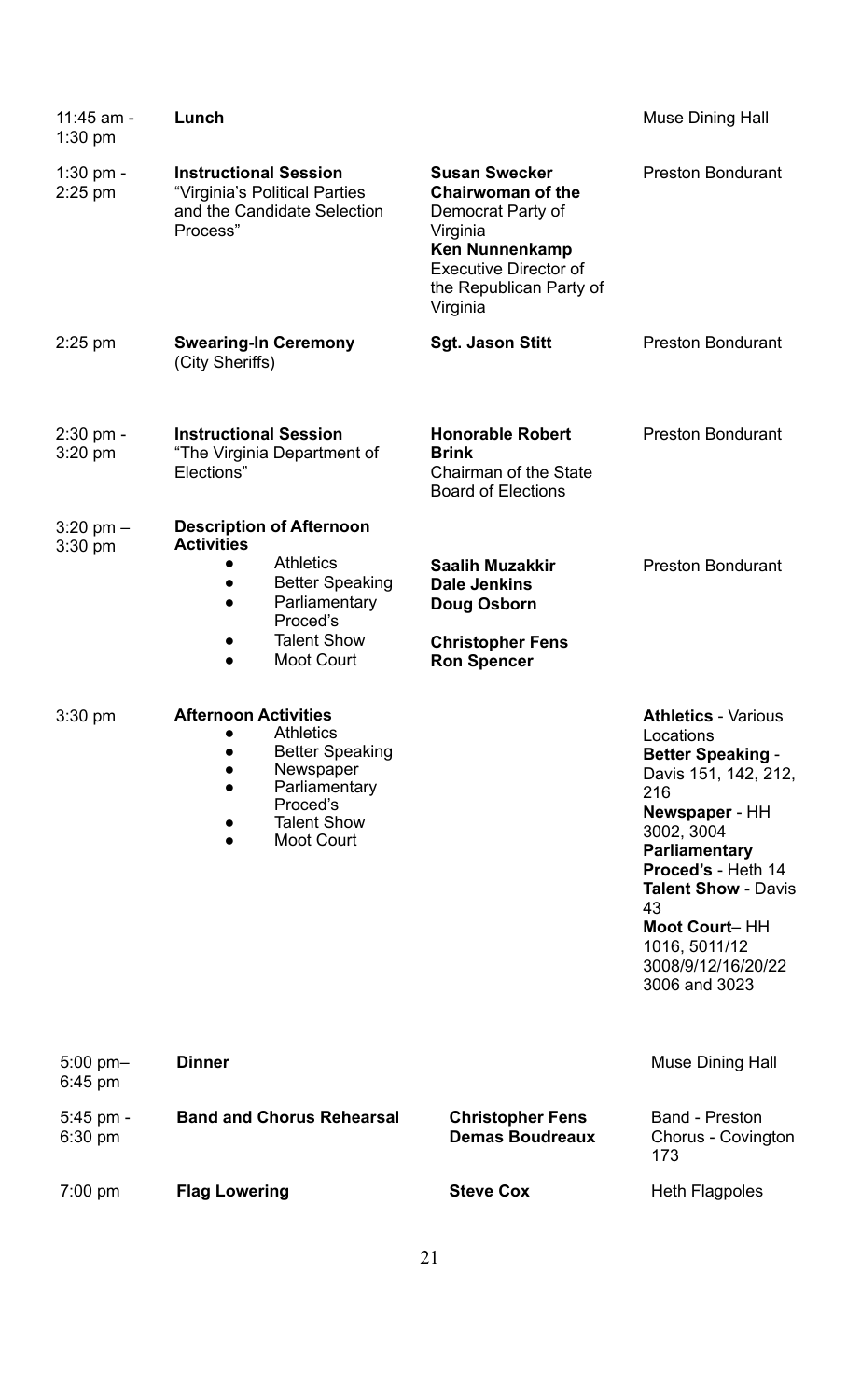| $7:00 \text{ pm}$        | <b>Officers of Election Meeting</b>                                                | <b>Rick Oertel</b>                                | <b>Heth 014</b>                                     |
|--------------------------|------------------------------------------------------------------------------------|---------------------------------------------------|-----------------------------------------------------|
| $7:30$ pm $-$<br>8:30 pm | <b>Instructional Session</b><br>"Local Government in Virginia"                     | Hon. Sherman Lea<br>Mayor of Roanoke              | <b>Preston Bondurant</b><br>Bradley, Nimitz         |
|                          |                                                                                    | <b>Hon. Renee Turk</b><br>Mayor of Salem          | <b>Bonnie Auditorium</b><br>Burke, Washington       |
|                          |                                                                                    | Hon. Michael Barber<br>Mayor of<br>Christiansburg | Hemphill Hall 1016<br>Marshall, Henry               |
|                          |                                                                                    | Hon. David Horton                                 | Cook Hall 107<br>Eisenhower.                        |
|                          |                                                                                    | Mayor of Radford                                  | MacArthur                                           |
|                          |                                                                                    | Hon. Bobby Coiner<br>Mayor of Gordonsville        | <b>Center for Sciences</b><br>M73<br>James, Madison |
| $8:00$ pm                | <b>Staff Meeting</b><br>(Counselors-in-Charge only)                                |                                                   | <b>Heth 014</b>                                     |
| $8:45$ pm                | <b>City Meetings</b><br>"Nominations for Mayor,<br>Senate & House of<br>Delegates" |                                                   | City Meeting Room                                   |

11:30 pm **Lights Out Lights out Lights out All Residence Halls**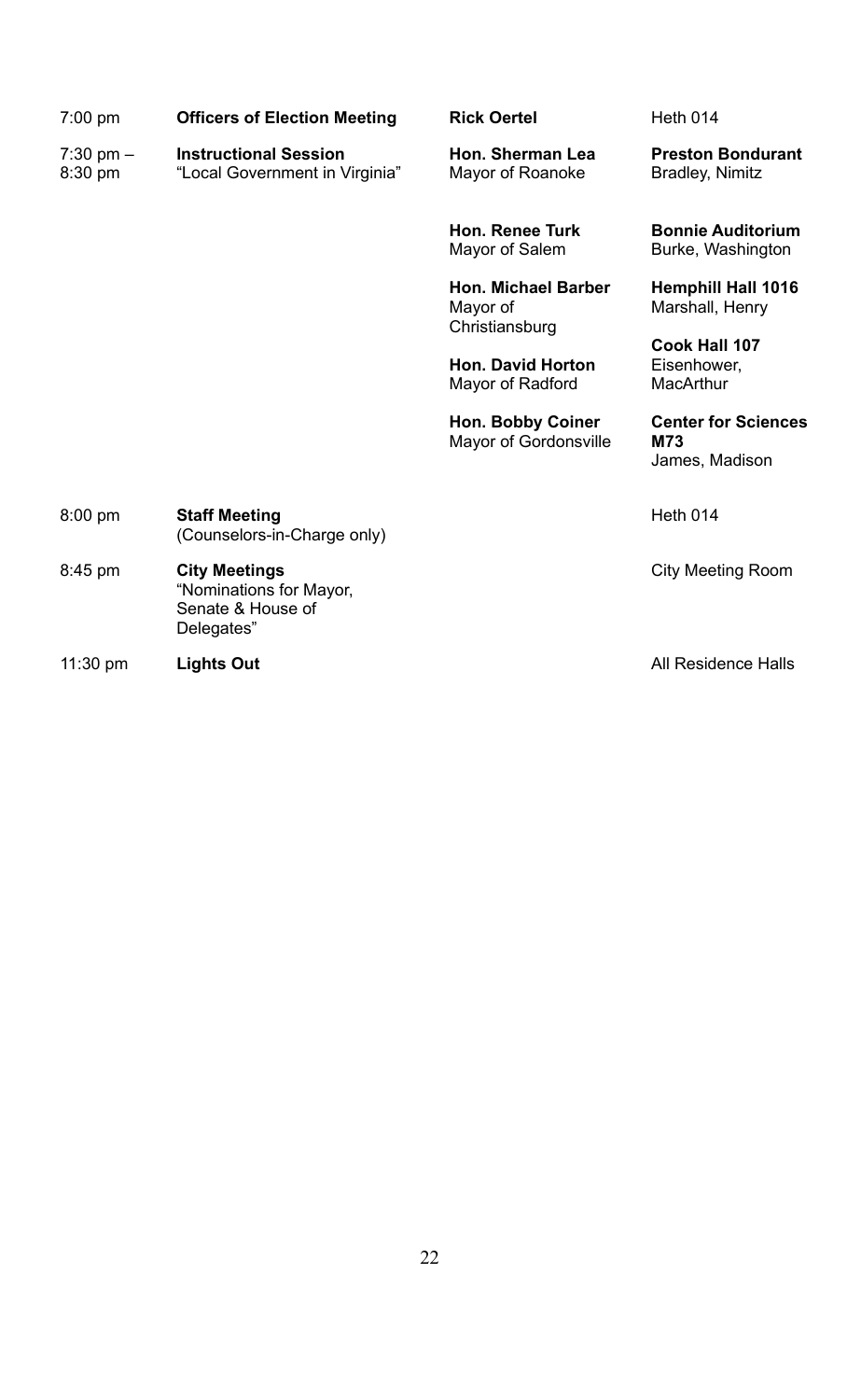# **Tuesday, June 21, 2022**

| <b>Time</b>              | Event                                                                       | <b>Resource Person</b>                                                         | Location                                        |
|--------------------------|-----------------------------------------------------------------------------|--------------------------------------------------------------------------------|-------------------------------------------------|
| $7:00 \text{ am}$        | <b>Breakfast</b>                                                            |                                                                                | Muse Dining Hall                                |
| 7:30 am                  | <b>Chaplains' Breakfast</b><br>(all city chaplains)                         | <b>Demas Boudreaux</b>                                                         | Muse Dining Hall                                |
| $8:00$ am                | <b>Band and Chorus</b><br>Rehearsal                                         | <b>Christopher Fens</b><br>Demas Boudreaux                                     | Band - Preston<br>Chorus - Covington<br>173     |
| $8:30$ am                | <b>Sick Call</b>                                                            | Jean Burnett                                                                   | Washington                                      |
| $8:45$ am                | <b>Flag Raising</b>                                                         | <b>Steve Cox</b>                                                               | Heth Flagpoles                                  |
| $9:00$ am                | <b>Religious Services</b>                                                   | <b>Demas Boudreaux</b>                                                         | Preston Bondurant                               |
| $9:30$ am                | <b>City Elections: Mayors,</b><br><b>Senators &amp; Delegates</b>           |                                                                                | <b>City Election Site</b>                       |
| 10:15 am -<br>$11:15$ am | <b>Instructional Session</b><br>"Structure of the Virginia<br>Legal System" | Hon. Mike Doucette<br>Circuit Court Judge<br>24th Judicial Circuit             | <b>Preston Bondurant</b><br>Bradley, Nurke      |
|                          |                                                                             | Hon. Kemper<br>Beasley, III<br>Commonwealth's<br>Attorney Buckingham<br>County | Covington Auditorium<br>James                   |
|                          |                                                                             | Hon. Robert Lilly<br>Commonwealth's<br>Attorney<br>Giles County                | Bonnie Auditorium<br>Madison, Marshall          |
|                          |                                                                             | Hon. Eric Olsen<br>Commonwealth's<br>Attorney<br>Stafford County               | Cook Hall 107<br>Nimitz                         |
|                          |                                                                             | Hon. Shannon Taylor<br>Commonwealth's<br>Attorney Henrico<br>County            | Hemphill Hall 1016<br>Henry                     |
|                          |                                                                             | Hon. John Mahoney<br>Commonwealth's<br>Attorney<br>Caroline County             | <b>Center for Sciences</b><br>M73<br>Washington |
|                          |                                                                             | Hon. Donald<br>Caldwell<br>Commonwealth's<br>Attorney City of<br>Roanoke       | <b>Kyle 151</b><br>Eisenhower                   |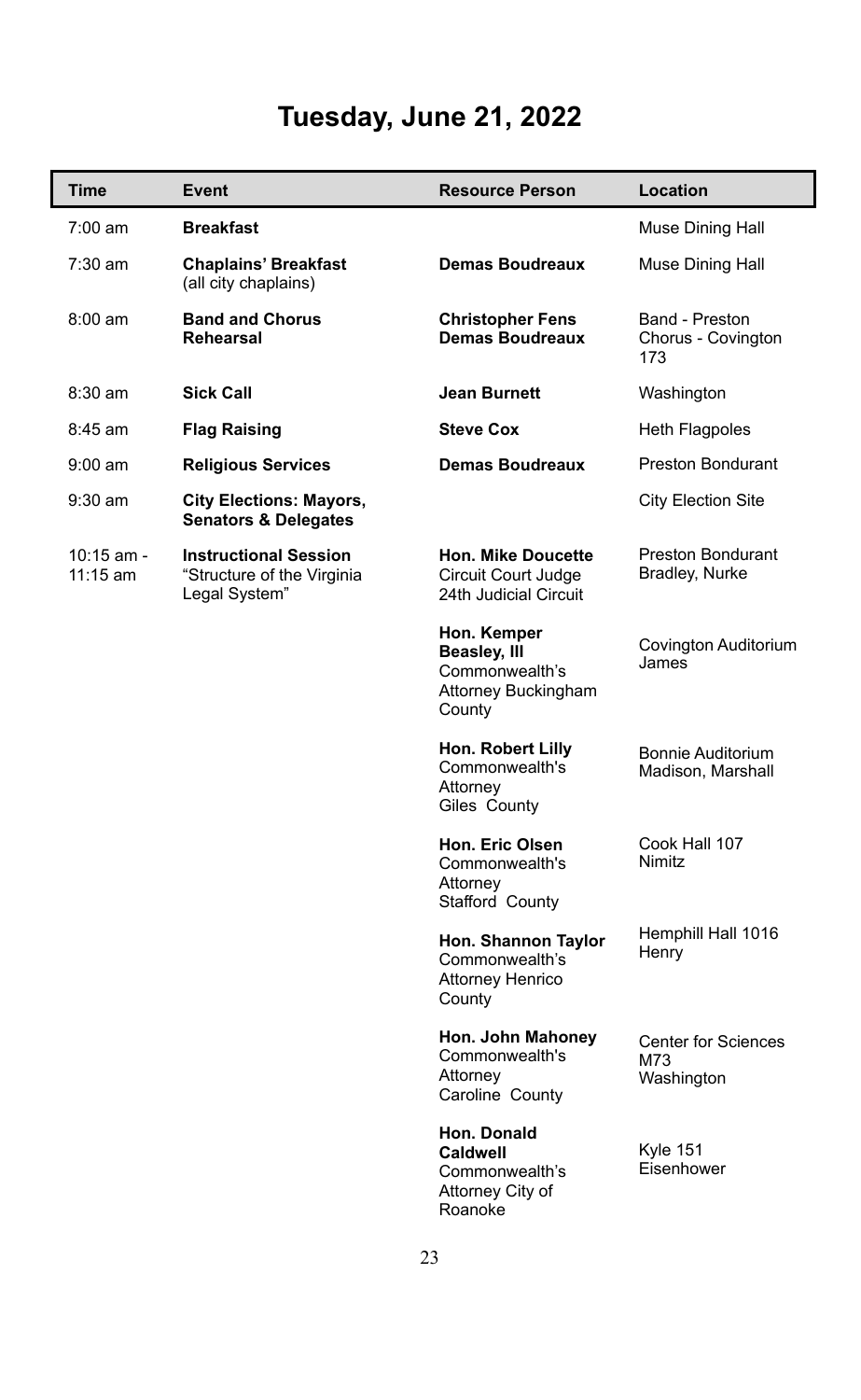**Hon. James Crandall** Deputy Commonwealth's Attorney Pulaski **County** Kyle 139 **Macarthur** 11:15 am **Wrap-up All Visiting Judges and Commonwealth Attorneys** Preston Bondurant 11:20 am **Announcements of Election Results –** *Mayors* **State Board of Elections** Preston Bondurant 11:25 am **Swearing-in Ceremony** (City Mayors) **Honorable MIke Doucette** Preston Bondurant 11:30 am **Announcement of Election Results - Senators and Delegate State Board of Elections** Preston Bondurant 11:40 am **Swearing-in Ceremony** (Senators and Delegates) **Honorable MIke Doucette** Preston Bondurant 12:00 pm **Instructional Session** "Training for Party Chairmen" **Mark Seavey Sam McPherson** (All City Party Chairmen) *Reminder to Bring Credential Forms* Preston Bondurant 12:00 pm **Instructional Session** "Training for Mayors" **Matthew Hartman Frenchie Burnette** Heth 14 12:00 pm - 1:30 pm **Lunch** Muse Dining Hall 1:30 pm – 2:30 pm **Instructional Session** "The Office of Attorney General" **Hon. Jason Miyares** Attorney General of Virginia Preston Bondurant 2:30 pm - 3:30 pm **Instructional Session** "Governor's Cabinet - Secretary of Education" **Dicky Shanor** Chief of Staff to the Secretary of **Education** Preston Bondurant 3:30 pm **Afternoon Activities** ● Athletics ● Better Speaking • Newspaper ● Parliamentary Proced's ● Talent Show Moot Court **Saalih Muzakkir Dale Jenkins Al Hilman Doug Osborn Christopher Fens Ron Spencer Athletics** - Various **Better Speaking** - Davis 151,142, 212, 216 **Newspaper** - HH 3002, 3004 **Parliamentary Proced's** - Heth 14

**Talent Show** - Davis 43 **Moot Court**– HH 1016, 5011/12 3008/9/12/16/20/22 3006 and 3023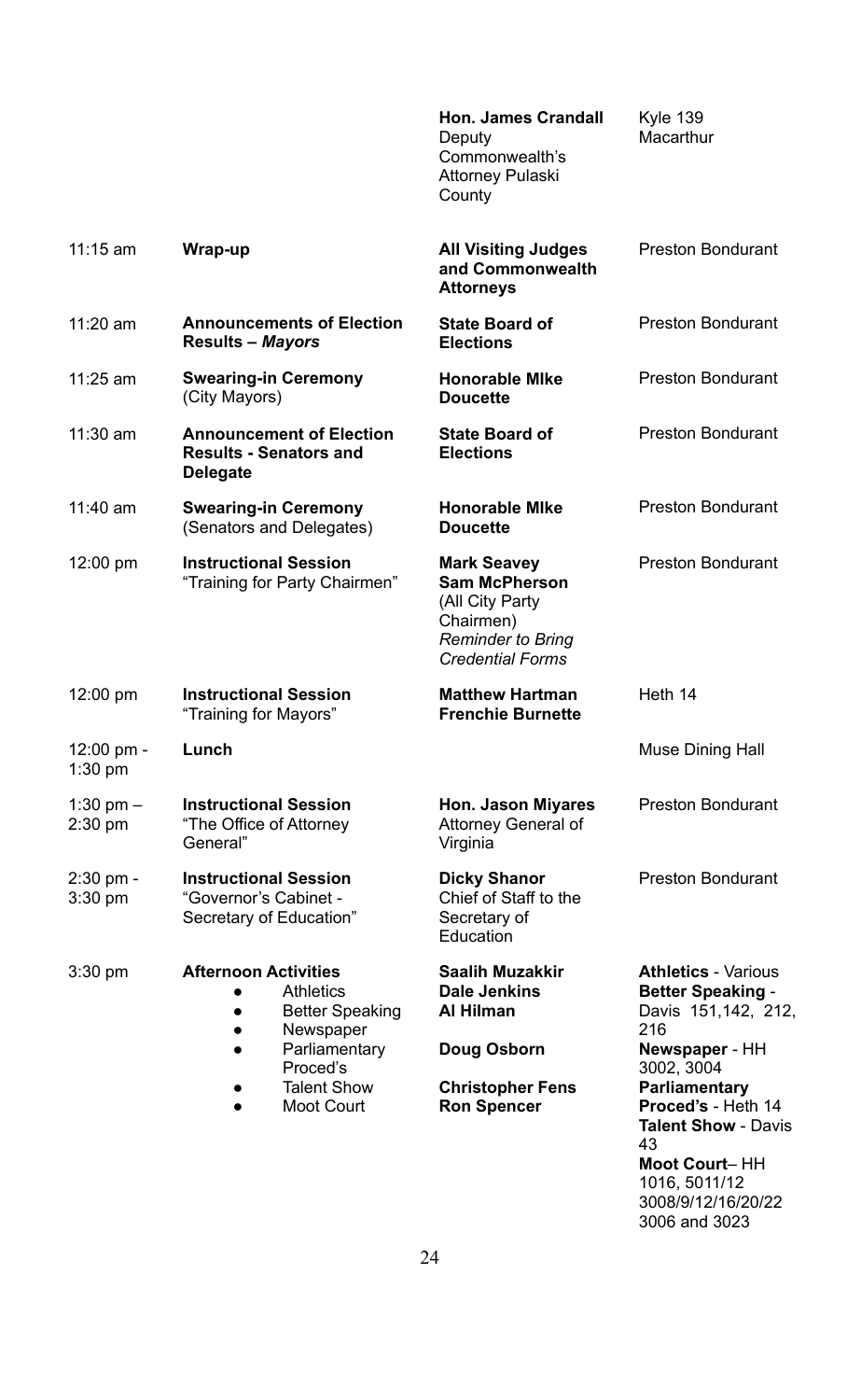| $5:00$ pm $-$<br>6:30 pm  | <b>Dinner</b>                                                                    |                                                   | Muse Dining Hall                                               |
|---------------------------|----------------------------------------------------------------------------------|---------------------------------------------------|----------------------------------------------------------------|
| $5:45$ pm -<br>6:45 pm    | <b>Band and Chorus</b><br>Rehearsal                                              | <b>Christopher Fens</b><br><b>Demas Boudreaux</b> | Band - Preston<br>Chorus - Covington<br>173                    |
| $7:00$ pm                 | <b>Flag Lowering</b>                                                             | <b>Steve Cox</b>                                  | <b>Heth Flagpoles</b>                                          |
| $7:05$ pm                 | <b>Flag Retirement Ceremony</b>                                                  | <b>American Legion</b><br>Post 16                 | <b>Heth Flagpoles</b>                                          |
| $7:30$ pm $-$<br>10:00 pm | <b>Party Conventions</b>                                                         | <b>Mark Seavey</b><br>Nationalist<br>Coordinator  | <b>Preston Bondurant</b>                                       |
|                           |                                                                                  | Sam McPherson<br><b>Federalist Coordinator</b>    | Covington Auditorium                                           |
| $7:30$ pm $-$<br>10:00 pm | Legislature in Session                                                           | <b>Scott Maddrea</b>                              | HH 1016                                                        |
|                           |                                                                                  |                                                   | Breakout Rooms:<br>HH 3008, 3009,<br>3012, 3016, 3020,<br>3022 |
|                           |                                                                                  |                                                   | Computer Rooms:<br>HH 3006, 3023                               |
| 8:30 pm                   | <b>Staff Meeting</b>                                                             |                                                   | Heth 14                                                        |
| 10:00 pm                  | <b>City Meetings</b><br><b>City Elections &amp; Convention</b><br><b>Tactics</b> |                                                   | <b>City Meeting Rooms</b>                                      |
| 11:30 pm                  | <b>Lights Out</b>                                                                |                                                   | All Resident Halls                                             |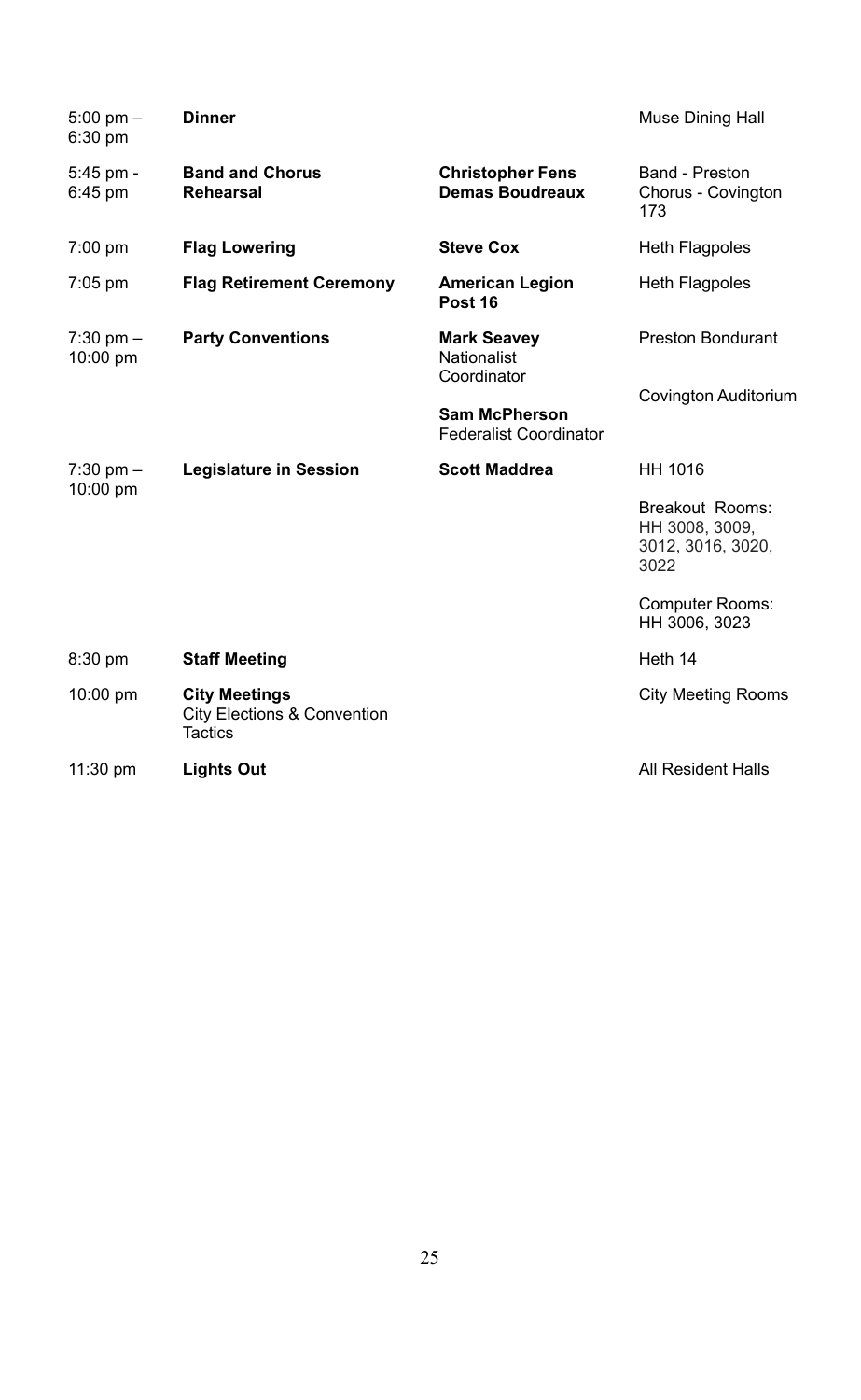# **Wednesday, June 22, 2022**

| <b>Time</b>             | Event                                                                                                                                                | <b>Resource Person</b>                                                                                    | Location                                    |
|-------------------------|------------------------------------------------------------------------------------------------------------------------------------------------------|-----------------------------------------------------------------------------------------------------------|---------------------------------------------|
| $7:00 \text{ am}$       | <b>Breakfast</b>                                                                                                                                     |                                                                                                           | Muse Dining Hall                            |
| 7:30 am                 | <b>Chaplains' Breakfast</b><br>(all city chaplains)                                                                                                  | <b>Demas Boudreaux</b>                                                                                    | Muse Dining Hall                            |
| $8:00 \text{ am}$       | <b>Band and Chorus Rehearsal</b>                                                                                                                     | <b>Christopher Fens</b><br>Demas Boudreaux                                                                | Band - Preston<br>Chorus - Covington<br>173 |
| $8:15$ am               | <b>Sick Call</b>                                                                                                                                     | Jean Burnett                                                                                              | Washington                                  |
| $8:30$ am               | <b>Reminder to counselors,</b><br>senators and delegates<br>Submit Supreme Court<br>nominations to the Legislature<br>Mailbox in Washington          | <b>Scott Maddrea</b>                                                                                      | Washington                                  |
| $8:45$ am               | <b>Flag Raising</b>                                                                                                                                  | <b>Steve Cox</b>                                                                                          | Heth Flagpoles                              |
| $9:00$ am               | <b>Religious Services</b>                                                                                                                            | <b>Demas Boudreaux</b>                                                                                    | <b>Preston Bondurant</b>                    |
| $9:30$ am -<br>10:30 am | <b>Instructional Session</b><br>"Governor's Cabinet -<br>Secretary of Health and<br>Human Resources"                                                 | Secretary John<br>Littel                                                                                  | <b>Preston Bondurant</b>                    |
| 10:30 am                | <b>Party Conventions</b><br>(All Citizens not in Legislature)                                                                                        |                                                                                                           |                                             |
|                         | <b>Nationalists</b>                                                                                                                                  | <b>Mark Seavey</b><br>Parliamentarian:<br>Representative<br>from Parliamentary<br><b>Procedures Class</b> | Preston Bondurant                           |
|                         | <b>Federalists</b>                                                                                                                                   | Sam McPherson<br>Parliamentarian:<br>Representative<br>from Parliamentary<br><b>Procedures Class</b>      | Covington<br>Auditorium                     |
| 10:30 am                | Legislature in Session<br>"Supreme Court Elections"<br>(All Supreme Court candidates<br>report to the Joint Legislative<br>Meeting Room by 10:45 am) | <b>Scott Maddrea</b>                                                                                      | Center for Sciences<br>M73                  |
| $11:45$ am              | <b>Legislature Photos</b>                                                                                                                            |                                                                                                           | <b>Center for Sciences</b><br>M73           |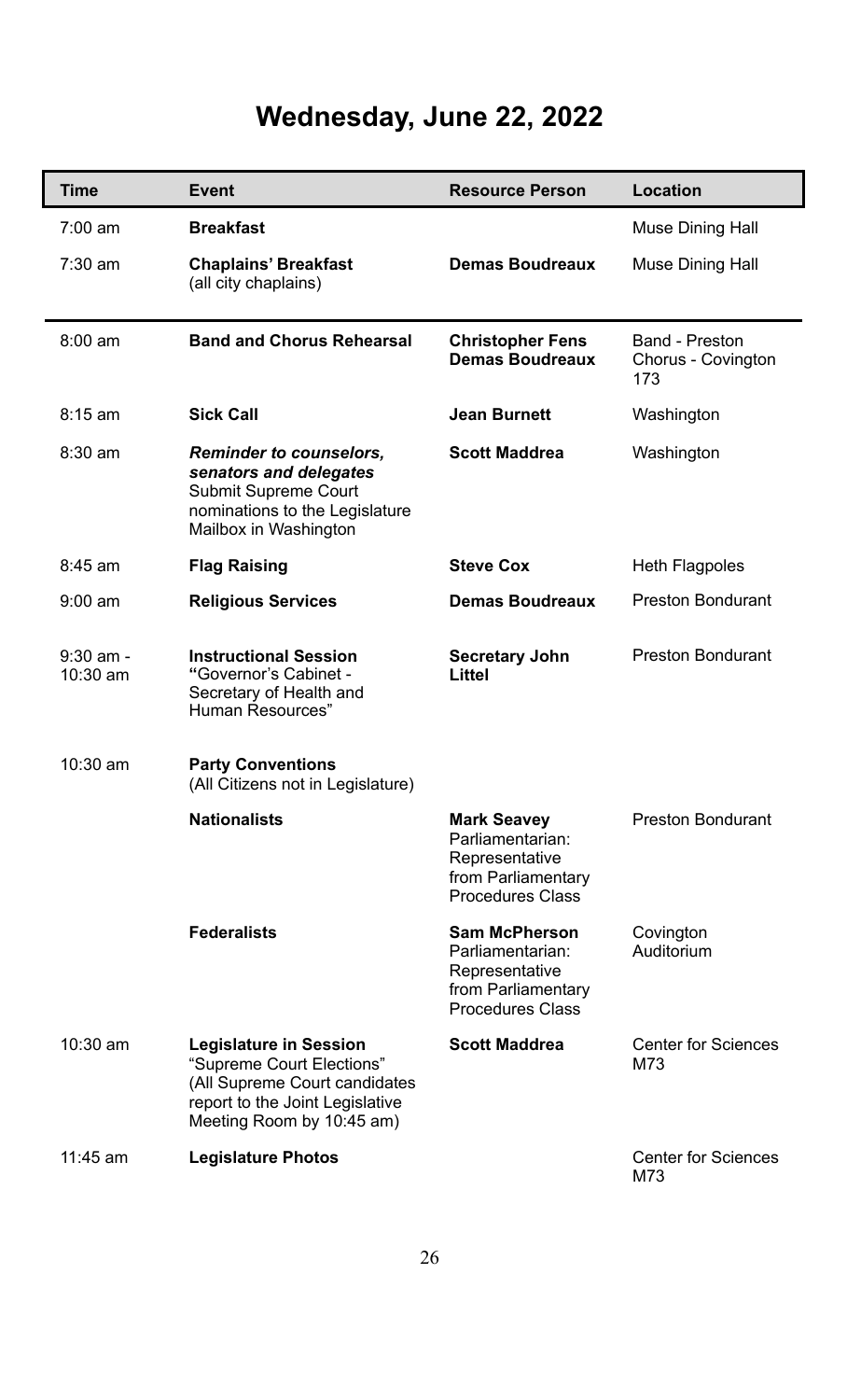| 11:45 am -<br>1:00 $pm$        | Lunch                                                                                                                                                                                             |                                                                                                              | Muse Dining Hall                                                                                                                                                                                                                                                                        |
|--------------------------------|---------------------------------------------------------------------------------------------------------------------------------------------------------------------------------------------------|--------------------------------------------------------------------------------------------------------------|-----------------------------------------------------------------------------------------------------------------------------------------------------------------------------------------------------------------------------------------------------------------------------------------|
| 1:00 pm-<br>2:00 pm            | "Instructional Session<br>"The Office of Lt. Governor"                                                                                                                                            | Hon. Winsome<br><b>Earle-Sears</b><br>Lt. Governor of<br>Virginia                                            | <b>Preston Bondurant</b>                                                                                                                                                                                                                                                                |
| 2:00 pm -<br>3:30 pm           | Legislature in Session<br>"Bill Debates"                                                                                                                                                          | <b>Scott Maddrea</b>                                                                                         | House: Center for<br>Sciences M73                                                                                                                                                                                                                                                       |
|                                |                                                                                                                                                                                                   |                                                                                                              | Senate: Center for<br>Sciences M65                                                                                                                                                                                                                                                      |
| $2:00 \text{ pm} -$<br>3:30 pm | <b>Party Conventions</b><br>(All Citizens not in Legislature)                                                                                                                                     | <b>Nationalist</b><br><b>Mark Seavey</b>                                                                     | Nationalist: Preston<br><b>Bondurant</b>                                                                                                                                                                                                                                                |
|                                |                                                                                                                                                                                                   | <b>Federalist</b><br><b>Sam McPherson</b>                                                                    | Federalist:<br>Covington<br>Auditorium                                                                                                                                                                                                                                                  |
| 3:30 pm                        | <b>Afternoon Activities</b><br>Athletics<br><b>Better Speaking</b><br>$\bullet$<br>Newspaper<br>$\bullet$<br>Parliamentary<br>$\bullet$<br>Proced's<br><b>Talent Show</b><br>٠<br>Moot Court<br>٠ | Saalih Muzakkir<br>Dale Jenkins<br>Al Hilman<br>Doug Osborn<br><b>Christopher Fens</b><br><b>Ron Spencer</b> | <b>Athletics - Various</b><br>Locations<br><b>Better Speaking -</b><br>Davis 151, 142, 212,<br>216<br>Newspaper - HH<br>3002, 3004<br>Parliamentary<br>Proced's - Heth 014<br><b>Talent Show - Davis</b><br>43<br>Moot Court-HH<br>1016, 5011/12<br>3008/9/12/16/20/22<br>3006 and 3023 |
| 5:00 pm -<br>6:30 pm           | <b>Dinner</b>                                                                                                                                                                                     |                                                                                                              | Muse Dining Hall                                                                                                                                                                                                                                                                        |
| 5:45 pm -<br>6:45 pm           | <b>Band and Chorus Rehearsal</b>                                                                                                                                                                  | <b>Demas Boudreaux</b><br><b>Christopher Fens</b>                                                            | Band - Preston<br>Chorus - Covington<br>173                                                                                                                                                                                                                                             |
| 7:00 pm                        | <b>Flag Lowering</b>                                                                                                                                                                              | <b>Steve Cox</b>                                                                                             | Heth Flagpoles                                                                                                                                                                                                                                                                          |
| 7:30 pm                        | <b>Talent Show Rehearsal</b>                                                                                                                                                                      | <b>Christopher Fens</b>                                                                                      | Davis 043                                                                                                                                                                                                                                                                               |
| 7:30 pm –<br>7:50 pm           | <b>Flag Tribute</b>                                                                                                                                                                               | James Flint                                                                                                  | <b>Preston Bondurant</b>                                                                                                                                                                                                                                                                |
| 7:50                           | <b>Announcement of Supreme</b><br><b>Court Justices</b>                                                                                                                                           | Speaker of the<br><b>Boys State House</b><br>of Delegates                                                    | <b>Preston Bondurant</b>                                                                                                                                                                                                                                                                |
| 7:55                           | <b>Swearing-in of Justices</b>                                                                                                                                                                    | <b>Ron Spencer</b>                                                                                           | Preston Bondurant                                                                                                                                                                                                                                                                       |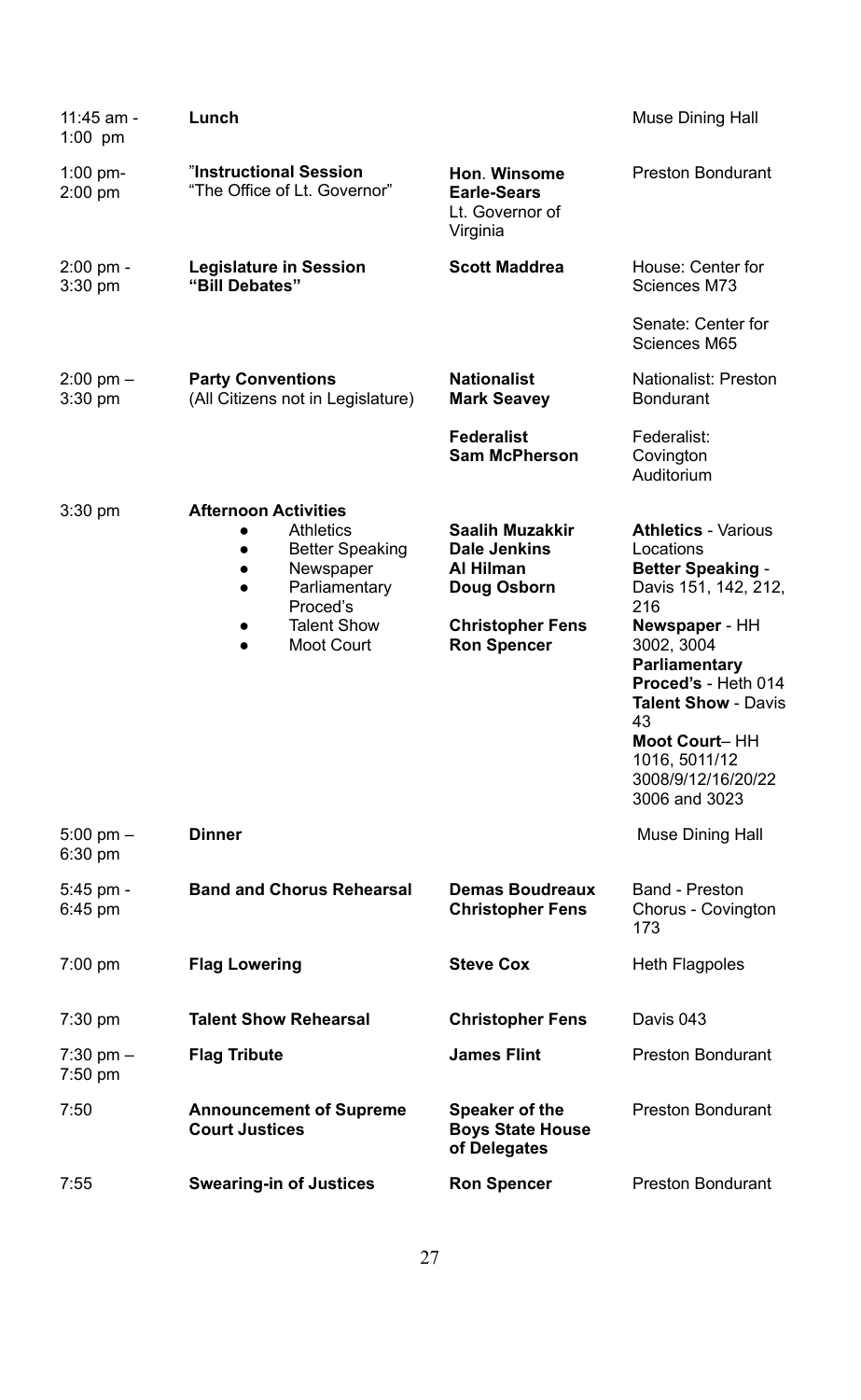| $8:00$ pm                 | <b>Instructional Session</b><br>"Highway Safety in Virginia"                              | <b>State Troopers</b>    | <b>Preston Bondurant</b> |
|---------------------------|-------------------------------------------------------------------------------------------|--------------------------|--------------------------|
| $8:00$ pm                 | <b>Staff Meeting</b>                                                                      | <b>Junior Counselors</b> | Heth 014                 |
| $8:00$ pm                 | <b>Candidate Instructional</b><br><b>Session</b><br>"Planning for Statewide<br>Elections" | <b>Scott Maddrea</b>     | Cook Hall 107            |
|                           | Nominees (Gov, Lt. Gov<br>& Attorney General)                                             |                          |                          |
|                           | <b>Federalist and Nationalist</b><br>Convention Party Chairmen                            |                          |                          |
|                           | <b>State Board of Elections</b>                                                           |                          |                          |
| $9:00$ pm $-$<br>10:00 pm | <b>Special Address</b>                                                                    | <b>Jason Wright</b>      | <b>Preston Bondurant</b> |
| $10:15 \text{ pm}$        | <b>City Meetings</b>                                                                      |                          | City Meeting Rooms       |
| 11:30 pm                  | <b>Lights Out</b>                                                                         |                          | All Resident Halls       |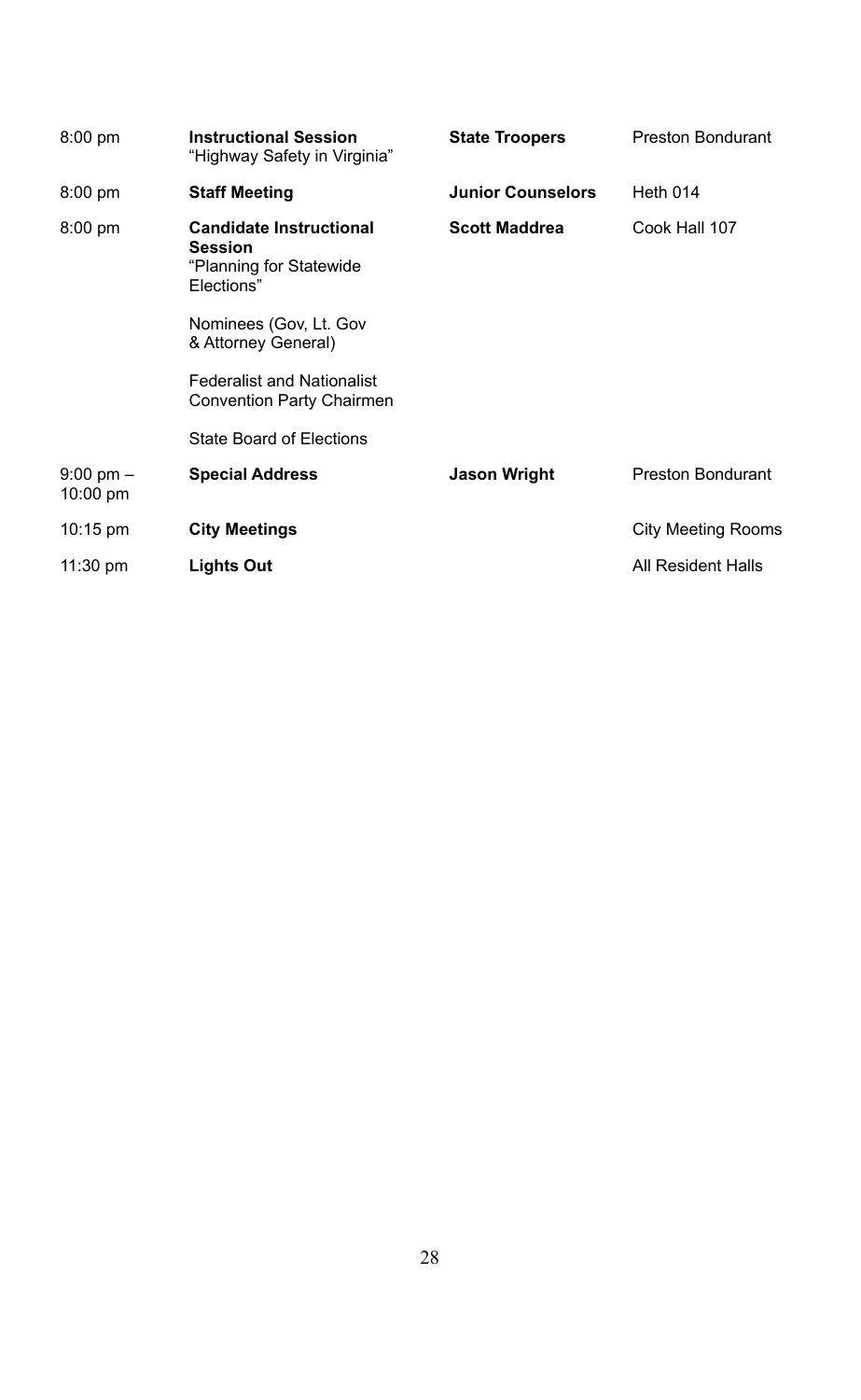## **Thursday, June 23, 2022**

| Time                     | Event                                                                                                               | <b>Resource Person</b>                                             | Location                                    |
|--------------------------|---------------------------------------------------------------------------------------------------------------------|--------------------------------------------------------------------|---------------------------------------------|
| $7:00 \text{ am}$        | <b>Breakfast</b>                                                                                                    |                                                                    | Muse Dining Hall                            |
| 7:30 a.m.                | <b>Chaplain's Breakfast</b><br>(all city chaplains)                                                                 | Demas Boudreaux                                                    | Muse Dining Hall                            |
| $7:45$ am                | <b>Band and Chorus Rehearsal</b>                                                                                    | <b>Christopher Fens</b><br><b>Demas Boudreaux</b>                  | Band - Preston<br>Chorus - Covington<br>173 |
| $8:00 \text{ am}$        | Sick Call                                                                                                           | Jean Burnett                                                       | Washington                                  |
| $8:15$ am                | <b>Flag Raising</b>                                                                                                 | <b>Steve Cox</b>                                                   | Heth Flagpoles                              |
| $8:30$ am                | <b>Religious Services</b>                                                                                           | Demas Boudreaux                                                    | Preston Bondurant                           |
| $9:00$ am -<br>$9:45$ am | <b>Report from State Board of</b><br><b>Elections &amp; Campaign Rally</b>                                          | <b>State Board of</b><br><b>Elections</b>                          | Preston Bondurant                           |
| $9:45$ am                | <b>Statewide Elections</b>                                                                                          | <b>State Board of</b><br><b>Elections</b>                          | Preston Bondurant                           |
| $10:30$ am               | <b>Instructional Session</b><br>"The Office of the Governor"                                                        | <b>Honorable George</b><br>Allen<br>Former Governor of<br>Virginia | Preston Bondurant                           |
| $11:30$ am               | <b>Election Results</b>                                                                                             | <b>State Board of</b><br><b>Elections</b>                          | Preston Bondurant                           |
| 12:00 pm                 | <b>Inauguration Review</b><br>(Gov, LG, AG, Supreme Court,<br>Legislative Leaders, Band,<br>Chorus and Color Guard) | <b>Scott Maddrea</b>                                               | Preston Bondurant                           |
| 12:00 pm -<br>1:30 pm    | Lunch                                                                                                               |                                                                    | Muse Dining Hall                            |
| 2:00 pm                  | 79th AMERICAN LEGION<br><b>BOYS STATE OF VIRGINIA</b><br><b>INAUGURATION</b>                                        | <b>Scott Maddrea</b>                                               | Preston Bondurant                           |
| $3:30$ pm                | <b>Governor's Cabinet Meeting</b><br>(Meeting to write Legislation)                                                 | <b>Scott Maddrea</b>                                               | Center for Science<br>M65                   |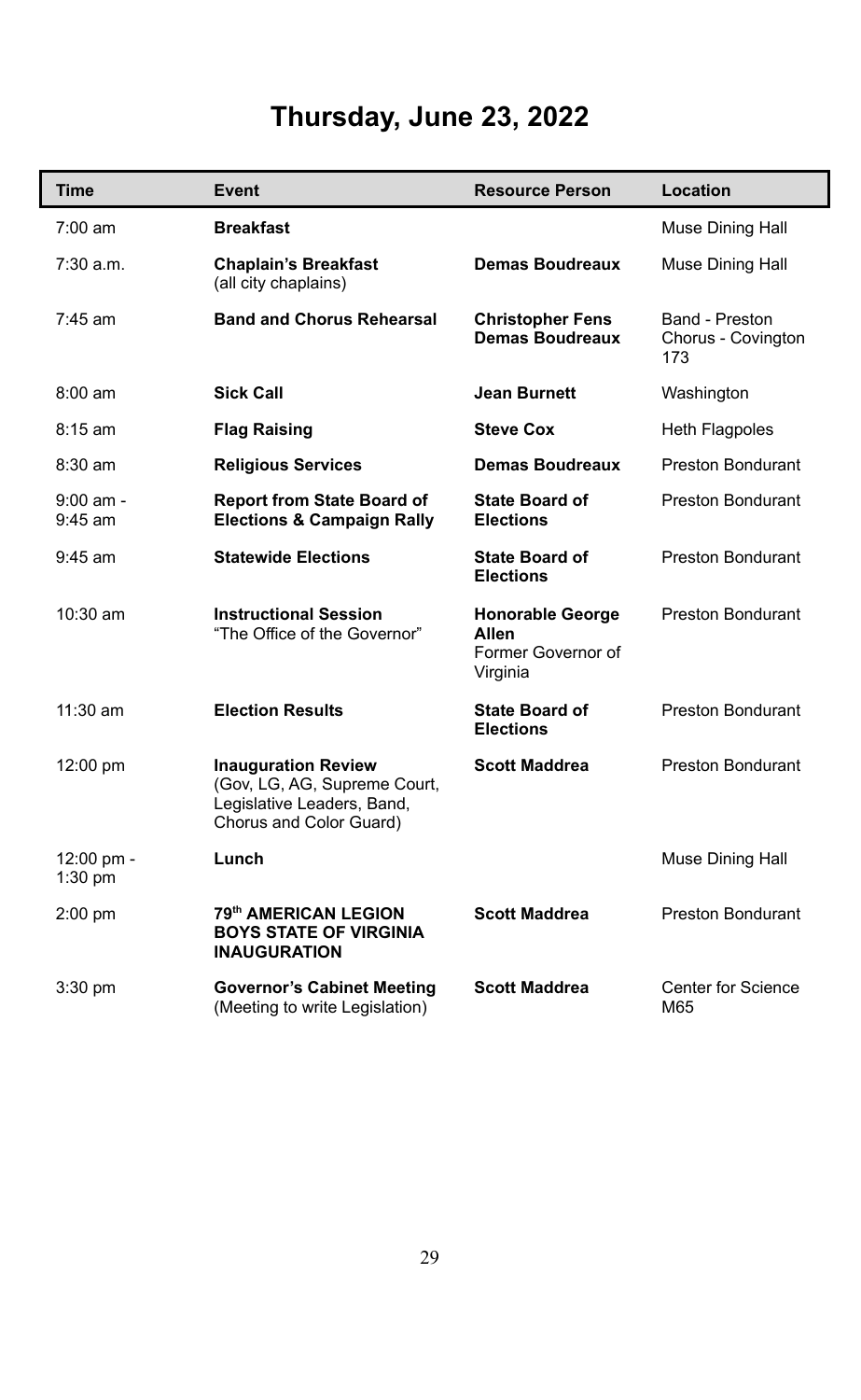| 3:30 pm                          | <b>Afternoon Activities</b><br>Athletics<br>٠<br><b>Better Speaking</b><br>٠<br>Newspaper<br>٠<br>Parliamentary<br>$\bullet$<br>Procedures<br><b>Talent Show</b><br>٠<br>Moot Court<br>$\bullet$ | • Saalih Muzakkir<br>• Dale Jenkins<br>• Al Hilman<br>• Doug Osborn<br>• Christopher Fens<br>• Ron Spencer | <b>Athletics - Various</b><br>Locations<br><b>Better Speaking -</b><br>Davis 151, 142,<br>212, 216<br>Newspaper - HH<br>3002, 3004<br>Parliamentary<br>Proced's - Heth<br>014<br><b>Talent Show -</b><br>Davis 43<br>Moot Court-HH<br>1016.5011/12<br>3008/9/12/16/20/22<br>3006 and 3023 |
|----------------------------------|--------------------------------------------------------------------------------------------------------------------------------------------------------------------------------------------------|------------------------------------------------------------------------------------------------------------|-------------------------------------------------------------------------------------------------------------------------------------------------------------------------------------------------------------------------------------------------------------------------------------------|
| $5:00$ pm                        | <b>Moot Court Meeting</b><br>(Supreme Court Justices &<br>Bailiffs)                                                                                                                              | <b>Ron Spencer</b>                                                                                         | HH 1016                                                                                                                                                                                                                                                                                   |
| $5:00 \text{ pm} -$<br>6:30 pm   | <b>Dinner</b>                                                                                                                                                                                    |                                                                                                            | Muse Dining Hall                                                                                                                                                                                                                                                                          |
| 5:45 pm -<br>6:45 pm             | <b>Band and Chorus Rehearsal</b>                                                                                                                                                                 | <b>Christopher Fens</b><br>Demas Boudreaux                                                                 | Band - Preston<br>Chorus - Covington<br>173                                                                                                                                                                                                                                               |
| 6:30 pm                          | <b>Boys Nation Interviews</b>                                                                                                                                                                    | <b>Rick Oertel</b>                                                                                         | Heth 044                                                                                                                                                                                                                                                                                  |
| $7:00$ pm                        | <b>Flag Lowering</b>                                                                                                                                                                             | <b>Steve Cox</b>                                                                                           | Heth Flagpoles                                                                                                                                                                                                                                                                            |
| $7:30 \text{ pm}$                | <b>Staff Meeting</b>                                                                                                                                                                             |                                                                                                            | Heth 014                                                                                                                                                                                                                                                                                  |
| 7:30 pm                          | <b>Community Service in the</b><br><b>Radford Community</b>                                                                                                                                      | Gretchen Dee<br>Program Director of<br>Radford - Fairlawn<br>Daily Bread                                   | Preston Bondurant                                                                                                                                                                                                                                                                         |
| $7:40 \text{ pm} -$<br>$8:00$ pm | <b>Oratorical Winner</b>                                                                                                                                                                         | <b>Robin Riddle</b><br>Northern Region<br>Oratorical Chair                                                 | <b>Preston Bondurant</b>                                                                                                                                                                                                                                                                  |
| $8:00 \text{ pm} -$<br>9:45 pm   | <b>Talent Show</b>                                                                                                                                                                               | <b>Christopher Fens</b>                                                                                    | <b>Preston Bondurant</b>                                                                                                                                                                                                                                                                  |
| 10:00 pm                         | <b>City Meetings</b><br>"City Business"                                                                                                                                                          |                                                                                                            | City Meeting Room                                                                                                                                                                                                                                                                         |
| $11:30 \text{ pm}$               | Lights Out                                                                                                                                                                                       |                                                                                                            | All Resident Halls                                                                                                                                                                                                                                                                        |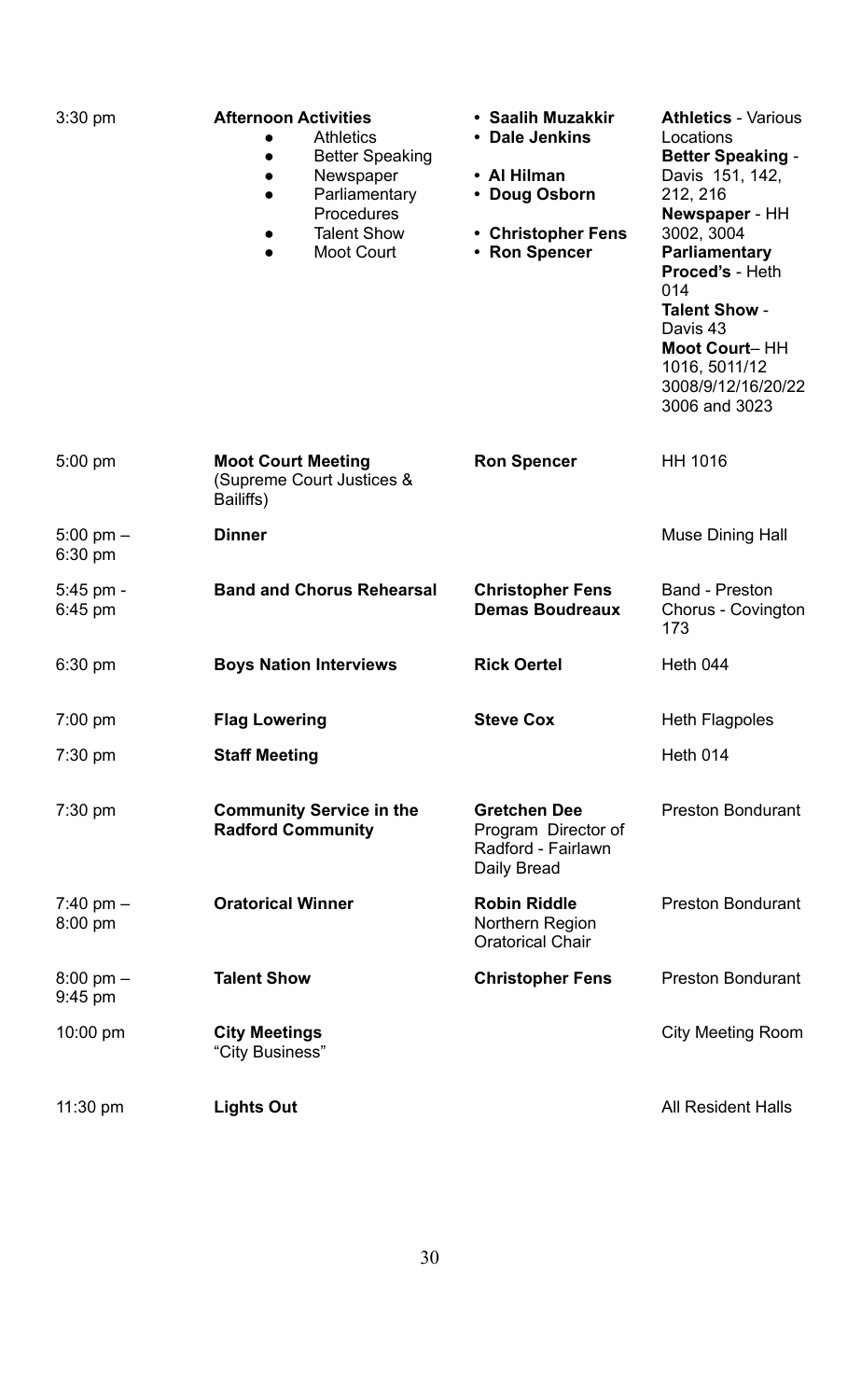# **Friday, June 24, 2022**

| <b>Time</b>             | Event                                                                                                                                      | <b>Resource Person</b>                                                                                              | Location                                           |
|-------------------------|--------------------------------------------------------------------------------------------------------------------------------------------|---------------------------------------------------------------------------------------------------------------------|----------------------------------------------------|
| $7:00 \text{ am}$       | <b>Breakfast</b>                                                                                                                           |                                                                                                                     | Muse Dining Hall                                   |
| $7:30$ am               | <b>Chaplain's Breakfast</b>                                                                                                                | Demas Boudreaux                                                                                                     | Muse Dining Hall                                   |
| $8:00 \text{ am}$       | <b>Band and Chorus</b><br>Rehearsal                                                                                                        | <b>Christopher Fens</b><br>Demas Boudreaux                                                                          | Band - Preston Bondurant<br>Chorus - Covington 173 |
| 8:30 am                 | <b>Sick Call</b>                                                                                                                           | Jean Burnett                                                                                                        | Washington                                         |
| $8:45$ am               | Flag Raising                                                                                                                               | <b>Steve Cox</b>                                                                                                    | Heth Flagpoles                                     |
| $9:00$ am               | <b>Religious Services</b>                                                                                                                  | Demas Boudreaux                                                                                                     | Preston Bondurant                                  |
| $9:30$ am -<br>10:30 am | Legislature in Session                                                                                                                     | <b>Scott Maddrea</b>                                                                                                | House: Center for Sciences M73                     |
|                         |                                                                                                                                            |                                                                                                                     | Senate: Center for Sciences M65                    |
| $9:30$ am-<br>10:30 am  | <b>Instructional Session</b><br>"Virginia National Guard"                                                                                  | <b>Brigadier General</b><br><b>Bryan Salmon</b><br>Assistant Adjutant<br>General for the Virginia<br>National Guard | <b>Preston Bondurant</b>                           |
| $10:30$ am -<br>11:45am | The Challenge of Our<br>Time: Making<br><b>Government Work</b>                                                                             | Hon. Bill Bolling,<br>Former Lt. Governor of<br>Virginia                                                            | <b>Preston Bondurant</b>                           |
| 12:00 pm                | American Legion<br><b>Boys State of Virginia</b><br><b>Board of Directors -</b><br><b>Photo Session and</b><br>Meeting                     |                                                                                                                     | Muse Dining Hall                                   |
| 12:00 pm                | Lunch                                                                                                                                      |                                                                                                                     | Muse Dining Hall                                   |
| $1:30$ pm               | <b>Final Moot Court</b><br>Arguments                                                                                                       | <b>Boys State</b><br><b>Supreme Court</b>                                                                           | <b>Preston Bondurant</b>                           |
| $3:00$ pm               | Governor, Lt Gov,<br>Speaker, President<br>Pro Tempore<br>(signing of legislation<br>and transfer to<br>Governor for review<br>and action) | <b>Scott Maddrea</b>                                                                                                | Preston Bondurant                                  |
| 3:00 pm -<br>5:00 pm    | <b>COLLEGE DAY</b>                                                                                                                         | <b>Bob Brady</b>                                                                                                    | Student Rec and Wellness Gym                       |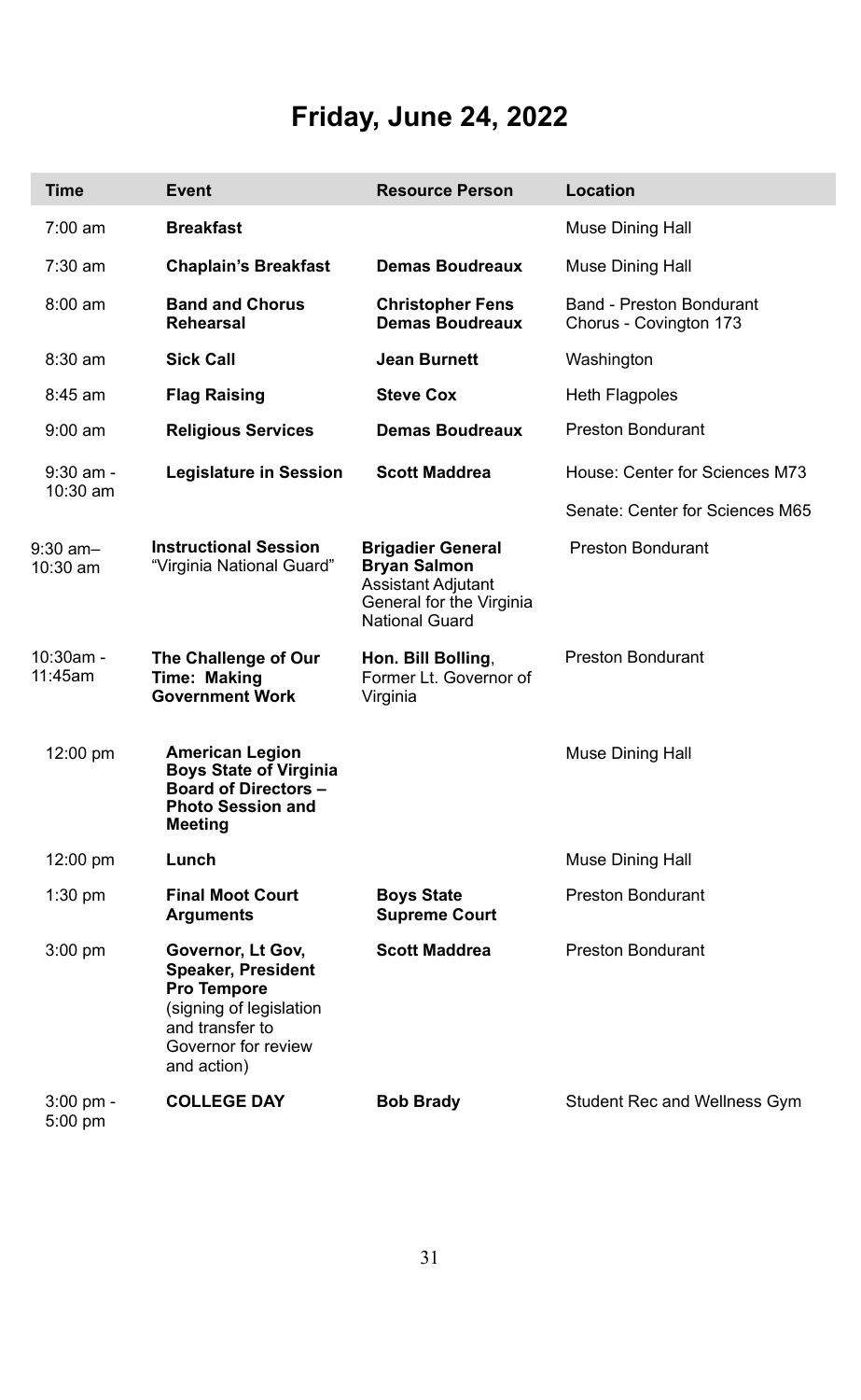#### **AMERICAN LEGION NIGHT**

**Frank HIllyard**<br>Commander of American Legion<br>Department of Virginia

| Time                           | Event                                                                 | <b>Resource Person</b>                                               | Location                                     |
|--------------------------------|-----------------------------------------------------------------------|----------------------------------------------------------------------|----------------------------------------------|
| $5:00$ pm $-$<br>6:30 pm       | Dinner                                                                |                                                                      | Muse Dining Hall                             |
| 5:45 pm -<br>6:45 pm           | <b>Band and Chorus Rehearsal</b>                                      | <b>Christopher Fens</b><br>Demas Boudreaux                           | Band - Preston<br>Chorus - Covington<br>173t |
| $7:00$ pm                      | <b>Flag Lowering</b>                                                  | <b>Steve Cox</b>                                                     | Heth Flagpoles                               |
| $7:30$ pm                      | <b>Boys State Parade</b>                                              | <b>Steve Cox</b><br><b>Frenchie Burnett</b>                          | Main campus quad                             |
| $8:05$ pm                      | <b>Rulings in Moot Court</b><br>Competition                           | <b>Boys State Supreme</b><br><b>Court Chief Justice</b>              | Preston Bondurant                            |
| $8:15$ pm                      | <b>Report from Boys State</b><br>Legislators                          | Legislative<br>Representatives                                       | <b>Preston Bondurant</b>                     |
| 8:30 pm                        | <b>Special Address</b>                                                | Outstanding<br><b>Participant in Better</b><br><b>Speaking Class</b> | Preston Bondurant                            |
| 8:45 pm                        | <b>Presentation of Samsung</b><br><b>Award &amp; Scholarships</b>     | <b>Frenchie Burnett</b>                                              | <b>Preston Bondurant</b>                     |
| 8:45 pm                        | <b>Announcement of Boys</b><br><b>Nation Selections</b>               | <b>Rick Oertel</b>                                                   | <b>Preston Bondurant</b>                     |
| 8:45 pm                        | <b>Special Musical</b><br>Presentation                                | Boys State Band &<br>Chorus                                          | Preston Bondurant                            |
| $9:00 \text{ pm} -$<br>9:45 pm | American Legion Program                                               | Dan Dellinger                                                        | Preston Bonduran                             |
|                                | <b>Advancement of Colors</b>                                          | <b>Boys State Color</b><br>Guard                                     | <b>Preston Bondurant</b>                     |
|                                | <b>Table of Honor Ceremony</b>                                        | <b>Larry Greene &amp; City</b><br>Chaplains                          | Preston Bondurant                            |
|                                | <b>Introduction of Department</b><br><b>Commander Frank Hillyard</b>  | Dan Dellinger                                                        | <b>Preston Bondurant</b>                     |
|                                | <b>Announcement of Boys</b><br><b>State Hall of Fame</b><br>Inductees | <b>Linden Dixon</b>                                                  | <b>Preston Bondurant</b>                     |
| 10:00 pm                       | <b>City Receptions</b>                                                |                                                                      |                                              |
| Midnight                       | <b>Lights Out</b>                                                     |                                                                      | All Residential<br>Halls                     |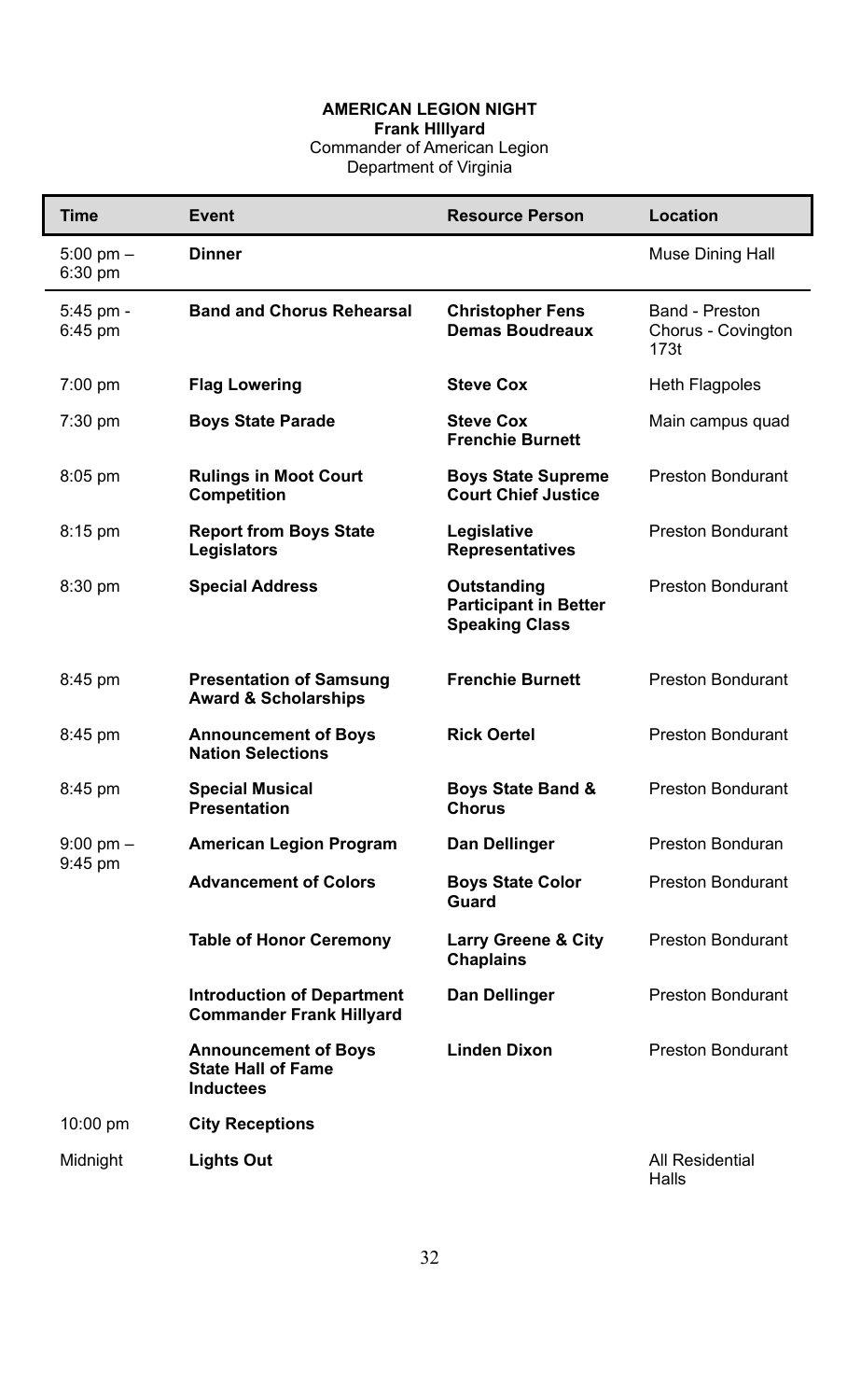## **Saturday, June 25, 2022**

| <b>Time</b>                | Event                                                                                                                                                                                                                                    | <b>Resource Person</b>                                                                                                                                                 | Location                                                           |
|----------------------------|------------------------------------------------------------------------------------------------------------------------------------------------------------------------------------------------------------------------------------------|------------------------------------------------------------------------------------------------------------------------------------------------------------------------|--------------------------------------------------------------------|
| $7:00 \text{ am}$          | <b>Breakfast</b>                                                                                                                                                                                                                         |                                                                                                                                                                        | Muse Dining Hall                                                   |
| $8:00$ am -                | <b>Band and Chorus Rehearsal</b>                                                                                                                                                                                                         | Demas Boudreaux<br><b>Christopher Fens</b>                                                                                                                             | Band - Preston<br>Chorus -<br>Covington 173                        |
| $8:30$ am                  | <b>Sick Call</b>                                                                                                                                                                                                                         | Jean Burnett                                                                                                                                                           | Washington                                                         |
| 8:45 am                    | <b>Flag Raising</b>                                                                                                                                                                                                                      | <b>Steve Cox</b>                                                                                                                                                       | Heth Flagpoles                                                     |
| $9:00 \text{ am}$          | <b>Religious Services</b>                                                                                                                                                                                                                | <b>Demas Boudreaux</b>                                                                                                                                                 | Preston<br><b>Bondurant</b>                                        |
| $9:30$ am $-$<br>$9:45$ am | <b>Special Musical</b><br>Presentation                                                                                                                                                                                                   | Boys State Band &<br>Chorus                                                                                                                                            | Preston<br><b>Bondurant</b>                                        |
| $9:50$ am                  | <b>Report to Boys State</b><br><b>Citizens on Legislation</b><br>Signed into Law                                                                                                                                                         | <b>Boys State Governor</b>                                                                                                                                             | Preston<br><b>Bondurant</b>                                        |
| $10:00$ am                 | <b>GRADUATION PROGRAM</b><br><b>Awards &amp; Recognitions</b>                                                                                                                                                                            | Dan Dellinger                                                                                                                                                          | Preston<br><b>Bondurant</b>                                        |
|                            | <b>Presentations:</b><br>Parliamentary Procedures<br><b>Athletic Awards</b><br>Moot Court<br><b>Best Reporter</b><br><b>Boys Nation</b><br><b>Constitutional Officers</b><br>Dr. George Blume Best<br>Citizens Award<br><b>Best City</b> | Presenters:<br>Doug Osborn<br>Saalih Muzakkir<br><b>Ron Spencer</b><br>Al Hilman<br><b>Rick Oertel</b><br>Linden Dixon<br><b>Matthew Hartman</b><br><b>Rick Oertel</b> |                                                                    |
| 10:30 am                   | Farewell                                                                                                                                                                                                                                 | <b>Linden Dixon</b>                                                                                                                                                    | Preston<br><b>Bondurant</b>                                        |
| 11:00 am                   | <b>Grand Finale</b>                                                                                                                                                                                                                      | Boys State Band &<br>Chorus                                                                                                                                            | Preston<br><b>Bondurant</b>                                        |
| 11:30 am                   | <b>SESSION CLOSED</b><br>Citizens Prepare to Depart<br>Radford University                                                                                                                                                                |                                                                                                                                                                        |                                                                    |
| 12:00 noon                 | Box Lunch & Bus Loading                                                                                                                                                                                                                  |                                                                                                                                                                        | Fairfax Bus<br>Station by the<br>Bonnie Hurlburt<br>Student Center |
|                            |                                                                                                                                                                                                                                          |                                                                                                                                                                        | Box lunches can<br>be picked up at<br>that location                |

2:00 pm **ALL AREAS CLOSED**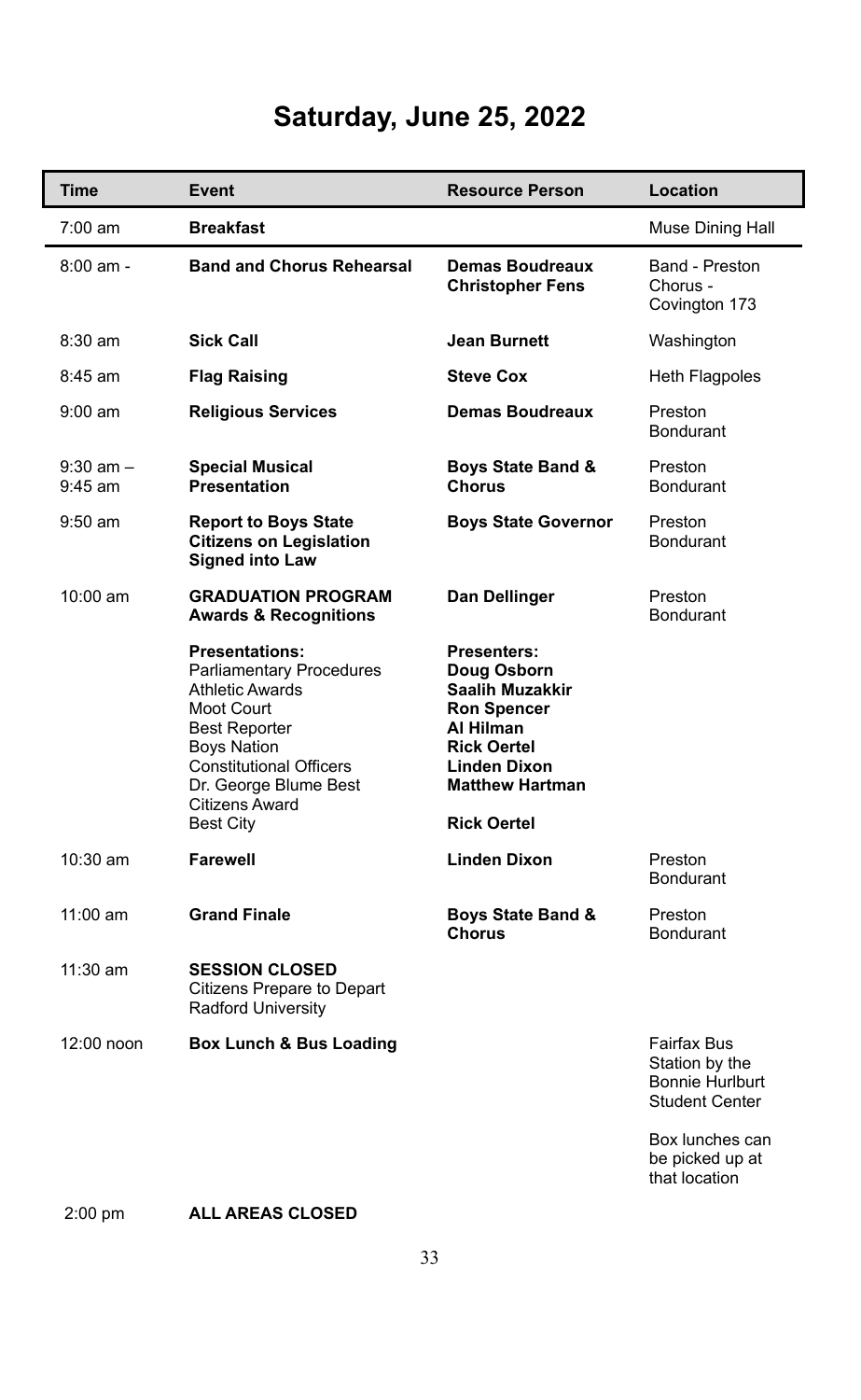#### **BOYS NATION**

During the week of Boys State, two citizens and two alternates will be selected to participate in American Legion Boys Nation to be held in July in Washington, DC. The selections are made by the Boys State staff, on the basis of achievements made at Boys State, activities at high school and in the community, and a personal interview. The two citizens selected for Boys Nation will be awarded modest scholarships to defray expenses at an approved institution of higher learning.

#### **BOYS STATE SCHOLARSHIPS**

**STATE OFFICERS** – The five citizens elected to the offices of Governor, Lieutenant Governor, Attorney General and Boys Nation Senators (2) will be awarded modest scholarships to defray expenses at an approved institution of higher learning. The funds for the scholarships are collected through Boys State tax revenue and other sources.

**SAMSUNG** – One citizen will be selected to compete for a National Samsung scholarship. Funds for the Samsung scholarship are provided by the Samsung Corporation of Korea.

#### **BRIEF HISTORY OF CITY NAMES AT BOYS STATE**

**OMAR N. BRADLEY (1893-1981):** Commanded World War II American forces in North Africa and Sicily, then moved to command the U.S. involvement in the D-Day invasion. After the war he served as Chief of Staff of the Army and as the first Chairman of the Joint Chiefs of Staff while holding the rank of General of the Army (Five Star).

**ARLEIGH A. BURKE (1901-1996):** Advanced through the ranks in the Navy from Ensign to Admiral (Four Star). He commanded the Third Fleet during World War II and served as Chief of Staff of the Atlantic Fleet afterwards. Served an unprecedented three terms as Chief of Naval Operations. Was nicknamed "31-Knot Burke."

**PATRICK HENRY (1736-1799):** Born in Hanover County, Virginia, Henry was a symbol of America's struggle for liberty and self-government. He was a lawyer, orator, patriot and willing participant in every aspect of the founding of America and was Virginia's first elected Governor.

**DWIGHT D. EISENHOWER (1890-1969):** The 34th President of the U.S. He spent most of his career as an Army Officer, achieving the rank of General of the Army (Five Star). He served as Allied Supreme Commander in World War II and was the first Supreme Commander of the North Atlantic Treaty Organization (NATO) Forces after World War II.

**SAMUEL L. GRAVELY, JR. (1922-2004):** Born in Richmond, he was the first African-American to serve as a Naval Officer aboard a fighting ship. He went on to become the first African-American to serve as a fleet commander and to serve as a flag officer, retiring as a Vice Admiral.

**DANIEL "CHAPPIE" JAMES, JR. (1920-1978):** In 1975 he was the first African American to become a Four-Star General in U.S. Military history. He served as a "flying ace" in the Korean War, as Deputy Secretary of Defense, and as Vice Commander of the Military Airlift Command before retiring from the Air Force in 1978.

**THOMAS JEFFERSON (1743-1826):** This statesman was born in Shadwell, VA. Founder of the University of Virginia. Author of the Virginia Statute for Religious Freedom and the Declaration of Independence. Served as governor of Virginia and as the third president of the U.S.

**DOUGLAS MACARTHUR (1880-1964):** Was a brilliant military leader. He commanded the 42nd "Rainbow" Division during World War I and commanded the Allied Forces in the Southwest Pacific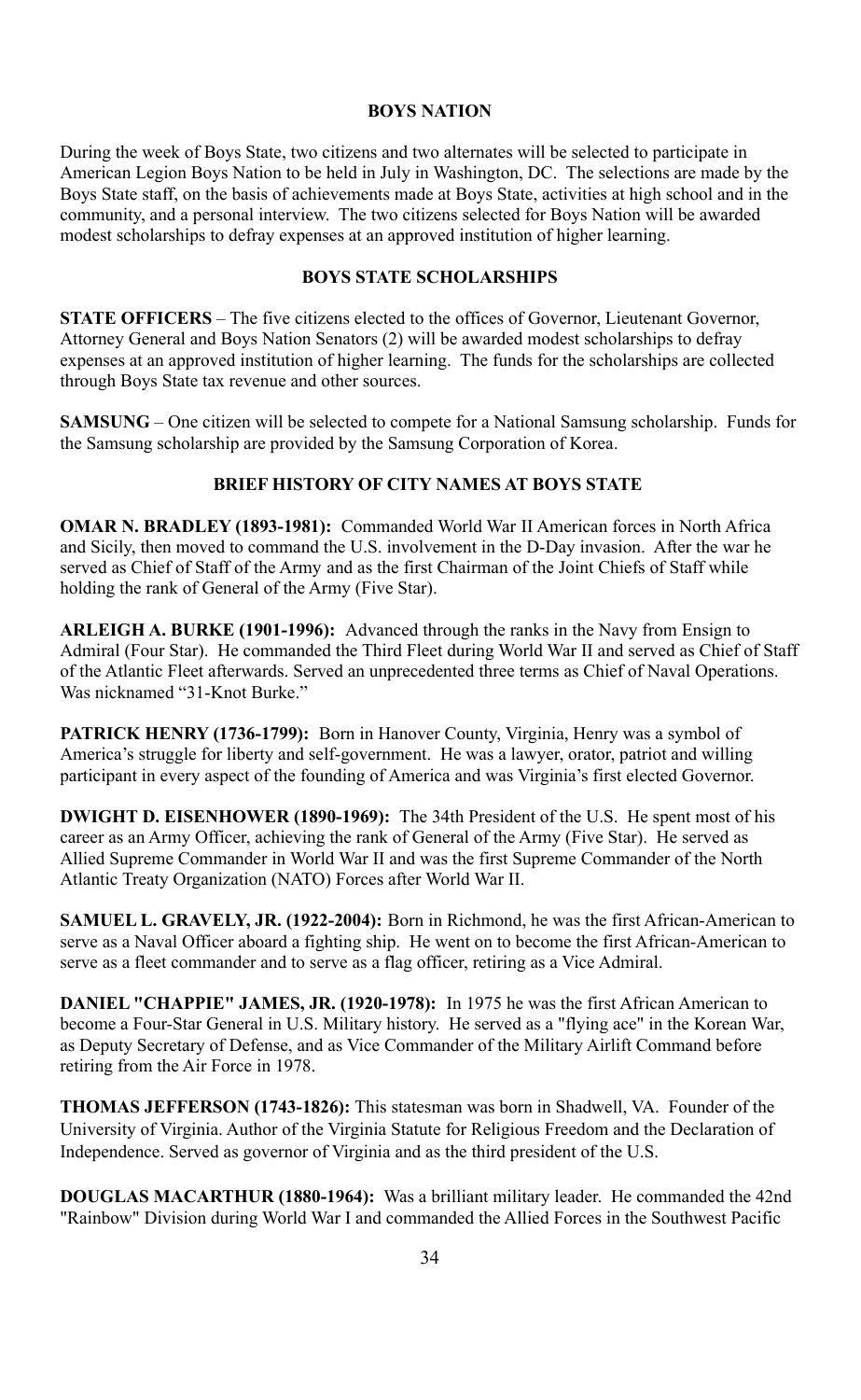during World War II. General MacArthur served as Commander of the United Nations Forces during the Korean War. One of only five men to reach the rank of General of the Army (Five Star).

**JAMES MADISON (1751-1836):** This founding father was born in Port Conway, Virginia. A driving force behind both the Virginia Declaration of Rights and Statute for Religious Freedoms, as well as authoring the Bill of Rights. Served as the fourth president of the U.S.

**GEORGE C. MARSHALL (1880-1959):** A graduate of Virginia Military Institute, he served as an Army Officer in both World Wars I and II. He was promoted to General of the Army in 1944. As Secretary of State, he authorized the Marshall Plan to help rebuild Europe after World War II. Was TIME's Man of the Year in 1948 and received the Nobel Peace Prize in 1953 for the Marshall Plan.

**JAMES MONROE (1758-1831):** This patriot was born in Monroe Hall, Virginia. He served as the fifth president of the U.S., and was the last of the founding fathers to hold that office. He created the Monroe Doctrine, opposing European colonialism in the Americas.

**CHESTER W. NIMITZ (1885-1966):** Was appointed Commander of the U.S. Pacific Fleet after the attack on Pearl Harbor. Nimitz was promoted to Fleet Admiral (Five Star) and served as Chief of Naval Operations.

**GEORGE S. PATTON (1885-1945):** Was a colorful Army General who was nicknamed "Old Blood and Guts". He was a proponent of armored warfare and commanded the U.S. Third Army in Western Europe during World War II. He attended Virginia Military Institute for one year and transferred to the U.S. Military Academy at West Point. His great grandfather, John Patton, was a Governor of Virginia.

**JOHN J. PERSHING (1860-1948):** Served as an Army Officer from 1886-1924. He led the American Expeditionary Force into Europe during World War I and, in 1921, was promoted to General of the Armies – which outranks a five-star general and is nicknamed a "six-star general." He was the first to hold that rank since George Washington. Earned a Pulitzer Prize for History in 1932.

**LEWIS "CHESTY" PULLER (1898-1971):** Born in West Point, Virginia, he was the most decorated Marine in U.S. Military history. One of only two marines to receive the Navy Cross, he was awarded the Navy Cross five times. He became Commander of the Seventh Marines and the First Marine Division during World War II. Puller retired as a Lieutenant General (three stars).

**GEORGE WASHINGTON (1732-1799):** Born at Wakefield in Westmoreland County, was the first President of the United States. He was the American Commander-in-Chief during the Revolutionary War and fought in the French and Indian War.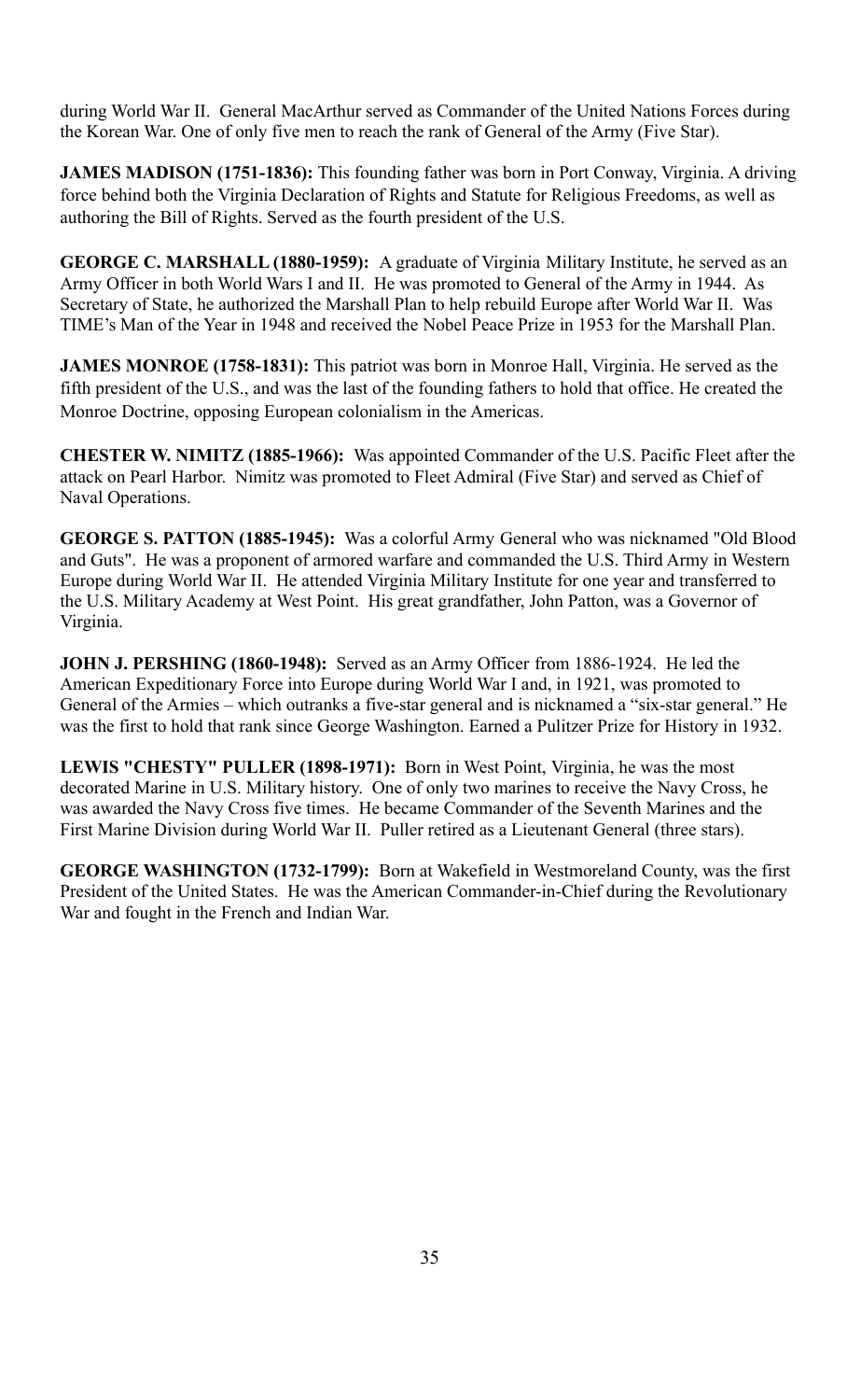## **CITY COUNCIL ORDINANCES**

The City Council at its meetings may enact any number of ordinances or rules governing the conduct of the city and its citizens. The usual form of an ordinance is as follows:

"Ordinance relative to  $\blacksquare$ enforcement thereof and providing penalties and fines for violation thereof."

BE IT ORDAINED BY THE CITY COUNCIL OF THE CITY OF

| Sec. 1. |  |  |  |
|---------|--|--|--|
| Sec. 2. |  |  |  |

 $\mathcal{L}_\text{max} = \frac{1}{2} \sum_{i=1}^n \mathcal{L}_\text{max}(\mathbf{x}_i - \mathbf{y}_i)$ 

Sec. The Provisions of the ordinance are separable and several and if any act, provision, word or clause thereof be invalid, the decision of the court shall not affect or impair any of the remaining provisions thereof and is hereby declared to the intent of the council that this ordinance would have been adopted had such invalid part not been included herein.

Sec. All ordinances or parts of ordinances in conflict are hereby repealed.

## **-BILL NO.-**

June , 2022

A bill to

Patrons:

Referred to committee

on

Be it enacted by the General Assembly of American Legion Boys State of Virginia: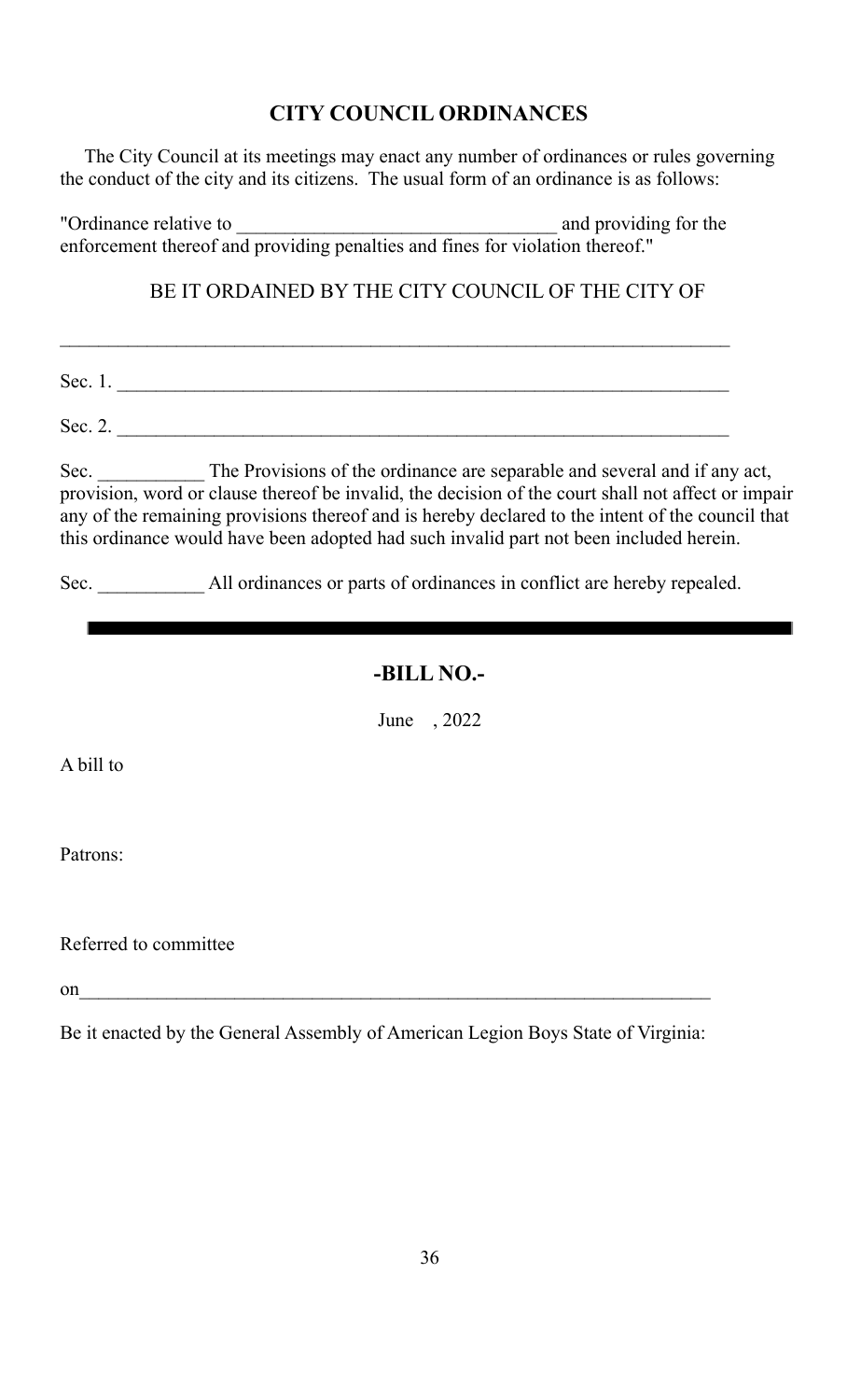## **DELEGATE** AMERICAN LEGION BOYS STATE

| BY THESE PRESENTS, GREETING:       |          |                                                                        |
|------------------------------------|----------|------------------------------------------------------------------------|
|                                    |          |                                                                        |
|                                    |          |                                                                        |
|                                    |          |                                                                        |
|                                    |          |                                                                        |
|                                    |          |                                                                        |
| authority inherent to said office. |          | AMERICAN LEGION BOYS STATE, with full vote, all privileges, powers and |
|                                    |          |                                                                        |
| 20 in City Convention Assembled.   |          |                                                                        |
|                                    | Chairman |                                                                        |
|                                    | Clerk    |                                                                        |
| (SEAL)                             |          |                                                                        |

To be signed by City Convention Chairman and Clerk

Members of the Boys State Legislature should not complete this form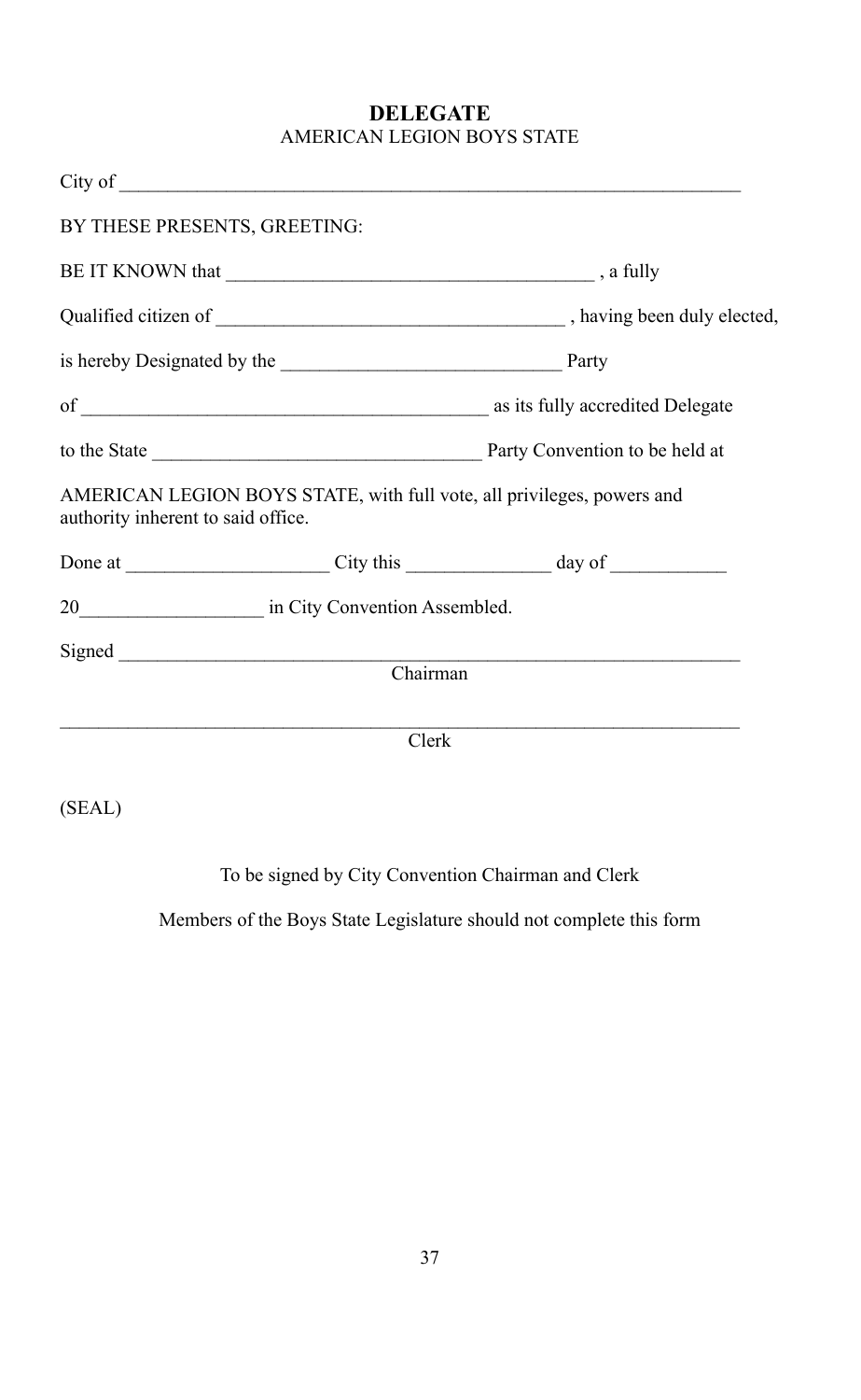## **RULES OF PROCEDURE FOR CIRCUIT COURT TRIALS IN AMERICAN LEGION BOYS STATE OF VIRGINIA**

#### **SECTION I. INITIATION OF PROCEDURES**

- 1. Any citizen may file a written complaint regarding the conduct of any other citizen. Counselors may also file complaints.
- 2. A complaint is properly filed only with the Sheriff of the City in which the charged citizen resides.
- 3. Jurisdiction over any citizen rests with the Circuit Court in which the citizen resides or with the Circuit Court in which the alleged incident occurred.
- 4. No Circuit Court has jurisdiction over a counselor or staff person.
- 5. The Sheriff receiving a complaint will provide a copy of the same to the citizen charged and a copy to the Circuit Court with which jurisdiction is alleged.
- 6. The Circuit Court Judge so served shall set date and time for trial and notify all parties of the same..

#### **SECTION II. CONDUCT OF TRIAL**

- 7. The City Clerk, acting as Bailiff, will call the court to order. The City Clerk also acts as Court Clerk and will maintain records and swear in witnesses.
- 8. The Commonwealth's Attorney will prosecute the case. If the trial occurs in a circuit other than in which the offense occurred, the Commonwealth's Attorney from the complainant's city will prosecute the case.
- 9. The defendant may designate one citizen as defense counsel.
- 10. A complaint will be adjudged deficient unless it changes violation of a published rule or ordinance. Non-conforming complaints may be dismissed at any time upon motion.
- 11. A defendant may demand a jury trial, with the jurors impaneled from the circuit in which the trial is conducted.
- 12. The standard of proof for conviction is guilty beyond a reasonable doubt, with the burden of proof resting with the state.
- 13. The state presents its evidence first.<br>14. The defendant offers evidence after
- The defendant offers evidence after the state rests but the defendant may waive presentation of evidence, including his own testimony.
- 15. The judge then instructs the jury as to the law.
- 16. Both sides then present arguments, with the state going first and last.<br>17. The jury or the court in the absence of a jury will determine guilt or
- The jury, or the court in the absence of a jury, will determine guilt or innocence and sentence.

#### **SECTION III. APPEALS**

18. An appeal can be noted with the Clerk of Court who shall certify the record and notation of appeal to the Boys State Supreme Court.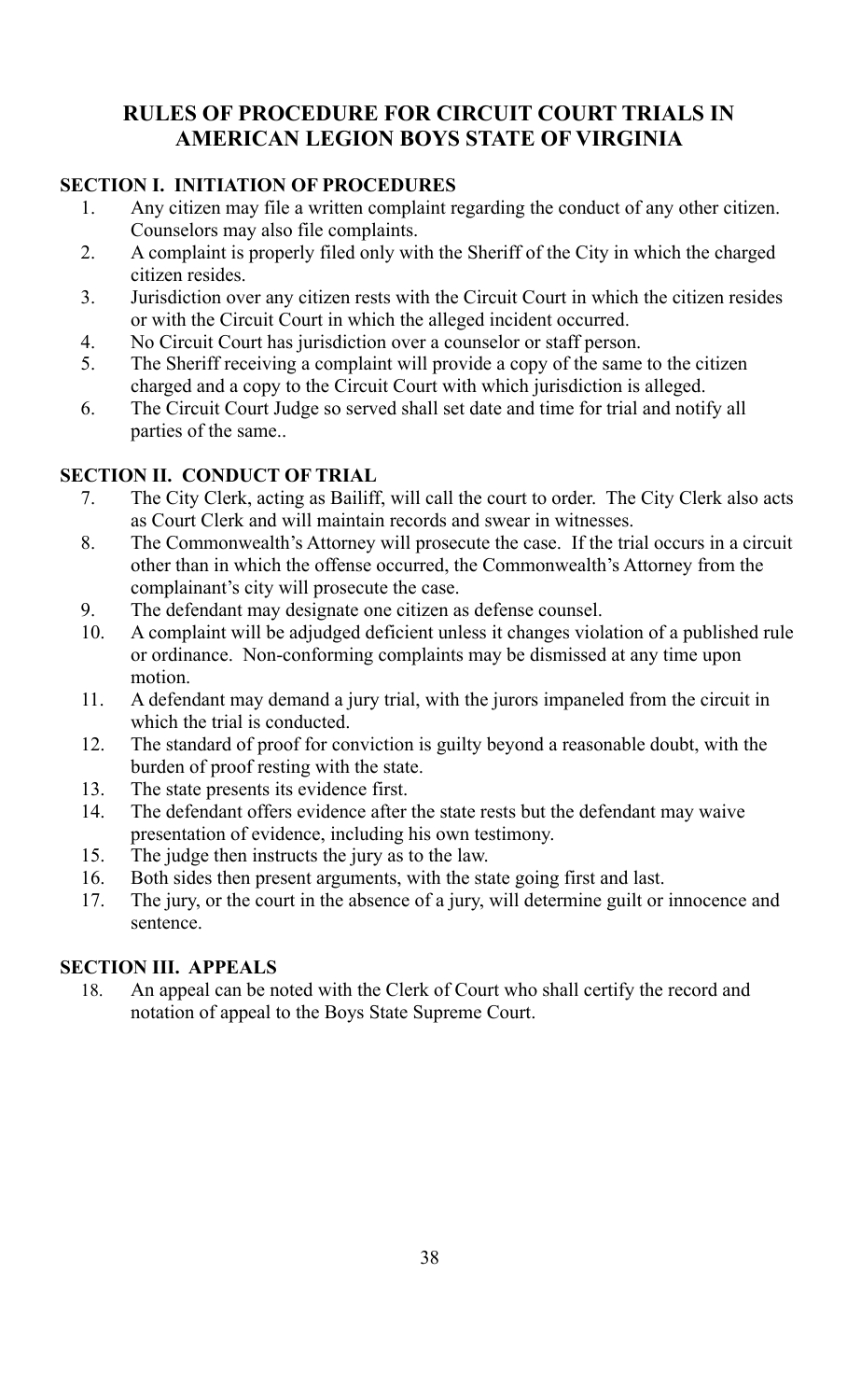## **OATH OF OFFICE**

AMERICAN LEGION BOYS STATE,

CITY OF \_\_\_\_\_\_\_\_\_\_\_\_\_\_\_\_\_\_\_\_\_\_\_\_\_\_\_\_\_\_\_\_\_\_\_\_\_\_\_\_\_\_\_\_ , to-wit:

I, and declare myself a citizen of the state of the state of the state of the state of the state of the state of the state of the state of the state of the state of the state of the state of the state of the state of the s American Legion Boys State and do solemnly swear that I will support the Constitution of the United States and the Constitution of the State of Virginia and the laws and regulations of the American Legion Boys State and that I will faithfully and impartially discharge and

perform all the duties incumbent upon me as  $\blacksquare$ according to the best of my ability, so help me God.

 $\n *Sionature*\n$ 

|                                                                    |          |        | $\mathcal{L}$ |
|--------------------------------------------------------------------|----------|--------|---------------|
| The foregoing oaths were sworn to<br>and subscribed before me this |          |        |               |
| $day of$ , 2022                                                    |          |        |               |
|                                                                    |          |        | Signature     |
|                                                                    | Clerk of | City   |               |
|                                                                    | and      | County |               |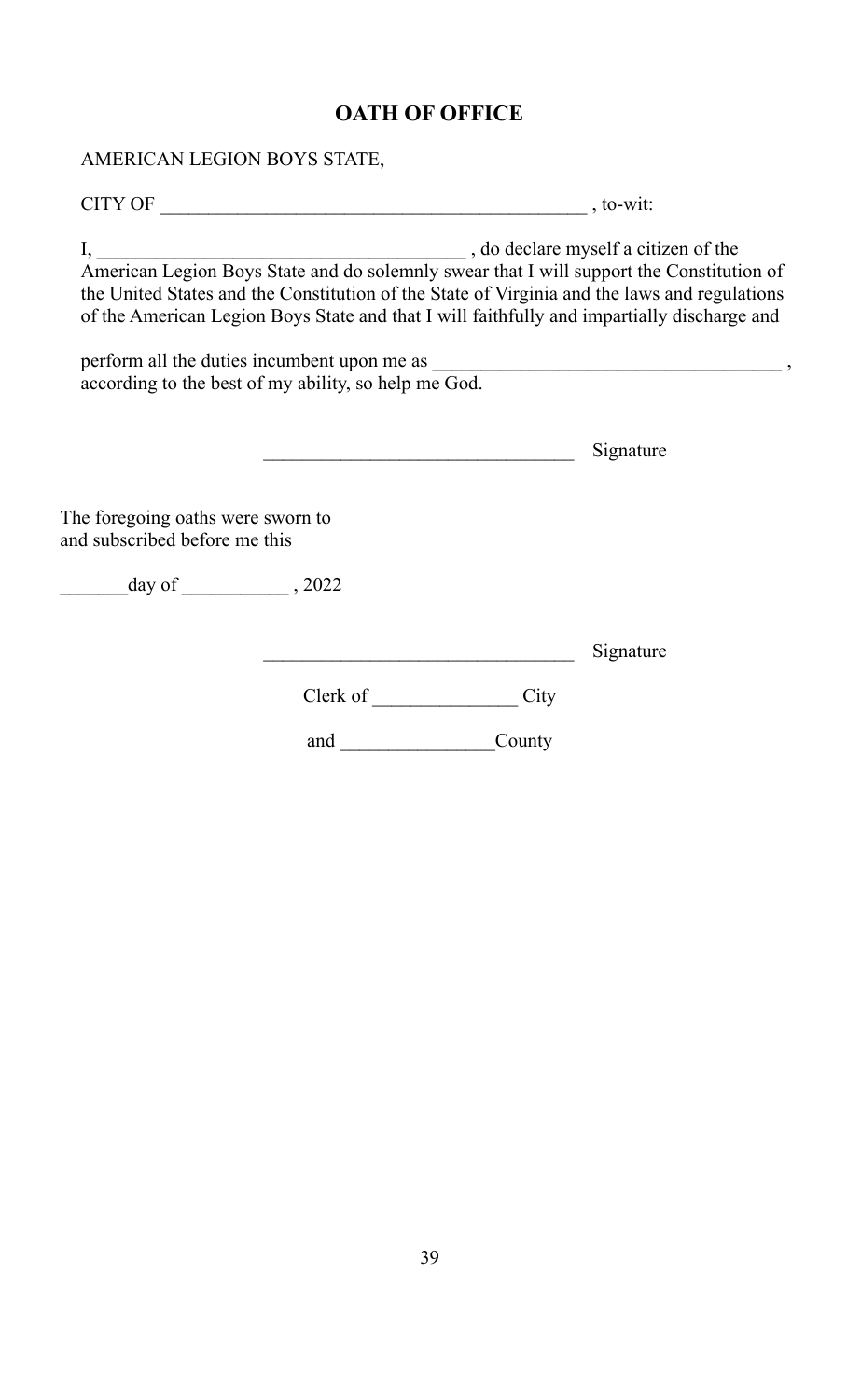## **ROOM INSPECTION REGULATIONS**

**DOORS** – Room doors are to be closed.

**FLOORS** – Floors are to be clean.

**TABLES** – Tables and chests shall be neat.

**CHAIRS** – Chairs are to be placed neatly, with the seat under the table or desk.

**TOWELS** – Towels and washcloths, if displayed, are to be hung on the bed or on the towel racks.

**CLOTHING AND BAGGAGE** – All clothing and baggage is to be stored in closets. Band instruments too large for closets may be left on the floor.

**NAMES AND CITY** – Individual names, political party designation, and city name must be on all doors.

**BEDS** – Beds must be neatly made.

**LIGHTS** – All lights must be turned off.

**TRASH** – All trash containers in each room shall be emptied.

**BLINDS** – Blinds may be in any position, so long as they are uniform within each city.

## **VALUABLES**

Personal possessions may be checked in or out of a safe located in Boys State Headquarters between 3:00 p.m. and 4:00 p.m. each day. AMERICAN LEGION BOYS STATE CANNOT BE HELD RESPONSIBLE FOR VALUABLES LEFT IN ROOMS.

#### **MAIL**

Outgoing mail is posted each day. Letters may be given to the city mail clerk or to Boys State Postmaster. Stamps may be purchased from the Postmaster. Incoming mail is distributed in the city mailboxes at headquarters.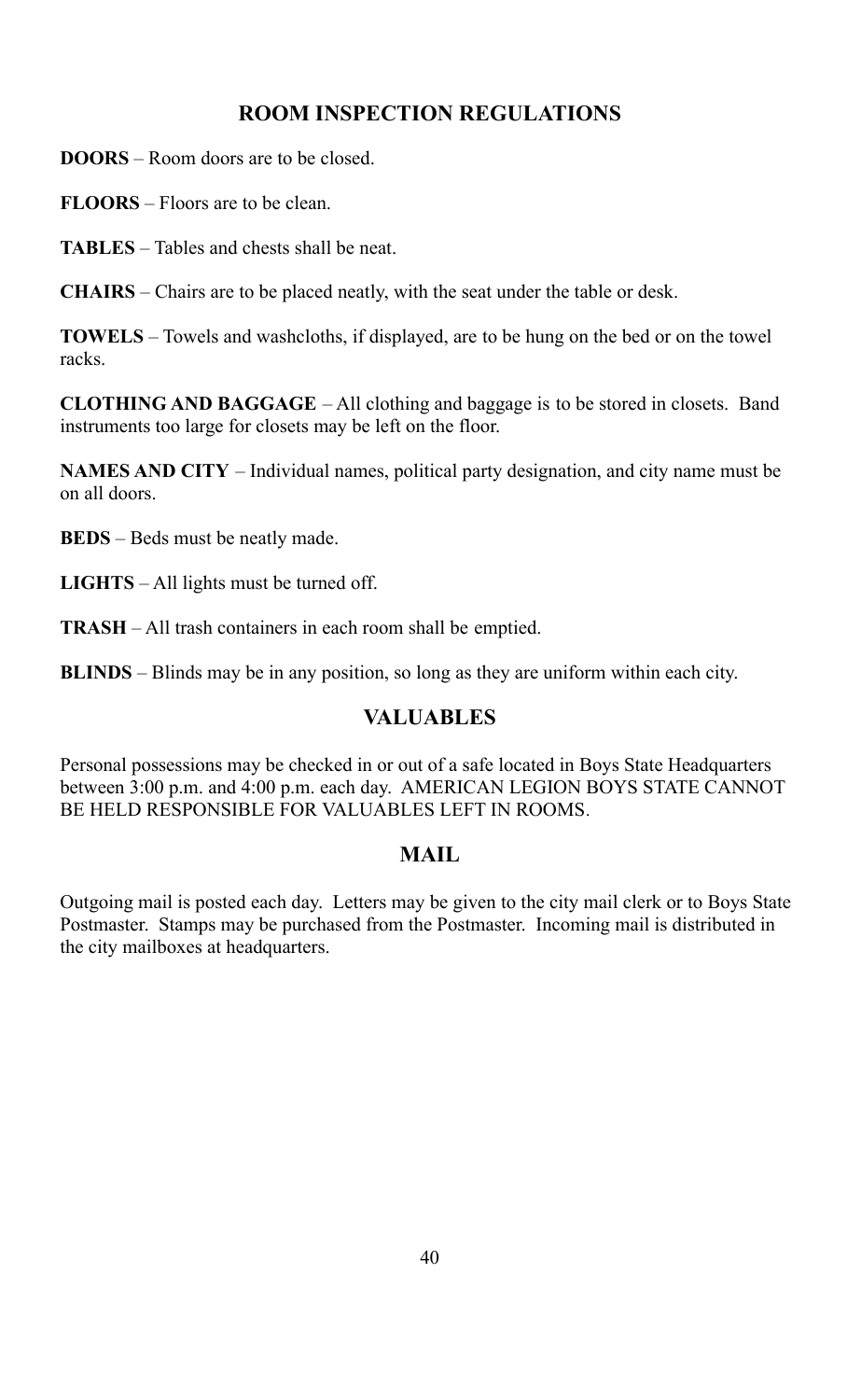## **UNIFORM REQUIREMENTS**

- 1. Uniform of the day consists of the following:
	- a. Official Boys State shirt tucked in pants
	- b. Nametags properly positioned on left upper side of shirt in chest area above logo
	- c. Blue walking shorts
	- d. Socks and shoes.
- 2. Uniform of the day shall be worn at all times except during the recreation period and traveling to and from recreation activities.
- 3. All citizens must wear their nametags during recreation period. Recreation shirts, shorts, socks and shoes must also be worn during all recreational activities. Shirts may be removed during basketball and football for identification purposes only.
- 4. All citizens must be attired in the uniform of the day before entering the cafeteria for the evening meal. No recreation attire will be permitted in the cafeteria.
- 5. Adherence to the uniform regulations will contribute to points attributed for the Best City competition. Citizens not properly attired will receive demerits, which will count against their cities.

## **MEDICAL PROCEDURES**

Sick calls are regularly scheduled for each morning at 8:30 am. If you have a problem that might require medical attention, report to headquarters or to your city counselor. At any other time, report to headquarters. A physician will be available or on call at all times. Medical services may be provided in the Radford University Health Center, local clinic, or in a local hospital.

Your parent's/guardian's health benefits will be your primary insurer for any medical costs incurred. Insurance provided by American Legion Boys State of Virginia is Secondary and pays only when the primary insurer does not pay the medical cost incurred. YOU MUST CARRY A COPY OF YOUR PARENT'S/GUARDIAN'S HEALTH BENEFIT ID CARD WHEN REPORTING FOR SICK CALL OR ANY EMERGENCY TREATMENT.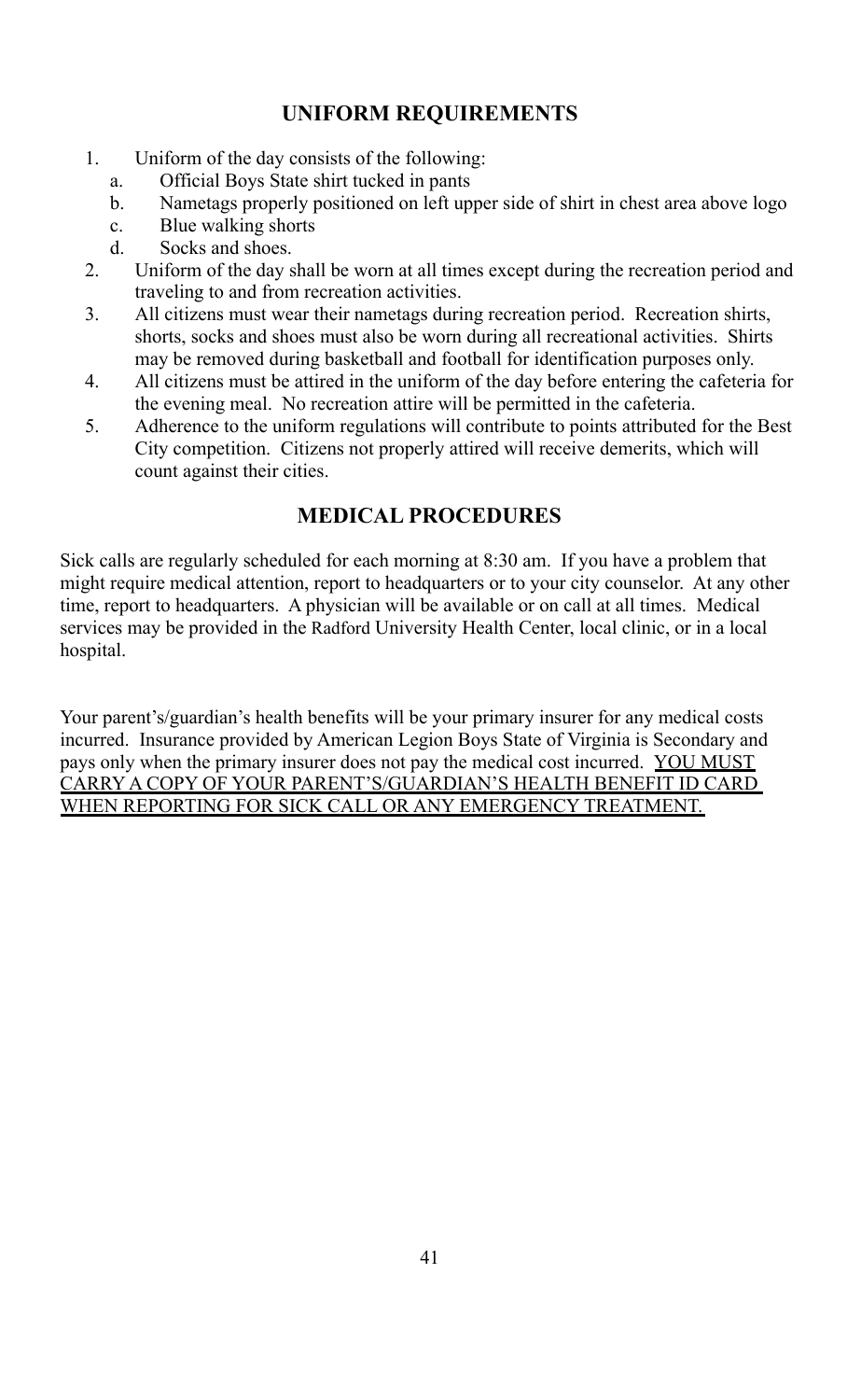#### **VIRGINIA BOYS STATE SONG**

It's the Boys State of Virginia that you see And if you're a member let me shake your hand. Let's drink a toast to our Legion Posts And to its members 'round the World Who fought for Uncle Sam. Tell the World our Motto "Faithfully We Serve" Means we'll get the message from our Counselors. And the Boys of State will have their share Of helping our Virginia State. **Chorus** We pledge allegiance now to the great State we Serve

And to the Boys State that we love Oh so well. We shall remember long the lessons taught to us By our Great Legion at Old R.U. (Rah). (Words and Arrangement by J.S. Shaeffer)

## **THE STAR-SPANGLED BANNER**

O, say, can you see, by the dawn's early light, What so proudly we hail'd at the twilight's last gleaming? Whose broad stripes and bright stars, thru' the perilous fight, O'er the ramparts we watch'd were so gallantly streaming? And the rockets' red glare, the bombs bursting in air, Gave proof through the night that our flag was still there. O, say, does that Star Spangled Banner yet wave O'er the land of the free and the home of the brave?

#### **OUR GREAT VIRGINIA**

(To the tune "Shenandoah")

You'll always be our great Virginia. You're the birthplace of our Nation: Where history was changed forever. Today, your glory stays, as we build tomorrow.

I fill with pride at all you give us— Rolling hills, majestic mountains, From the Shenando' to the Atlantic, Rivers wide and forests tall, all in one Virginia.

For each of us here in Virginia, From farm to city dweller, All of us, we stand together. We're yours, we all are yours— Across our great Virginia.

(Lyrics by Mike Greenly)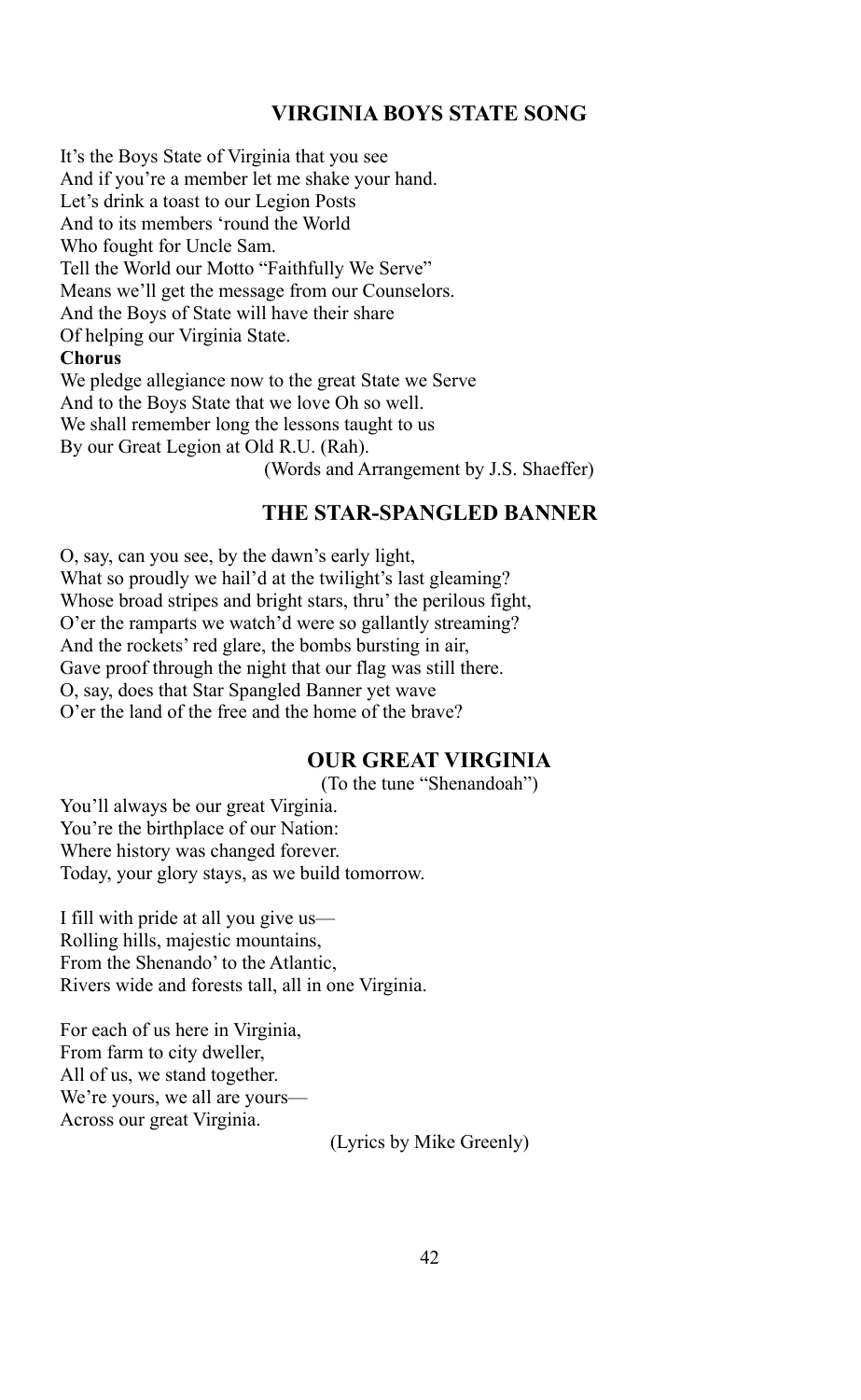## **GOD BLESS AMERICA**

God Bless America, Land that I love. Stand beside her and guide her Through the night with the light from above. From the mountains, to the prairies, To the oceans white with foam… God Bless America, my home sweet home! God Bless America, my home sweet home!

## **YOU'RE A GRAND OLD FLAG**

You're a grand old flag; you're a high-flying flag And forever in peace may you wave. You're the emblem of the land I love, The home of the free and the brave. Every heart beats true for the red, white and blue Where there's never a boast or brag. Should old acquaintance be forgot? Keep your eye on the grand old flag!

## **AMERICA THE BEAUTIFUL**

O beautiful for spacious skies, For amber waves of grain, For purple mountain majesties Above the fruited plain America! America! God shed His grace on Thee And crown thy good with brotherhood From sea to shining sea.

O beautiful for patriot dream That sees beyond the years Thine alabaster cities gleam Undimmed by human tears! America! America! God shed His grace on Thee And crown thy good with brotherhood From sea to shining sea!

#### **HAIL, HAIL, THE GANG'S ALL HERE**

#### **Chorus**

Hail! Hail! The gang's all here, What the heck do we care, What the heck do we care? Hail! Hail! We're full of cheer, What the heck do we care, Bill!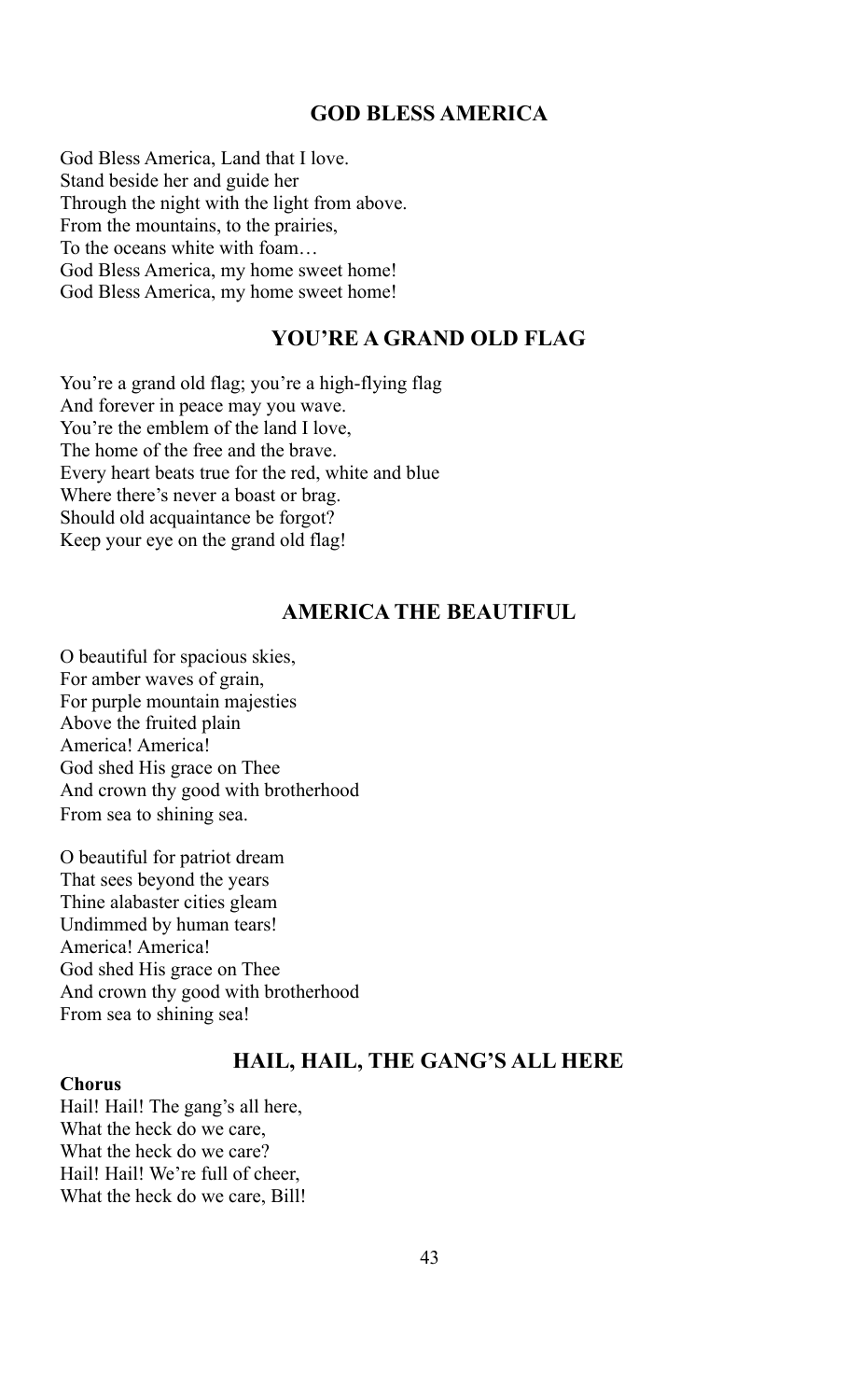## **WHAT DOES THE LORD REQUIRE OF YOU**

(Sung in round)

#### **Group One**

What does the Lord require of you, What does the Lord require of you?

#### **Group Two**

Justice, kindness, walk humbly with your God. Justice, kindness, walk humbly with your God.

## **Group Three**

To seek justice, and love kindness, and walk humbly with your God. To seek justice, and love kindness, and walk humbly with your God.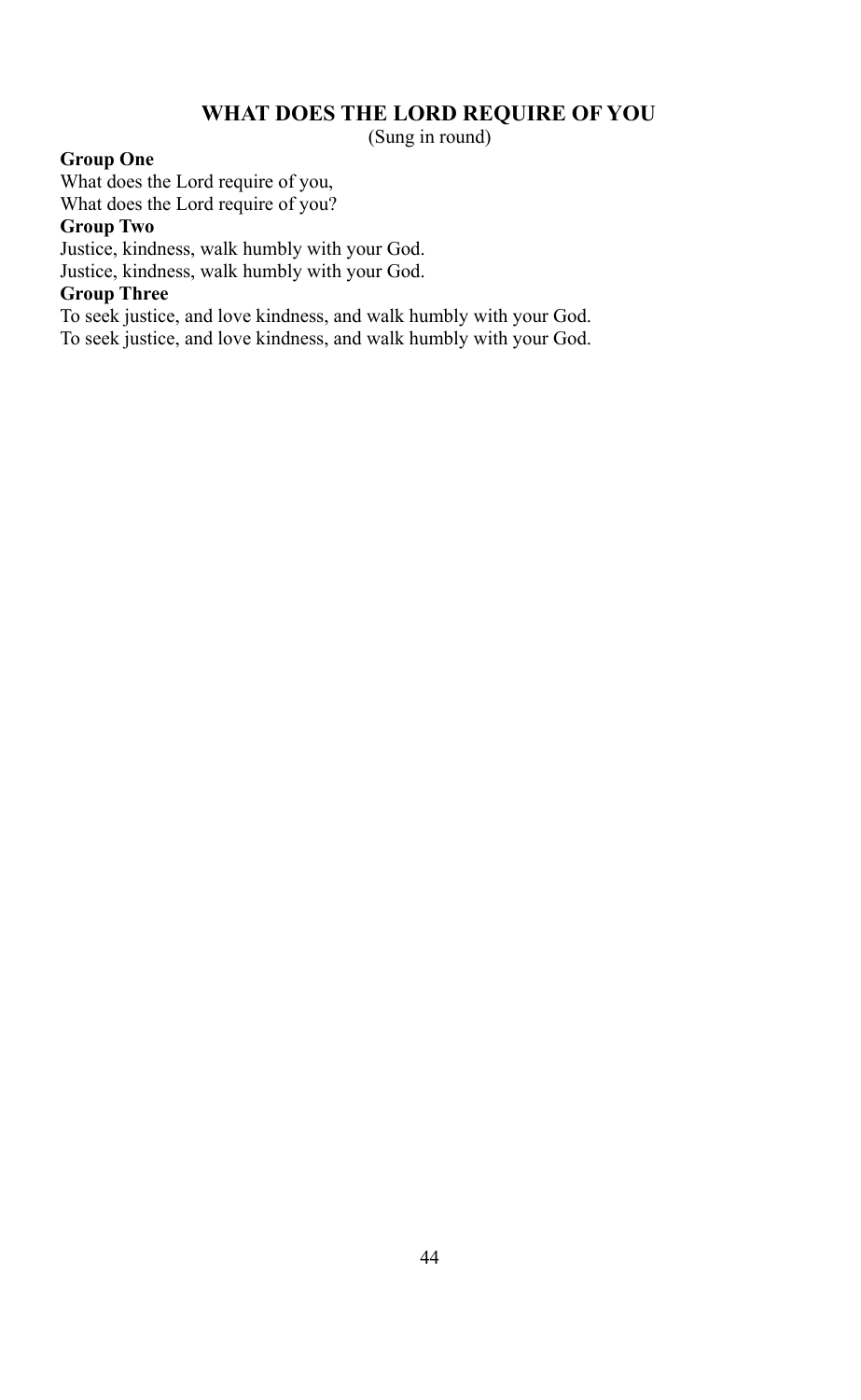## **SONGS OF THE UNITED STATES ARMED FORCES**

## THE U.S. ARMY SONG

First to fight for the right And to build the Nation's might, And The Army Goes Rolling Along. Proud of all we have done, Fighting till the battle's won, And the Army Goes Rolling Along.

Then it's Hi! Hi! Hey! The Army's on its way. Count off the cadence loud and strong (TWO! THREE!) For where e'er we go You will always know That the Army Goes Rolling Along.

## THE U.S. NAVY SERVICE SONG "ANCHORS AWEIGH"

Anchors Aweigh, my boys, Anchors Aweigh! Farewell to college joys We sail at break of day, day, day, day… Through our last night ashore Drink to the foam. Until we meet once more, Here's wishing you a happy voyage home!

## THE MARINES' HYMN

From the Halls of Montezuma To the shores of Tripoli; We fight our country's battles In the air, on land, and sea; First to fight for right and freedom And to keep our honor clean; We are proud to claim the title Of United States Marine.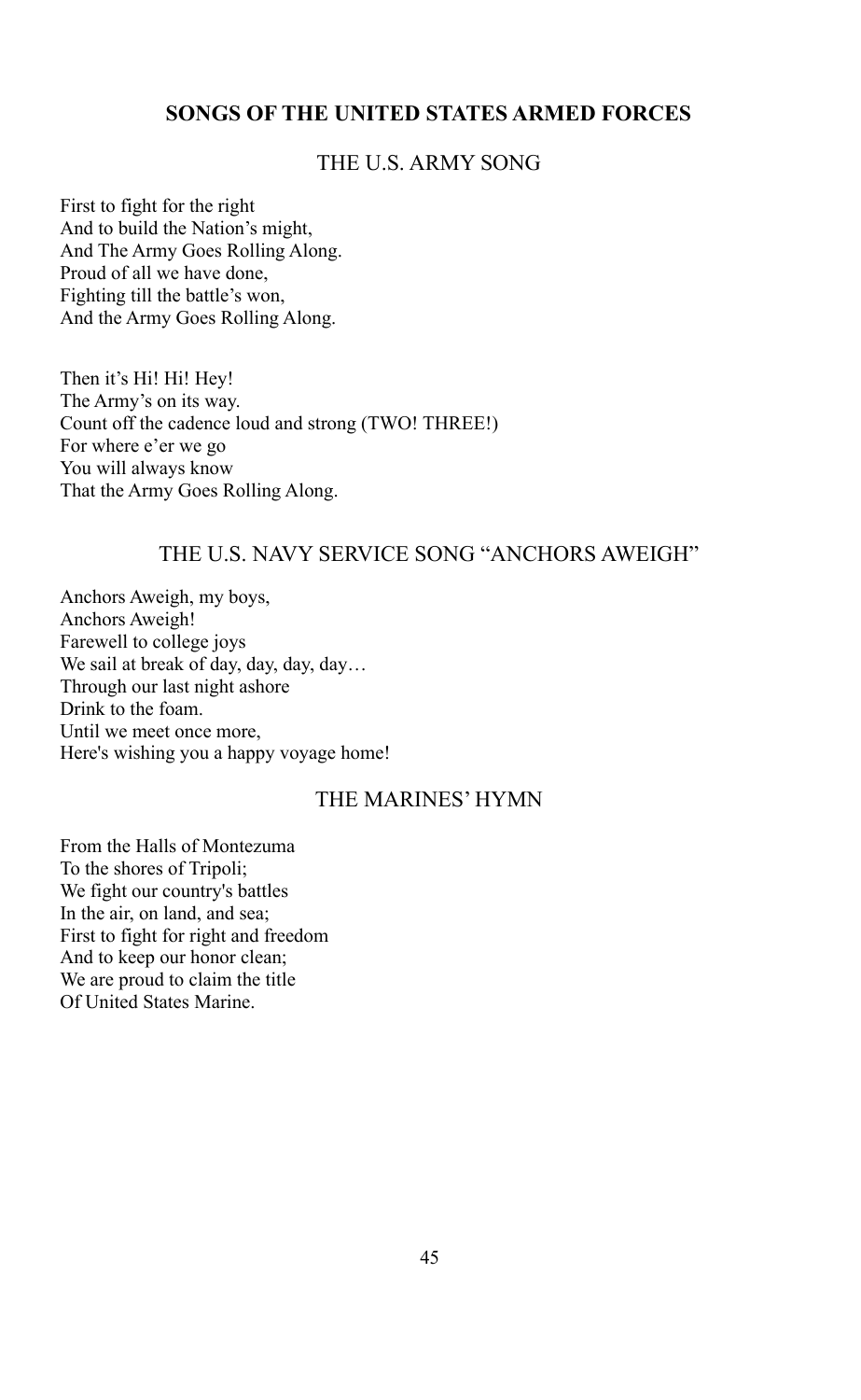## THE U.S. COAST GUARD SONG, "SEMPER PARATUS"

We're always ready for the call. We place our trust in Thee, Through howling gale and shot and shell, To win our victory. "Semper Paratus" is our guide, Our pledge, our motto, too. We're "Always Ready," do or die! Aye! Coast Guard, we fight for you

## THE U.S. AIR FORCE SONG

Off we go into the wild blue yonder, Climbing high into the sun; Here they come zooming to meet our thunder, At 'em boys, Give 'er the gun! Down we dive, spouting our flame from under, Off with one helluva roar! We live in fame or go down in flame, Hey! Nothing'll stop the U.S. Air Force! Here's a toast to the host Of those who love the vastness of the sky, To a friend we send a message of his brother men who fly. We drink to those who gave their all of old, Then down we roar to score the rainbow's pot of gold.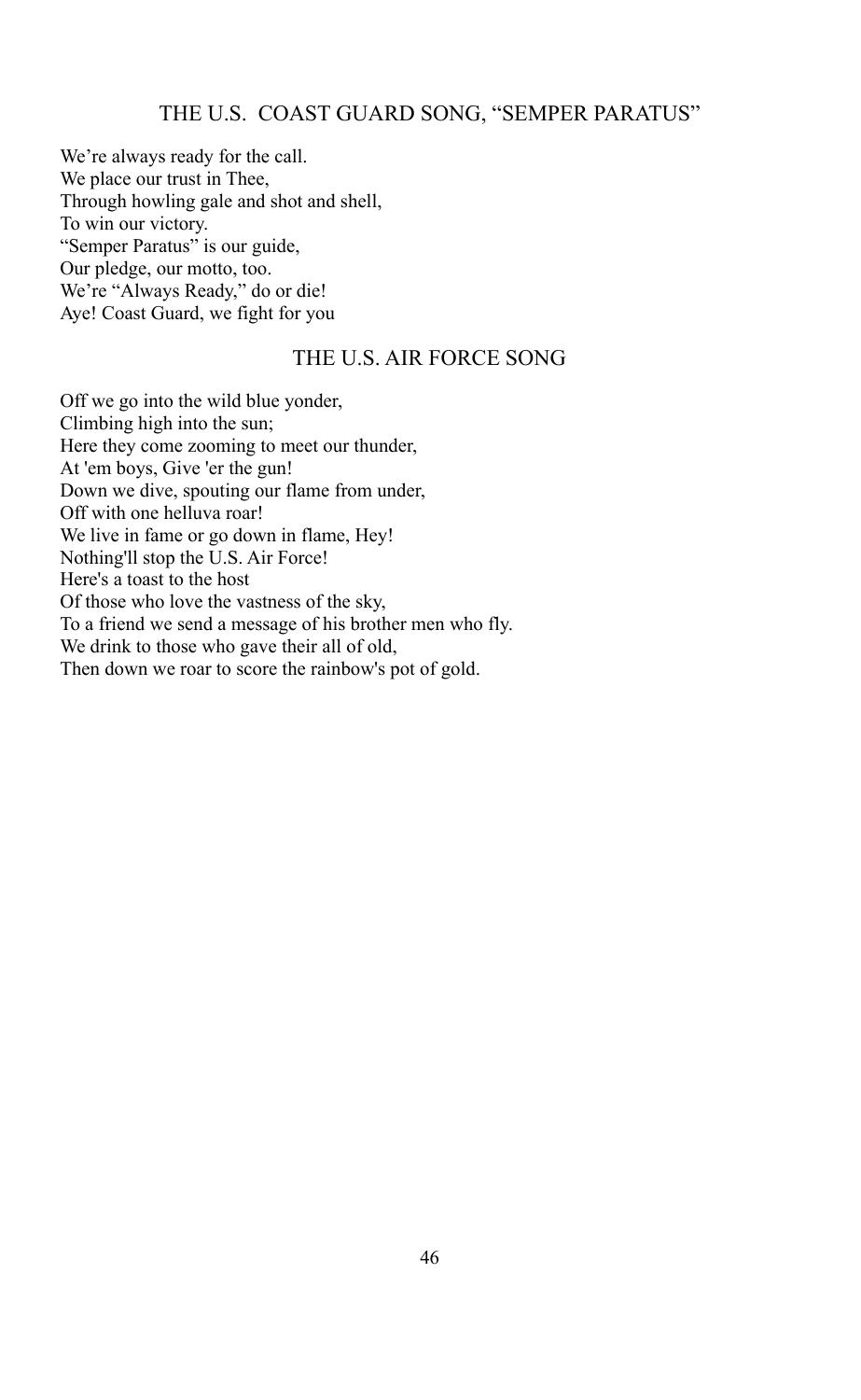#### **ADMINISTRATIVE COUNSELORS**

- Director Linden Dixon Deputy Director Frenchie Burnett Program Director Dan Combs Chief City Counselor Matthew Hartman Logistics Director Steve Cox Operations Director Rick Oertel Office Coordinator Kathy Lyons Registrar Denis Confer Media Coordinator Collin Lee Treasurer Larry Greene Historian George Blume
	-

#### **INSTRUCTIONAL COUNSELORS**

Chief Instructional Counselor Dan Combs Master of Ceremonies Dan Dellinger Athletic Director Saalih Muzakkir Band Director Christopher Fens Better Speaking Dale Jenkins Chaplain Demas Boudreaux Chorus Director Demas Boudreaux Convention Coordinator Mark Seavey & Sam McPherson Legislative Coordinator Scott Maddrea Moot Court Ron Spencer Newspaper Al Hilman Parliamentarian Doug Osborn

#### **CITY MEETING AREAS**

| City           | Dorm<br><b>Building - Floor</b> | Primary/Secondary<br><b>Meeting Room</b> |
|----------------|---------------------------------|------------------------------------------|
| <b>Bradley</b> | Madison 2                       | Hemphill 3012/3022                       |
| Burke          | Madison 3                       | Hemphill 3016/3008                       |
| Eisenhower     | Jefferson 3                     | Hemphill 1016/3024                       |
| Henry          | Moffett - E1                    | Kyle Hall 121/123                        |
| James          | Moffett - E2                    | Kyle Hall 151/156                        |
| MacArthur      | Moffett - E3                    | Kyle Hall 137/139                        |
| Madison        | Moffett - W2                    | Heth 043/022                             |
| Marshall       | Moffett-W <sub>3</sub>          | Davis 151/043                            |
| Nimitz         | Moffett - W1                    | Heth 014/016                             |
| Washington     | $Jefferson - 2$                 | Hemphill 3009/3020                       |